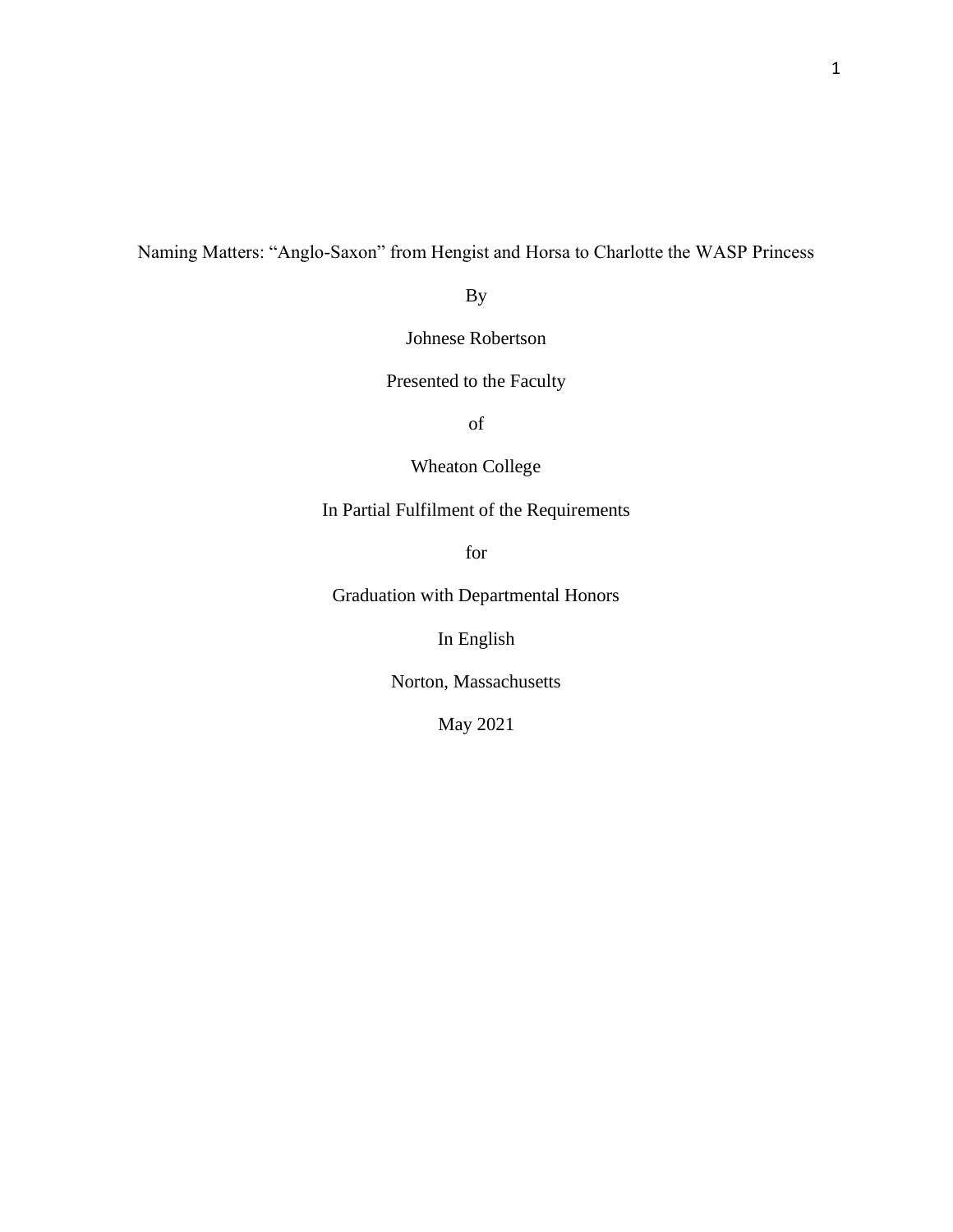#### INTRODUCTION

Wheaton College requires their undergraduate English majors to complete two pre-1800 courses as a part of their curriculum. In addition to the course in Renaissance and 18<sup>th</sup> Century literature, the courses that fulfill the requirement include Chaucer, Medieval Literature: *Beowulf* and others, Anglo-Saxon Literature, and *Beowulf.* As an English major, the two pre-1800 courses that I decided to take were Anglo-Saxon Literature and *Beowulf.* Prior to taking Anglo-Saxon literature (which is required before *Beowulf)*, I did not have any prior knowledge of the literary works nor culture associated with the Anglo-Saxons. Indeed, until taking the course, I had only associated the term "Anglo-Saxon" with white supremacists. Not everyone has the same associations for 'Anglo-Saxon' that I did, and instead many may relate "Anglo-Saxon" to other things, but what almost no one does is connect this term with all of its many meanings over the centuries.

When people think of the term "Anglo-Saxon," some may, like me, think about white supremacists' groups that have used the term to signal European racial purity. Others might think about a course in the English department of their educational institution, or about the migrants that settled in England during the fifth century. All are, to different degrees, accurate associations of the word. White supremacists use "Anglo-Saxon" to mean "white with no racial mixing." There is a set of literary texts that are labeled "Anglo-Saxon." The Angles and the Saxons were two of the tribes that migrated to England in the 5th century. Indeed, the two words in "Anglo-Saxon," and the compound word itself have changed their meanings multiple times over the past 1500 years. The historical and scholarly use of "Anglo-Saxon" is intended to identify the Germanic peoples who migrated to England during the fifth century up until the Norman Conquest, but in recent years the term has become weaponized; depending on the group that is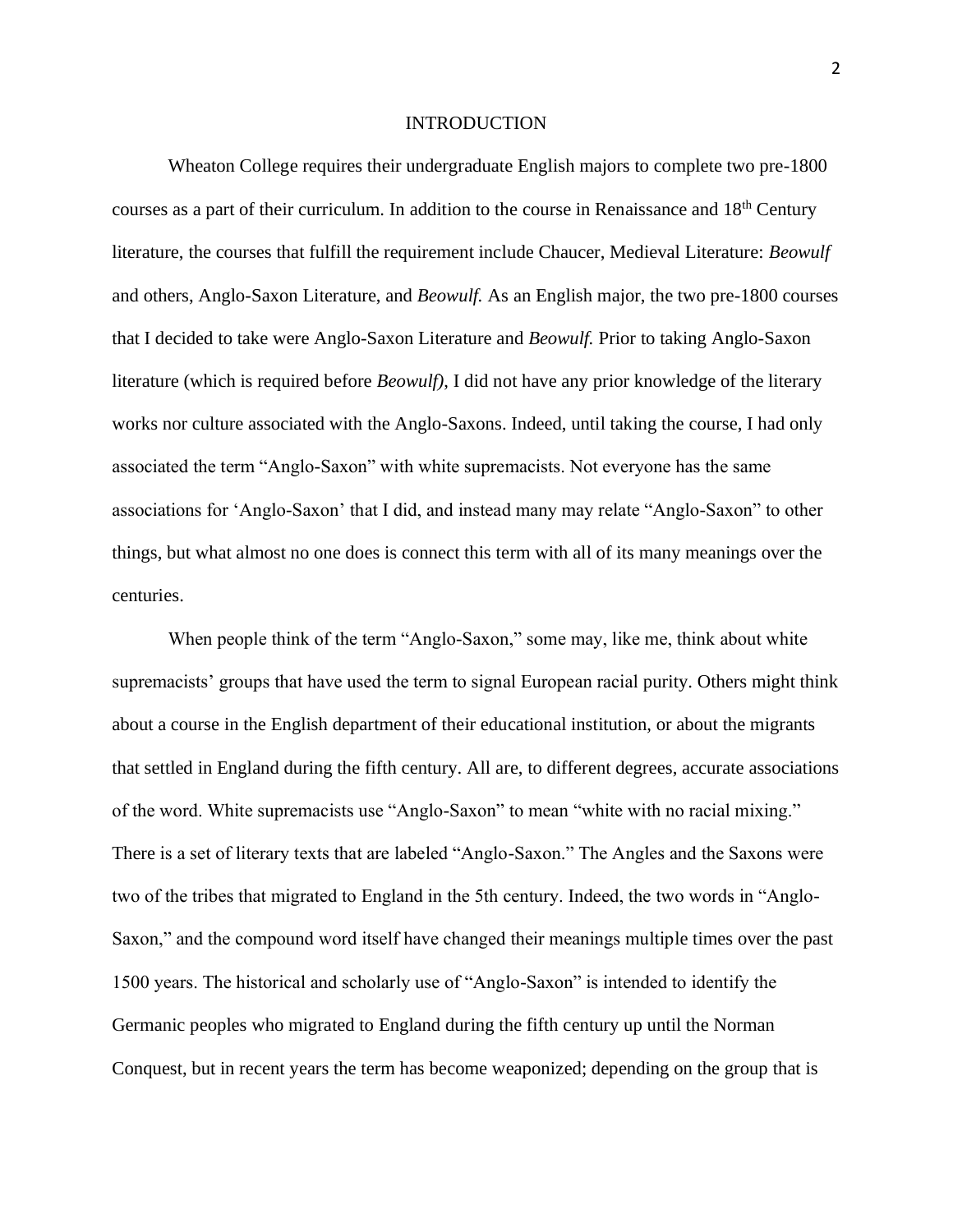using the term. The term "Anglo-Saxon" can be dangerous. It has been used to promote racism and violence. However, it seems likely that the most common understanding of "Anglo-Saxon" is neither that of the academics or the white supremacists, but instead that promoted in the incredibly popular television program *Sex in the City* through the term WASP. The abbreviation for White Anglo-Saxon Protestants, is used to indicate upper-class white Protestant Americans typically living in the Northeast. Both highlights and satirizes the ideal of racial superiority and elitism.

Even though there are other connotations of the term Anglo-Saxon, the fact still remains that it is problematic. . Although, the scholars who study literature, history and culture of England in the sixth through the eleventh centuries do not appear to intend to be communicating ideas of white supremacy or even upper-class snobbishness, the power and influence of the word "Anglo-Saxon" reaches into academia as well. Dorothy Kim, Professor of English at Brandeis College, and others have spoken out about how colleges and universities can create an unwelcoming space in Medieval Studies for non-white students and even reinforce white supremacy within the classroom.

Even though there are other connotations of the term Anglo-Saxon, the fact remains that it is problematic. Although, the scholars who study literature, history and culture of England in the sixth through the eleventh centuries do not appear to intend to be communicating ideas of white supremacy or even upper-class snobbishness, the power and influence of the word "Anglo-Saxon" reaches into academia as well. Dorothy Kim, Professor of English at Brandeis College, and others have spoken out about how colleges and universities can create an unwelcoming space in Medieval Studies for non-white students and even reinforce white supremacy within the classroom. The lack of diversity within the field, along with the inherent racist narratives adopted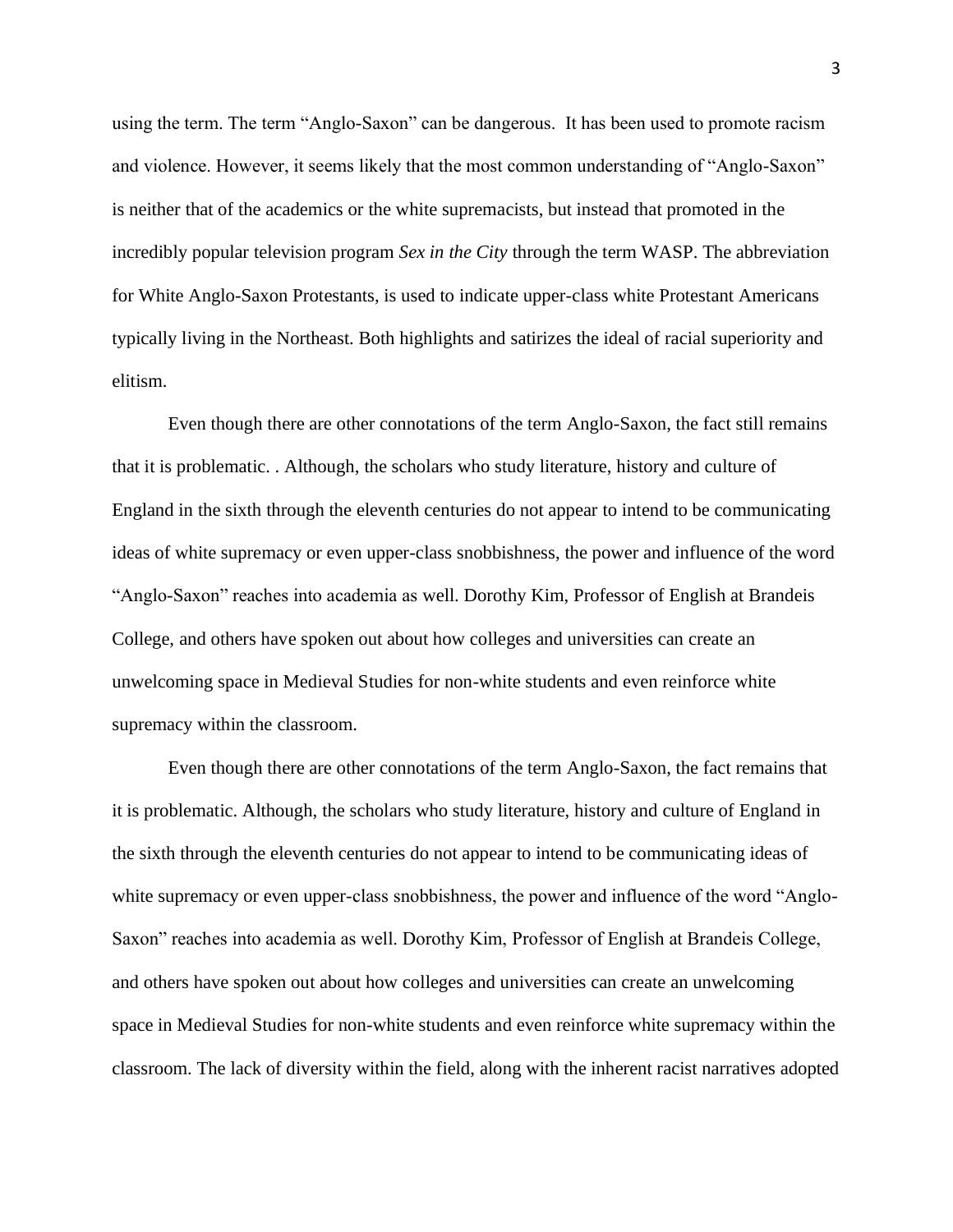by people outside the field, can often exclude Black people and People of Color. The term being used to implicate whiteness makes "Anglo-Saxon", and even Medieval studies, a very uninviting space for people of color, especially women--including those who are just beginning to explore the field. In fact, even calling the field "Anglo-Saxon" can make it undesirable space from the very beginning.

Indeed, while taking the courses Anglo-Saxon literature and *Beowulf*, here at Wheaton, I felt as if almost all of my peers, who for the most part were not people of color, had some prior knowledge of Medieval literature, whether it was having read some of *Beowulf* in high school or understanding particular pop-culture references pertaining to the classes. I also felt my peers had inherited or received more of an understanding on the field than I had. Was it because of the schools I had attended, or my personal background as a young Black woman? I also wonder if Wheaton had not required it, would I, as a young Black woman at a predominately white institution, have taken those courses at my own will, especially since I associated "Anglo-Saxon" with white supremacy. The disconnect between the studies of Anglo-Saxon and appealing to people of different racial and ethnic backgrounds has even been a recent focus with the International Society of Anglo-Saxonists (ISAS). In 2019, after pressure for ISAS to change its name and the organization refusing, Dr. Mary Rambaran-Olm, the second Vice President of ISAS and a woman of color, resigned from her position because of its refusal to do so. Following Rambaran-Olm's resignation, many others followed as well. The resignations then prompted more impactful conversations about the use of the term Anglo-Saxon. Only after the set of resignations did ISAS change its name, which is now known as the International Society for the Study of Early Medieval England (ISSEME). Some favored the name change because of the racist history with the term, while others opposed it because of the historical and intended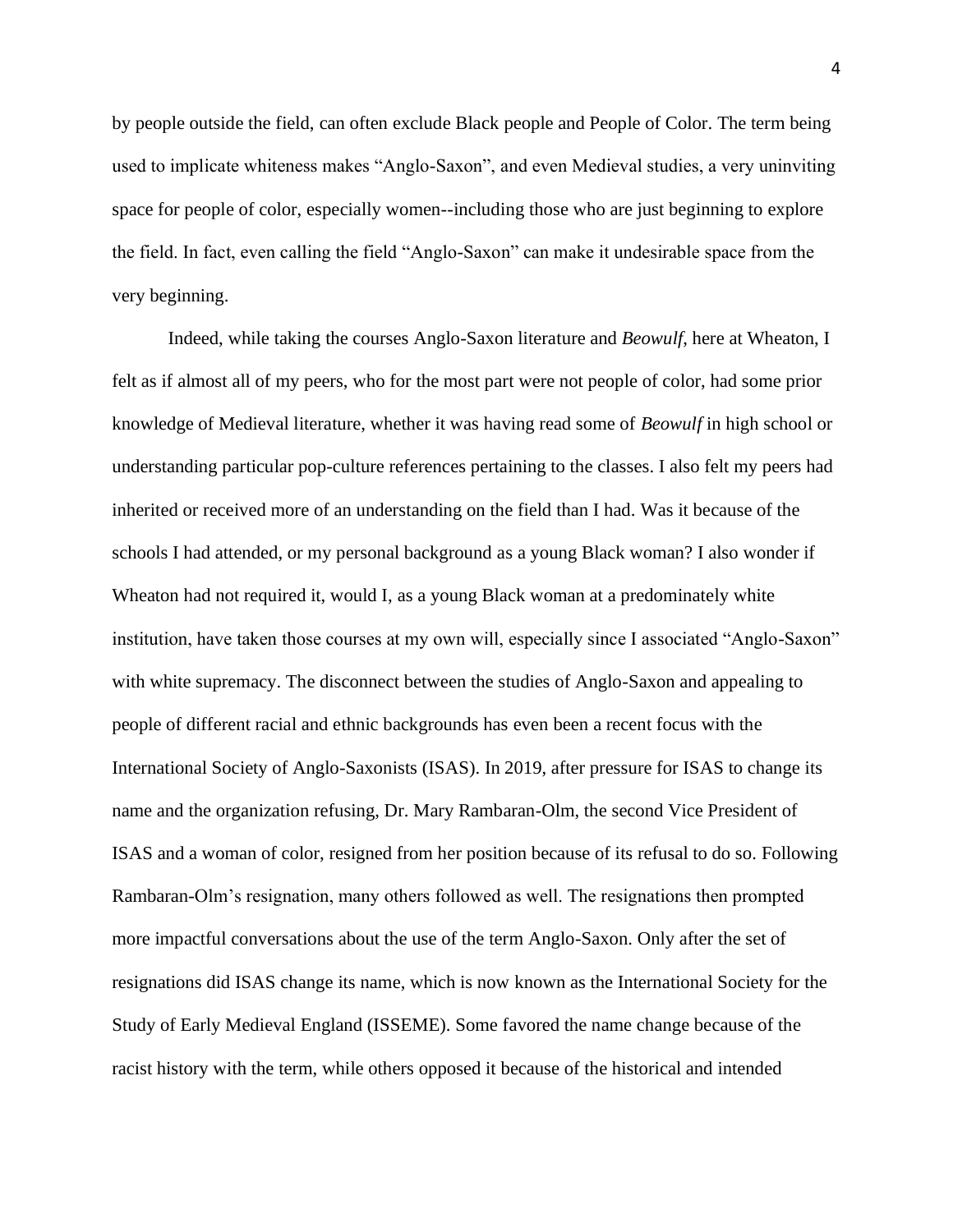preservation of the term. A name change can be seen as a step in the right direction to making the field more welcoming to those of different racial backgrounds; however, it does not erase the long history of racism within the field itself. A name change can be seen as a step in the right direction, or it can be merely a distraction.

In this thesis I will be investigating the roots of this controversy. First, I will discuss where the name "Anglo-Saxon" came from. Then I will examine how the term was used after the Anglo-Saxon/Old English language was no longer spoken. What were people talking about when they said "Anglo-Saxon" instead of "English?" When did the term WASP arise, and was it intended to be positive or negative? Who used it and why? I will then discuss why Anglo-Saxon/Old English literature was/is in the English curriculum. When did Anglo-Saxon become popular and why did that popularity change?

With that background established, I will then discuss the specific controversy about the name "Anglo-Saxon" in 2019 and the complicated issues surrounding it. Are Kim and Rambaran-Olm correct in that the name is alienating? Is the name of the field the only thing alienating? How does my personal experience contribute to an understanding of the controversy? Is there any way to resolve it?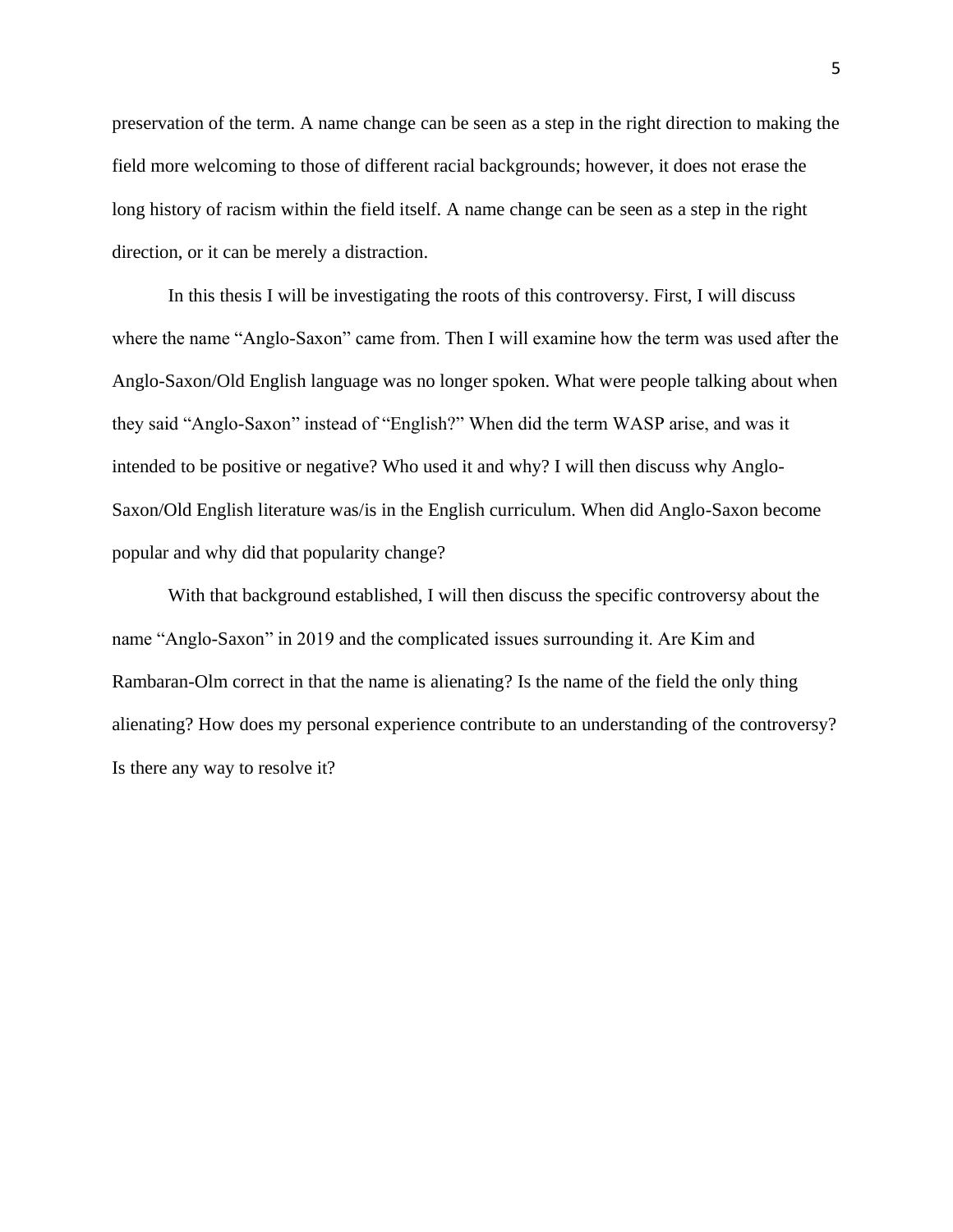#### THE ORIGINS OF "ANGLO-SAXON"

To many scholars, the term 'Anglo-Saxon' refers to the ancient Germanic peoples who migrated from northern Europe and settled in England during the fifth century. The Romans called everybody who attacked England from the east "Saxon," but the Venerable Bede, medieval scholar from the north of England, says there were actually three groups rather than one. A lot of what is known about the origins of the settlers was learned from Bede through his book *The Ecclesiastical History of English People.* In 730, Bede writes that around 500, the migrants that settled in England were from three of the most powerful nations of Germany. They were the Angles, the Saxons, and the Jutes. They each came over separately, all speaking different languages, and settled in different parts of England. The Angles settled in East-Anglia, Middle-Anglia and Northumbria. The Jutes settled in Kent and the Isle of Wight. The Saxons settled in the Wessex (West Saxons, Sussex (South Saxons) and Essex (East Saxons).[1] Bede, however, never uses the term 'Anglo-Saxon.' He called the island on which he lives "Britain," and if he had any name for all the people living there in his time, it was more likely to be "Angli" than "Saxons" (Bede 62).

 With the Angles, Saxons, and Jutes in different parts of the country and even speaking different languages, which shows that although we clump together. This show that although we clump together the people of Bede's England and call them all "Anglo-Saxons," those who lived at the time did not. In addition, throughout the period between 500 – 800, the settlers were not "politically unified," This did not come until King Alfred began ruling in 871. The Viking invasions that started in 793 had, by Alfred's time, killed all of the English kings except for him.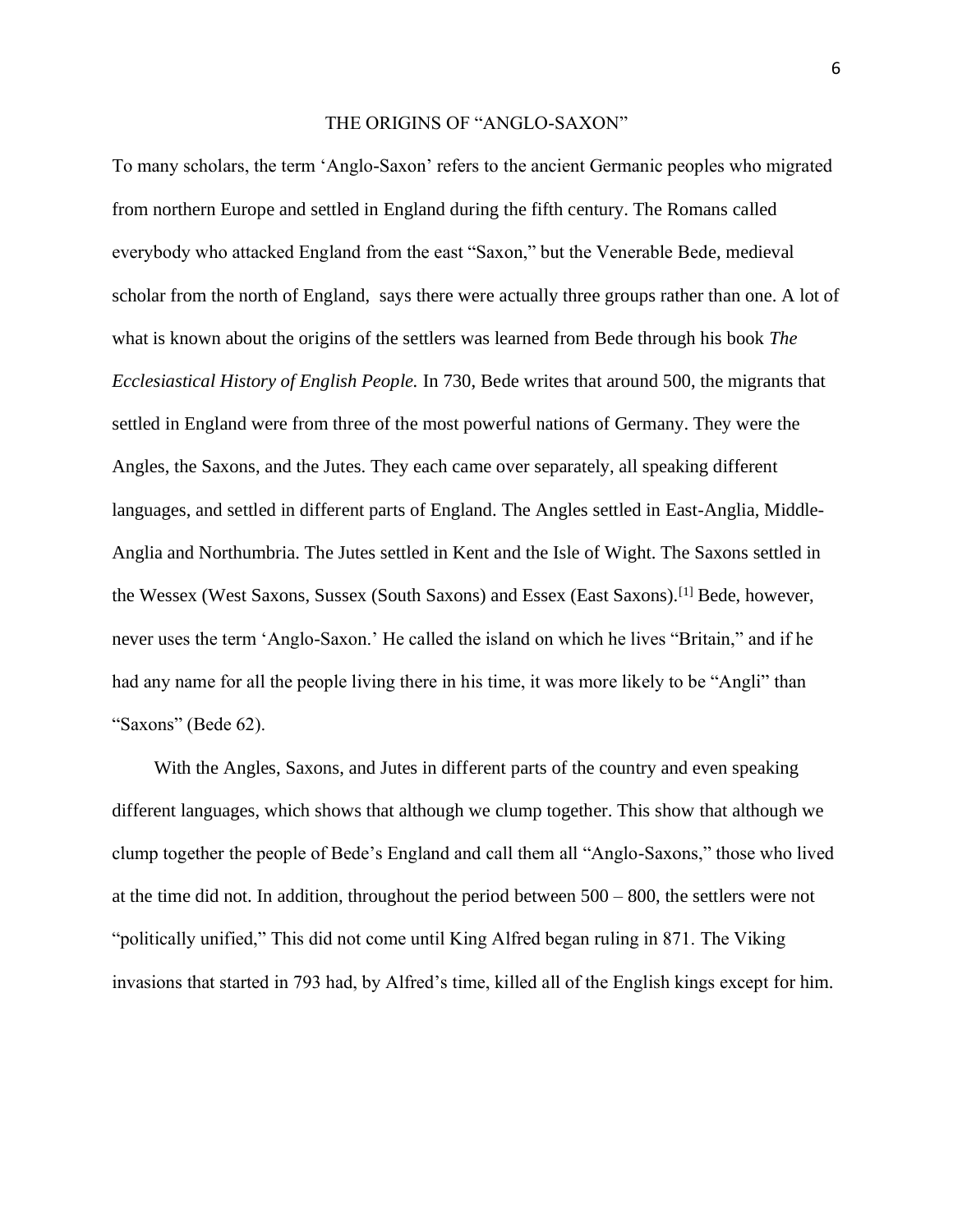Alfred was originally king of the West Saxons, but in 886 he became king of both the Saxon and the Anglian parts of England: he was in fact called King of the Angles.<sup>1</sup>.

In 893, "Anglo Saxons" was mentioned multiple times by Asser of Sherborne, a Welsh monk, who wrote King Alfred's biography. Translated by Albert S. Cook from Latin, the opening line from the *Life of King Alfred* reads, "To my lord Alfred, king of the Anglo-Saxons, the worshipful and pious ruler of all Christians in the island of Britain, Asser, least of all the servants of God, wisheth thousandfold prosperity for both lives, according to the desires of his heart" (1). Asser goes on to call King Alfred as "The King of the Anglo-Saxons" multiple times throughout the biography. Therefore, although King Alfred disregarded the Saxon addition to his title for Angles, Saxon made its way back to his title through Asser.

King Alfred was the King until his death in 899. Following his death, King Alfred's son, Edward the Elder was king from 899 – 924. He fought off a challenge from his cousin as well as constantly defending the kingdom against the Vikings. Alfred's grandson Athelstan turned the tide and went from defense to offense. Athelstan then became the King of the Angles and Saxons from 925 – 939. During his rule, in 937, The Battle of Brunanburh took place. We know of the account of this battle through the Old English poem written by an unknown author. Today preserved in the Anglo-Saxon Chronicle, the poem recalls the fight between King Athelstan, King Olaf of Dublin, the King of Scotland, and Norsemen. The author writes that the Angles and the Saxons were a part of King Athelstan's army and helped him defeat his opponents. Just as Bede did, the poem highlights the English as being made up of two peoples, the Angles and the Saxons, The poet writes:

<sup>1</sup> During the 800's, we begin to see the absence of the Jutes from important texts. No one is actually really sure as to why people stopped mentioning the Jutes, but possibly because they were related to the Viking invaders (Jutland is part of Denmark, and the Vikings were called "Danes" by the English).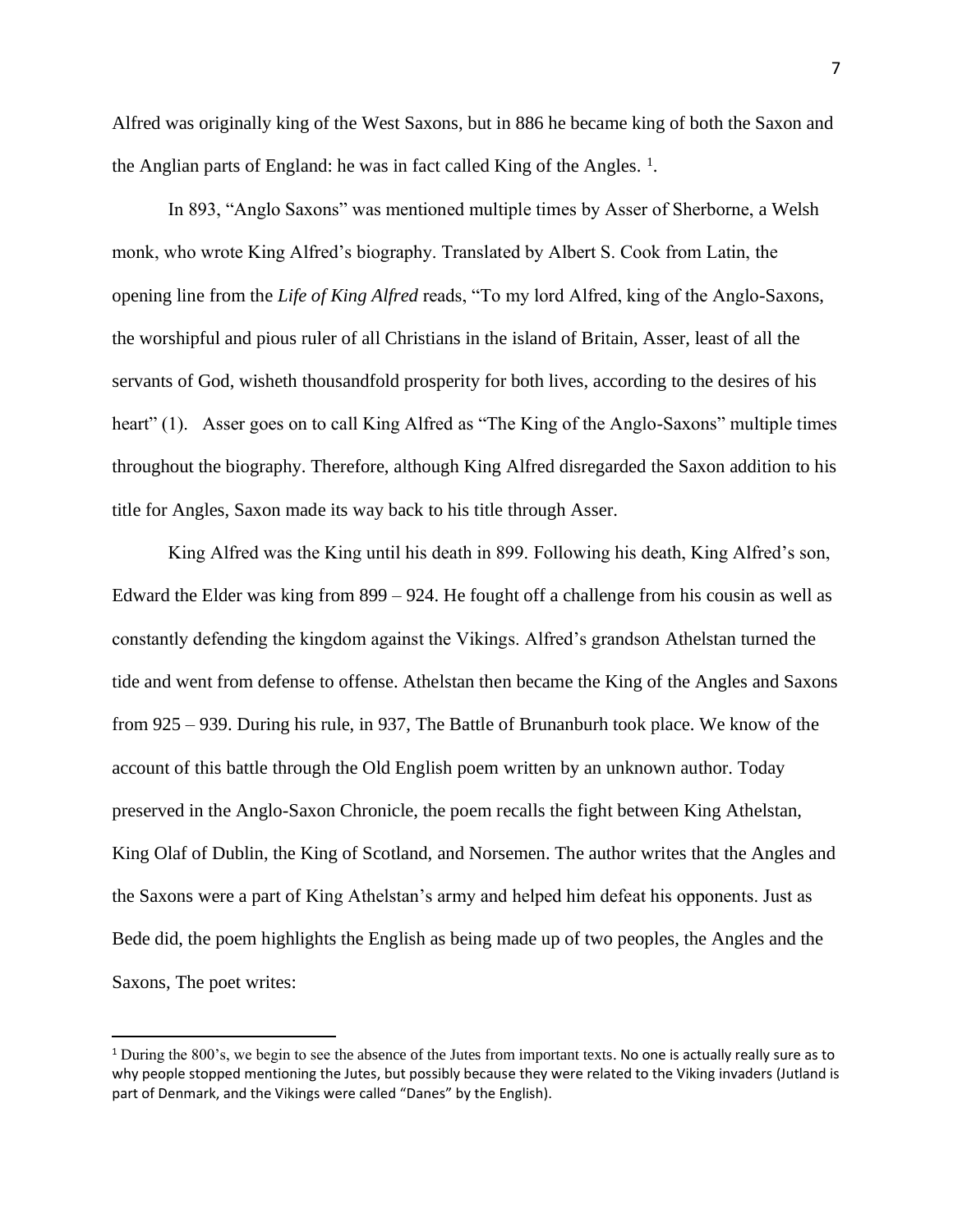| Swilce ba gebrober  | begen ætsamne, |
|---------------------|----------------|
| cyning and appling, | cyppe sohton,  |
| Wesseaxena land,    | wiges hremige. |

# 60

| Letan him behindan | hræw bryttian          |
|--------------------|------------------------|
| saluwigpadan,      | bone sweartan hræfn,   |
| hyrnednebban,      | and bane hasewanpadan, |
| earn æftan hwit,   | æses brucan,           |
| grædigne guðhafoc  | and bæt græge deor,    |

# 65

| wulf on wealde. | Ne wearð wæl mare     |
|-----------------|-----------------------|
| on bis eiglande | <b>a</b> efre gieta   |
| folces gefylled | beforan bissum        |
| sweordes ecgum, | bæs be us secgað bec, |
| ealde uð witan, | sibban eastan hider   |

### 70

| Engle and Seaxe   | up becoman,        |
|-------------------|--------------------|
| ofer brad brimu   | Brytene sohtan,    |
| wlance wigsmibas, | Wealas of ercoman, |
| eorlas arhwate    | eard begeatan.     |

60 Also the brothers, king and prince,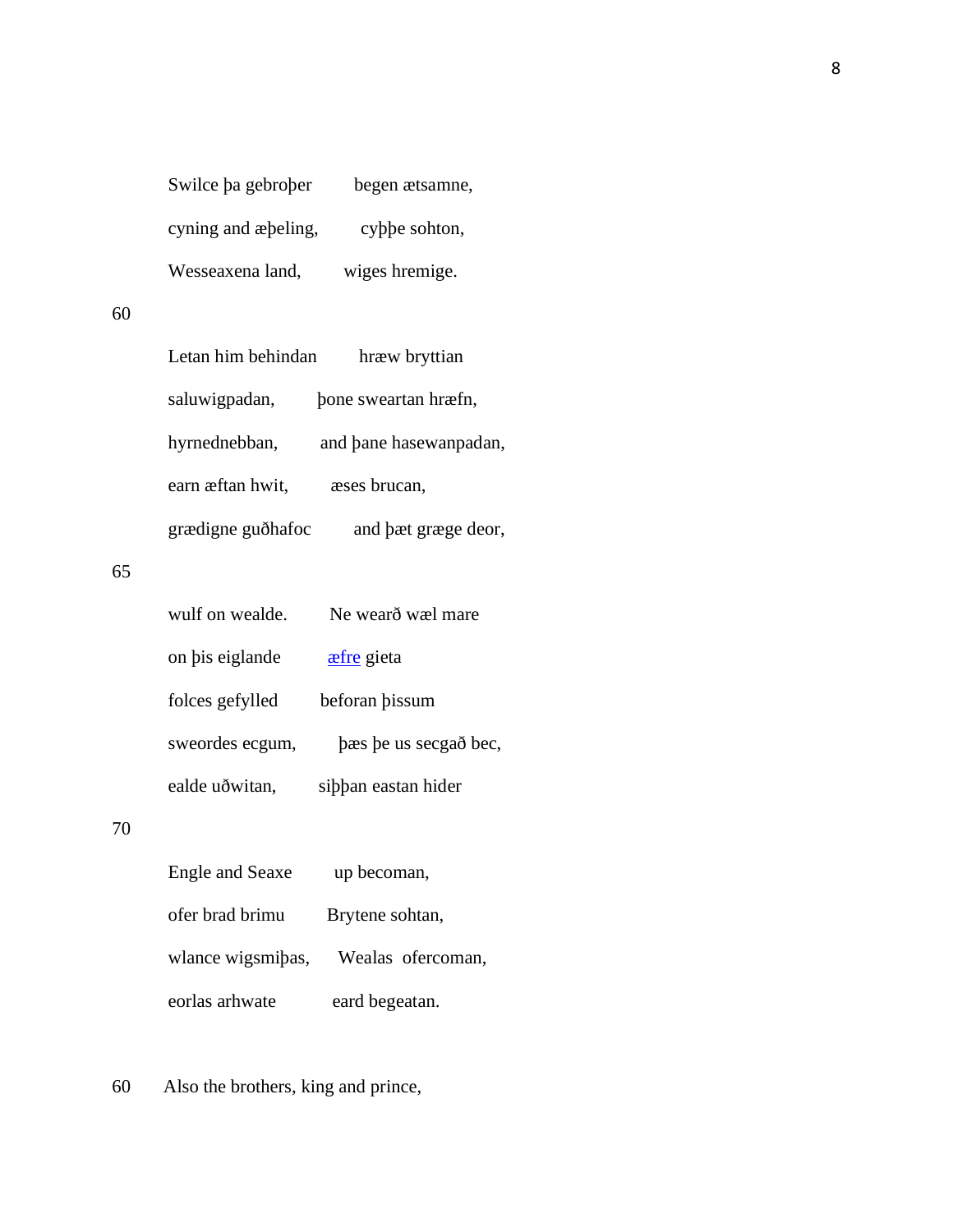#### Both together went home to the

West Saxons' land exalting in battle.

They left behind the corpses for

the dark-coated, black raven

horny beaked, dark feathered,

the Eagle white from behind [i.e., white-tailed], to enjoy as food,

that greedy war-hawk, and that grey animal,

the wolf in the forest.

There has never been

in this island ever yet

a greater killing of people before this

by sword blades, as we learn from books,

and from old wise men, since that time when hither from the east,

Angles and Saxons came up,

Over the broad Sea to seek Britain,

proud, high-spirited, they overcame the Welsh

those warriors abounding in glory over-ran the land.

"The Battle of Brunanburh" further demonstrates that the idea that we have of Anglo-Saxons as always being one unified people is not necessarily accurate. Instead, it demonstrates that even after King Alfred's reign, there is evidence of the Angles and the Saxons being distinct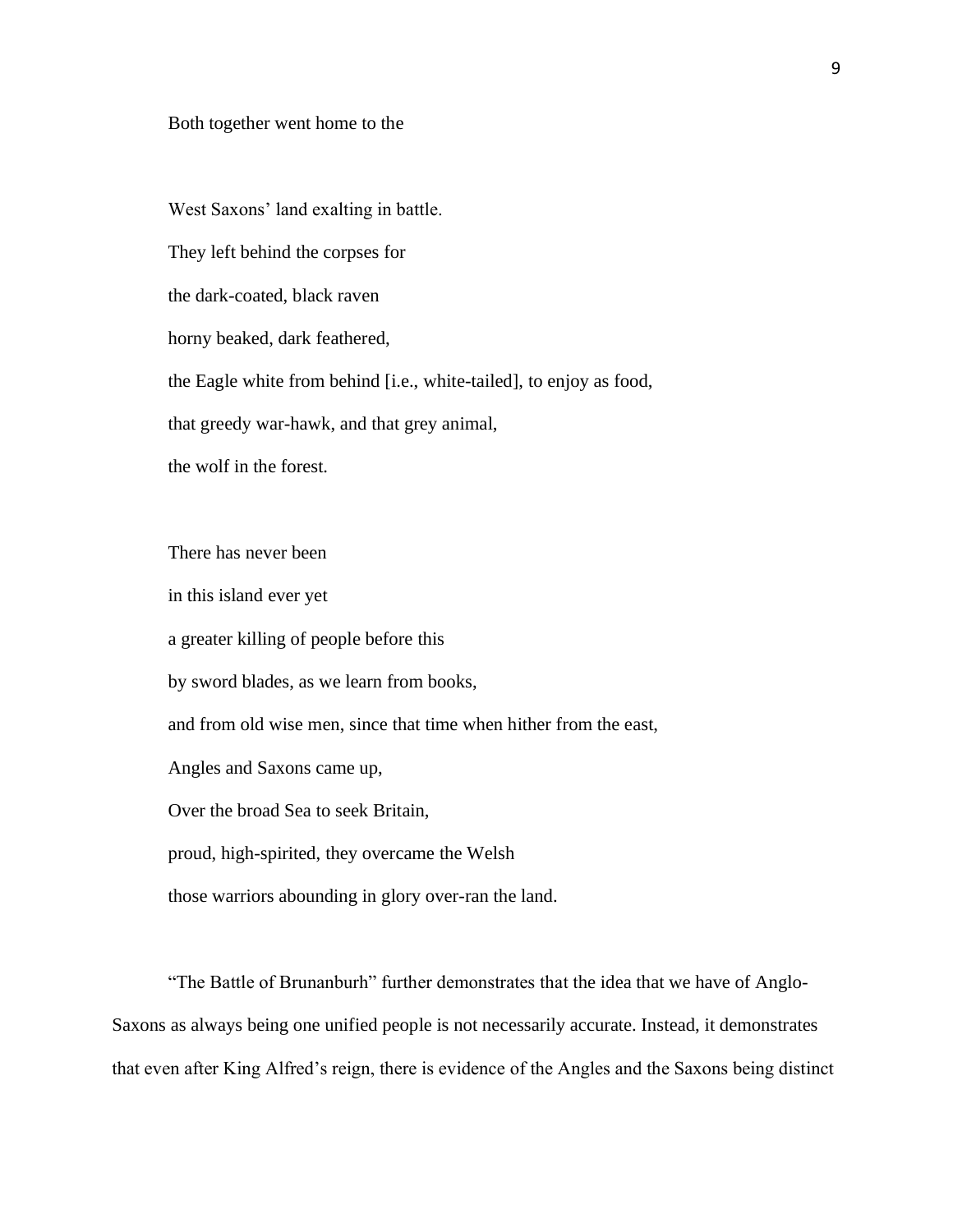peoples even though they were more politically unified, fighting in battle alongside each other. However, the poem notes that they went to the home of the West Saxons after winning the battle and also makes it a point to call them the Angles and the Saxons rather than one or the other or just Anglo-Saxon.

Old English poems such as "The Battle of Brunanburh," and prose texts from this same time period kept Angles and Saxons separate rather than just using the term Anglo-Saxon to describe the people living in England. The compound word "Anglo-Saxon" was more common when discussing the titles of King Alfred. Since Alfred was a Saxon, he and his heirs would not want to omit 'Saxon' from the name of the people. However, much of the rest of the people in Britain were Angles. For this reason, and because of the popularity of Gregory the Great along with his idea of England as being special because it was "Angel – Land," the West Saxon dynasty would want both words in the name for the people and the land: Saxon for themselves and Anglo for the tradition going back to Gregory. The use of the compound "Anglo-Saxon" appears to have been a convenient way to make these political points.

Susan Reynolds in her article, *What Do We Mean by "Anglo-Saxon" and "Anglo-Saxons"?* writes: "Meanwhile, the inhabitants of what would come to be called England were, by the early eighth century if not before, using the simple word, "English" (Angli, Anglici) to refer to themselves. As far as they were concerned, the name "Saxon" seems to have been reserved for the people of the southern kingdoms, while even southerners sometimes applied the description of "English" to themselves as individuals and acquiesced in being subsumed under it as a group" (398). Thus, according to Reynolds, rather than referring to themselves as the "Anglo-Saxons" (as most scholars refer to them now), they actually saw themselves as English people. Reynolds acknowledges that Bede uses the phrase "Anglorum Sive Saxonum gen," [The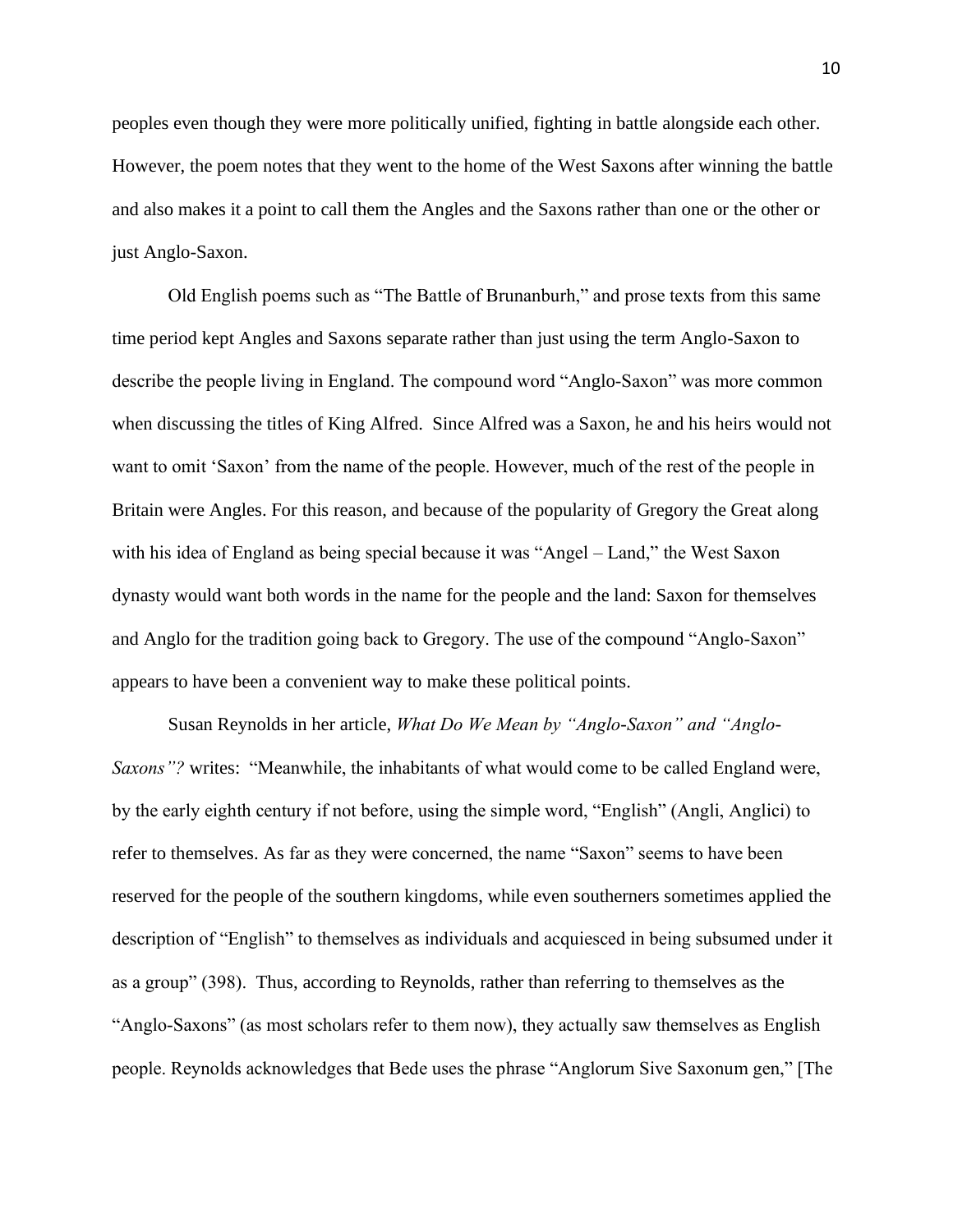Angle or Saxon people] because this is how the ruling family identified (being that they did not want to neglect their Saxon origins). However, the use of the two words together did not appear much again until the  $16<sup>th</sup>$  century. This is in part due to a new round of Viking invasions in the early eleventh century which eventually culminated in the Norman Conquest. When the Frenchspeaking (but ancestrally Viking) rulers of Normandy took over England, made French the official language of the country, they did not care what the peasants called themselves in their own language. By the time France and England separated around 1200, the Anglian, Saxon and Danish people of England were so intermarried, they no longer distinguished themselves according to their ancestry but were all "English" (in contrast to the "Normal" rulers).

From Henry VIII and The Protestant Reformation to the Victorians, 'Anglo-Saxon' was being used again to identify a certain people. Henry the VIII, King of England from 1509 – 1547, triggered The Protestant Reformation during the  $16<sup>th</sup>$  century. He wanted England to break away from the Roman Catholic Church and return to what he claimed was an original English Church. Henry VIII and his men therefore sought-after evidence of the religious practices in 'Anglo-Saxon' texts. Thus, information from the 'Anglo-Saxon' period became valuable, causing scholars to investigate 'Anglo-Saxon' England (Horsman 10). "Anglo-Saxon" or "Saxon" was a way for scholars to indicate that they were talking about the period "before the Norman Conquest."

In the 19<sup>th</sup> century, the Victorians, again revived the term 'Anglo-Saxon,' and for much the same reasons as Henry VIII: they wanted to emphasize the links between themselves and the people who had lived in England from 500 to 1066. The Victorians admired King Alfred because he defeated the Vikings, founded the Royal Navy, and championed an "English" rather than "European Identity." When Victorian scholars discovered that King Alfred had called himself an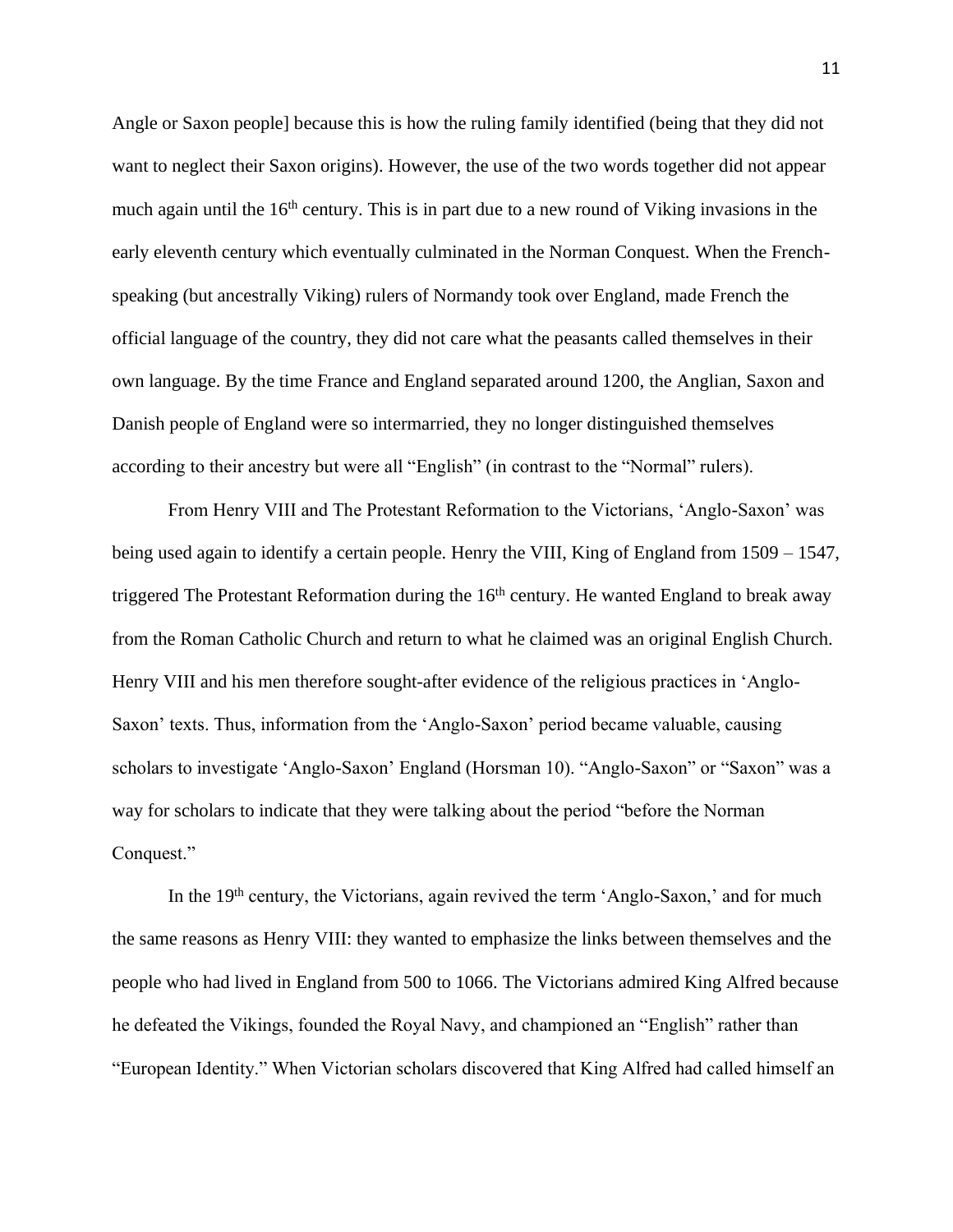"Anglo-Saxon," they began using the term as well. In addition, Queen Victoria was of German ancestry. Her mother was Princess Victoria of Saxe-Coburg-Saalfeld. The "Saxe" in her title was related to "Saxony" in Germany. Queen Victoria therefore had essentially brought a "Saxon" family to rule over the Anglians (English). Emphasizing that some people called "Anglo-Saxons" had lived in and ruled England almost 1000 years before her was a way of suggesting that there was nothing particularly unusual about England being ruled by someone of "Saxon" descent: English and Saxons had always gone together.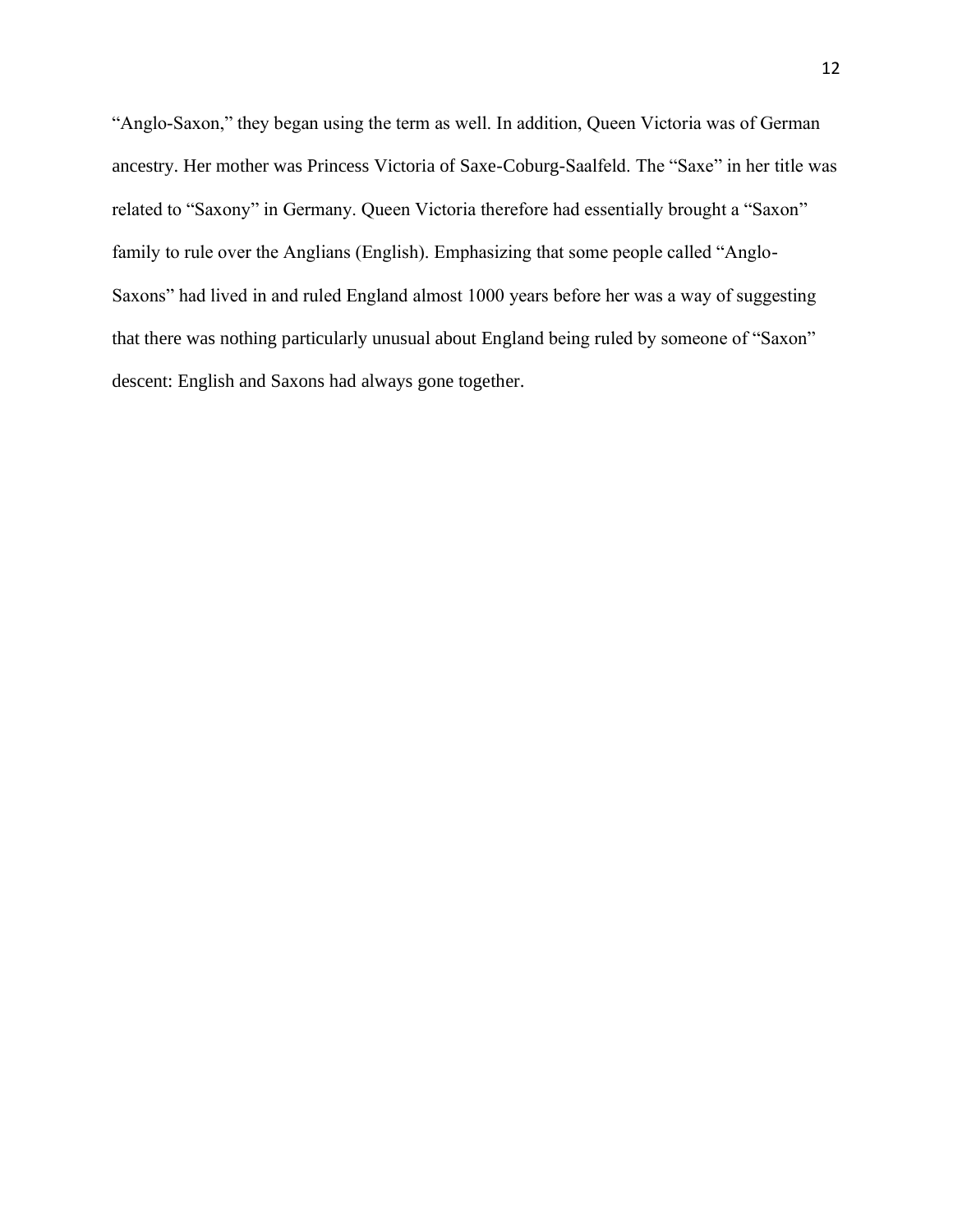#### "ANGLO-SAXON" IN AMERICAN CONTEXTS

The use of the term "Anglo-Saxon" after the medieval period was not limited to England. Thomas Jefferson was one of the many eighteenth-century Americans who were very interested in all things "Anglo-Saxon." Jefferson, along with being the President and Founding Father of the United States, was an early Anglo-Saxon scholar, who had taught himself to read the language so that he could read the Old English laws. Jefferson believed that there was a strong connection between Anglo-Saxon social organizations and American democracy and that Americans were not only spiritual descendants, but literal descendants of Hengist and Horsa, the two brothers who Bede says led the Anglo-Saxon migration into England. For this reason, Jefferson proposed a design for the Great Seal that featured these "Anglo-Saxon" leaders (Frantzen 15). Although Jefferson was not successful in his effort to put Hengist and Horsa on the Great Seal of the United States, he did bring the term "Anglo-Saxon" into American politics, in which it continued to be used, particularly in the early 20th century, when conflicts over immigration became very important.

 Except for Native Americans, every person in America was an immigrant or a descendant of immigrants, but by the end of World War I, political conflict had developed between "old" and "new" immigrants. Among the "old immigrants" were those from England, Germany, Scandinavia, and the Netherlands who began migrating to America from Europe in the  $17<sup>th</sup>$  and 18<sup>th</sup> century. Many were Protestants who had fled Europe seeking religious freedom, which, along with the "American Dream," they successfully obtained. In the late  $19<sup>th</sup>$  century, "new immigrants'' arrived from from countries (such as Poland and Italy) that were primarily Catholic. The "new immigrants'' were not as successful and prosperous as the "old immigrants," and there was significant political conflict between the two groups. In order to differentiate between the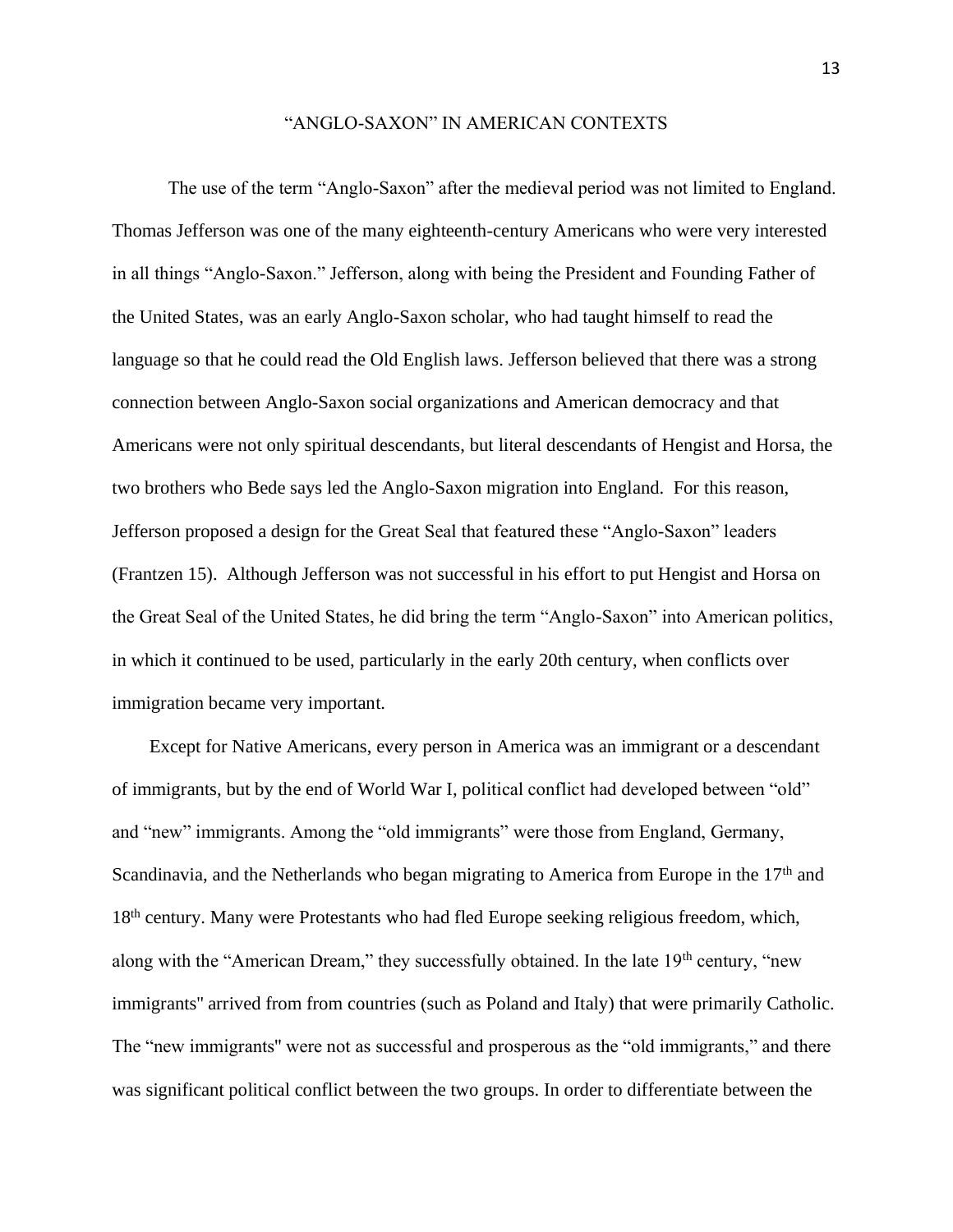two migrant groups, the term "Anglo-Saxon" was applied to "old immigrants," even though who were not from England (such as the Dutch and the Germans who had come to America in the 18th century) "Anglo-Saxon" was used for purposes of being exclusive and discriminatory, both ethnically and religiously. Those who fell within the Anglo-Saxon category wanted an image for themselves that proved that they were more well off than the immigrants following them. The use of "Anglo-Saxon" by the "old immigrants'' led to the the invention of the acronym W.A.S.P. for White Anglo-Saxon Protestant, thus demonstrating the political importance of the idea of "Anglo-Saxon" in American culture (Frantzen 10).

 When considering the history behind the name "Anglo-Saxon," Susan Reynolds notes that names of particular social and political groups can reflect both how the members perceive the group itself and others perceive the group (397). These groups do not make room for people who identify as "others." They may be perceived as racist and prejudiced to those outside of these groups, causing people to go towards the opposite direction. The development of the term "WASP" in the 20th century is an example of this. WASP is a deliberately negative acronym, which suggests that it was not created by the "old immigrants'' themselves who were a part of the group. Instead "WASP" is typically used by people who don't like White, Anglo-Saxon Protestants, after all, nobody actually likes wasps, so an acronym that invokes these insects is obviously a criticism or even an insult.

In 1957, Andrew Hacker's article "Liberal Democracy and Social Control'' in the *American Political Scientists Review* gave his definition of a WASP. Hacker wrote, "First of all, they are "WASPs' – in the cocktail party jargon of sociologists. That is, they are white, they are Anglo-Saxon in origin, and they are Protestant (and disproportionately Episcopalian)" (1011). Although it's not clear that the actual acronym "WASP" was used before World War II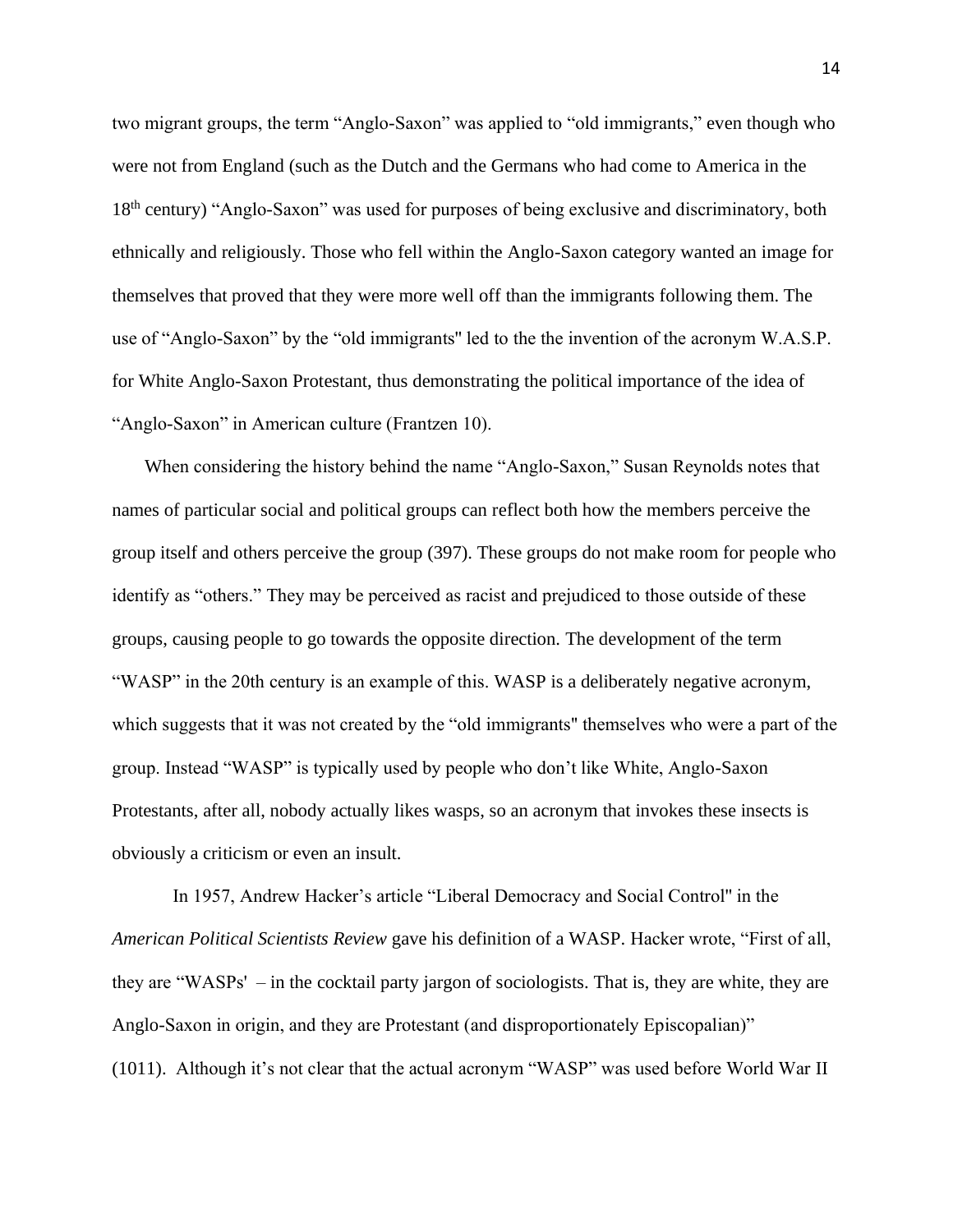or ever used in a non-pejorative way, the idea of WASP indicated that in order to "deserve" power and influence, someone needed to be white, Protestant, and from a family that came to America before the large waves of late 19<sup>th</sup> and early 20th-century immigration. This meant excluding "new" immigrants (as well as Native Americans and African Americans) from political and social power. Even though "Anglo-Saxon" continued to denote power and influence, by the end of World War II, these words had picked up other associations as well ones that were much less positive.

During the mid-sixties the WASP influence began to decline. In 1960 America had elected its first Catholic president, and five years later Congress passed the Immigration and Naturalization Act of 1965, which was meant to help diversify America. By the 1990's, everybody had an image of a "WASP" that was negative. Joseph Epstein in his book, *Snobbery: The American Version,* recalled a joke about two Jewish bees that had been going around during the early nineties. Epstein writes, "In a less than riotous but sociological telling joke, two Jewish bees are flying about when one of them places a yarmulke on his head. "Why are you doing that?" asks the other bee. "I'm doing it" says the first bee, "so that no one will take me for a WASP." This shows how undesirable being mistaken for a WASP was during the 90's. WASPs, however, did find their way into the hearts of Americans through television characters, specifically Charlotte York from *Sex and the City*.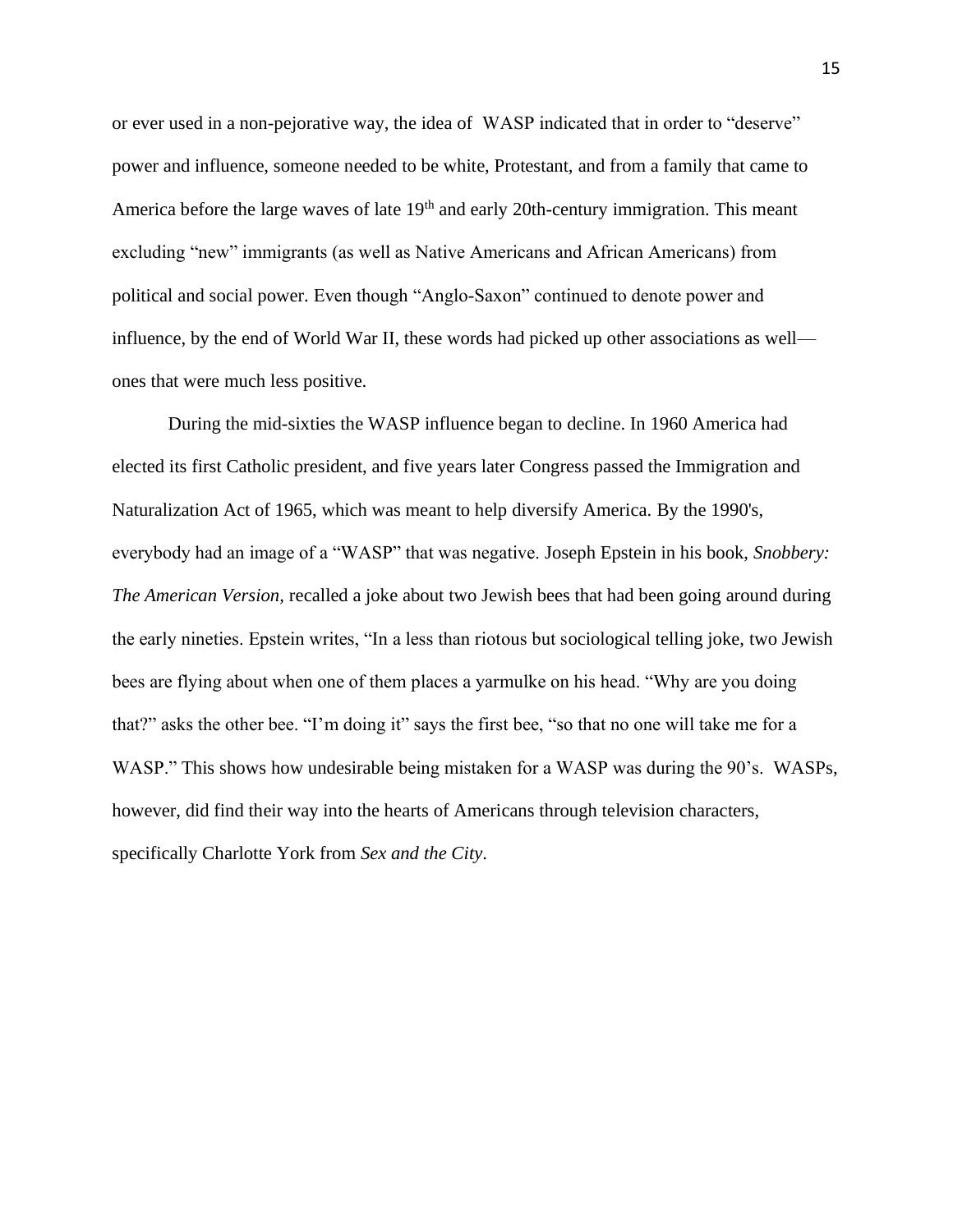"Now, where's your vodka," he asked.

"I don't have any," she laughed.

"And you call yourself a WASP," he responded.

In 1998, *Sex and the City* premiered on HBO and became one of the most popular television series of the early 2000's. Based on the novel by Candace Bushnell, the novel follows four girlfriends in their mid-thirties through New York City. Carrie Bradshaw, Charlotte York, Miranda Hobbes, and Samantha Jones take viewers through the ups and downs of their love lives, careers, and womanhood. Although Charlotte, played by Kristen Davis, faced many of the same struggles as her friends, she was also very different from them. Unlike her friends, Charlotte had a naïve outlook on love and life. She was prim and proper, longed for marriage and children, and had inherited wealth— which made her an elitist snob at times, and even a tad bit sexist.

The writers took the stereotypes of a WASP and allowed Charlotte to portray almost all of them. The use of the stereotype and the negative connotations of WASP did not mean that WASPs no longer had power, money or influence; they were not just as dominant. Throughout the series, Charlotte shows herself lacking self-awareness by using the "WASP" as if it is not a pejorative term. The show's portrayal of Charlotte's naivety towards the term as well as other things made her an easy target. Even Carrie, her closest friend, poked fun at Charlotte by nicknaming her "Park Avenue Pollyanna" and "Daddy's Episcopalian Princess" demonstrating how much of stereotypical WASP Charlotte was. She was loved <sup>2</sup> for being herself, and a lot of her WASPiness made up her character, but because of how much she was adored many may have even neglected to see how problematic that aspect of her character really was.

<sup>2</sup> Fans like Melina Pendulum (YouTuber), writers on themarysue.com, and screenrant.com have created videos and articles giving reasons why Charlotte York was their favorite and the best character on Sex and the City.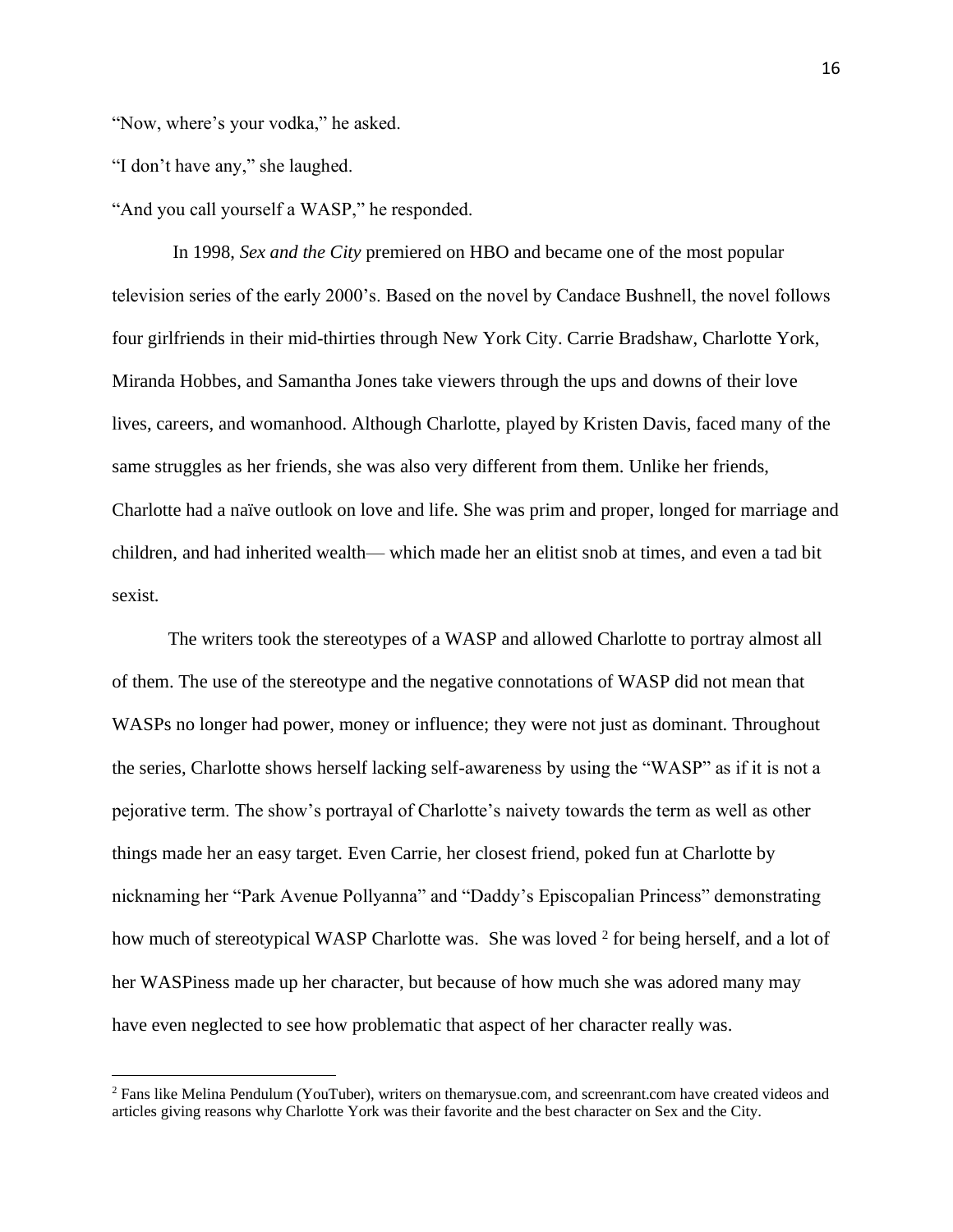Viewers first explicitly learn that Charlotte identifies herself as a WASP during a conversation with her brother, in which he teased her about losing her WASP credibility because she did not have any vodka. But with this possible small exception, everything about Charlotte was WASPy. WASPs typically resided in areas like New York City's Upper East Side, Boston, Connecticut, and Philadelphia's Main Line. They had wealth and prep schools and Ivy League educations. Charlotte checked off a lot of those boxes. She was born in Connecticut to a wealthy family, attended Smith College, and had become a lover of the arts, even working as an art dealer at a gallery during the first three seasons of the series. Charlotte's inherited privilege molded and shaped how she presented herself and the men she dated.

Charlotte was always put together—at least on the outside. She wore Lilly Pulitzer, argyle and Ralph Lauren cardigans and sweaters, headbands, pearls, and lots of pink. During her first marriage, she married into another WASP family — the MacDougal's, an extremely wealthy mother and son duo living on Park Avenue and occasionally enjoying tennis and martinis at their mansion in Connecticut. Her marriage to Trey MacDougal, a cardiologist, prompted Charlotte to quit her job with the hopes of becoming a full-time housewife and mother. Their union also gave Charlotte the chance to rise in the WASP hierarchy by trading in her Upper West Side address for Park Avenue. Both Charlotte and her marriage looked perfect from the outside, but, in true WASP fashion, she hid their intimacy and communication issues deep inside their Park Avenue apartment. Yelling, Charlotte explained during a dinner party with her friends, was something that never happened in her household: "We're WASPs. WASPs don't yell. It's genetic." But five minutes later she and her husband argued—very loudly—in their nest. This perpetuated the stereotype that WASPs are emotionally repressed, which is a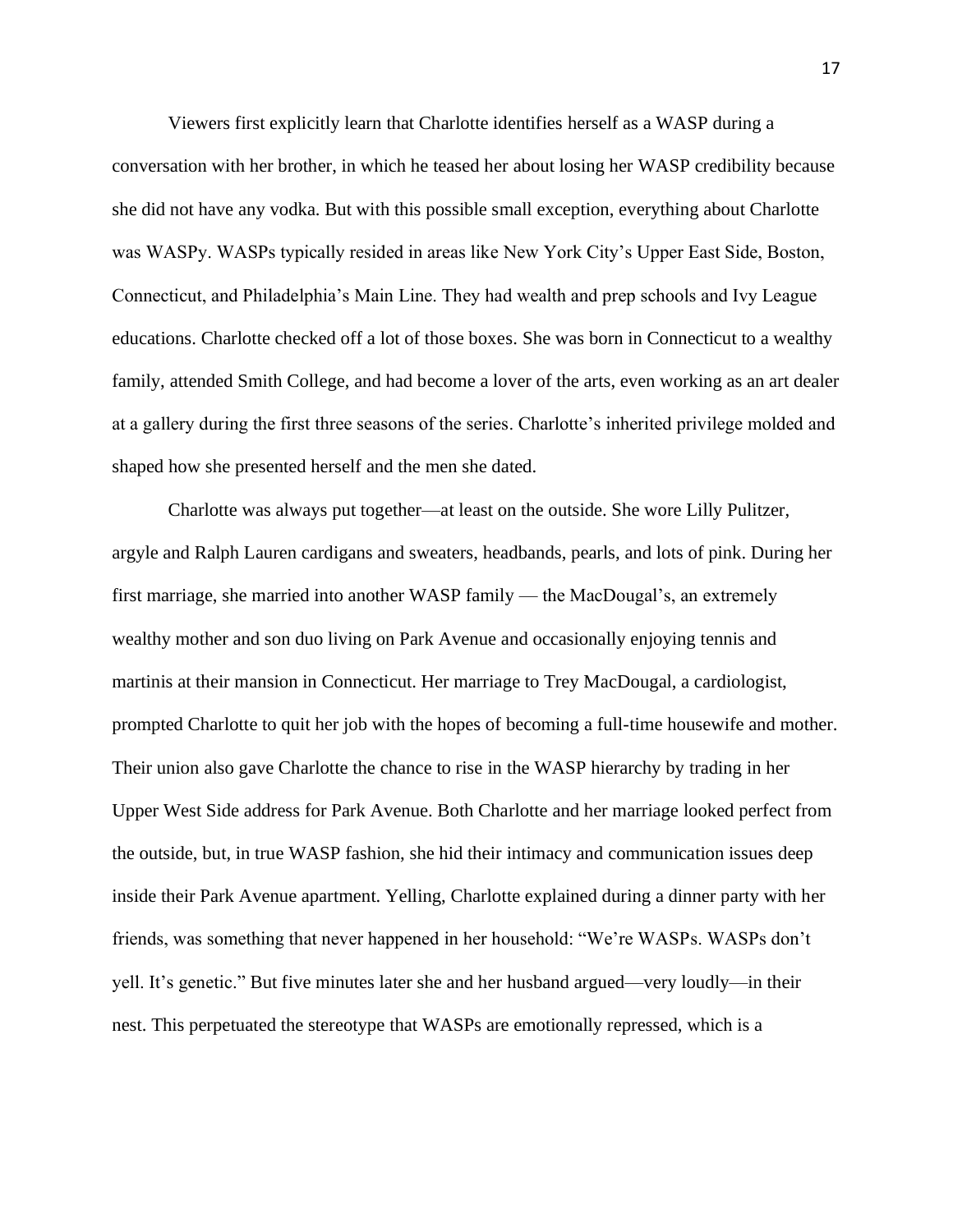rhetorically effective revision of the pre-WWII idea that only WASPS could be trusted to wield power because other groups lacked self-control.

When it came to dating, Charlotte was a snob. Her goal was to date men like herself: white, wealthy, and WASPY, which she was allowed to do because of her privilege. Whereas her friends, Miranda and Samantha, allowed and found themselves to date men and women who weren't white or wealthy. Even before Trey, it was clear the snobby New Yorker had and attracted a type. In season two and episode nine, after another failed relationship she asked her friends, "He was a nice waspy guy, what went wrong?" Things take a turn when Charlotte is filing for divorce from Trey, and she meets and falls in love with her divorce lawyer, Harry Goldenblatt, who, being Jewish, was certainly not a WASP. Being a WASP was exclusive, which left room to discriminate against other religions, races, and ethnicities, but Charlotte decided to choose love over religion. However, diversifying the type of men she dated does not mean Charlotte noble. In season six, episode three, Charlotte goes from "Episcopalian Princess" to being "reborn a Jew." Charlotte's new marriage stripped her of parts of her original WASP identity, but she still had the Park Avenue address. Charlotte was almost like America in a way. The last season with the "new Charlotte" aired in 2004. During that time, society was less about embracing being white, Protestant, and Anglo-Saxon, but instead the growth of diversity. Charlotte's character development was embracing diversity in her life with her Jewish husband and a welcoming a Chinese adopted daughter.

From the examples of *Sex in the City* we can see that by the turn of the millennium, WASPs, although still wealthy and powerful, were not as central to American culture especially in politics—as they had been. In fact, the WASP establishment seemed to have lost much of its political power. For example, it wasn't until George H.W. Bush in 1988 that the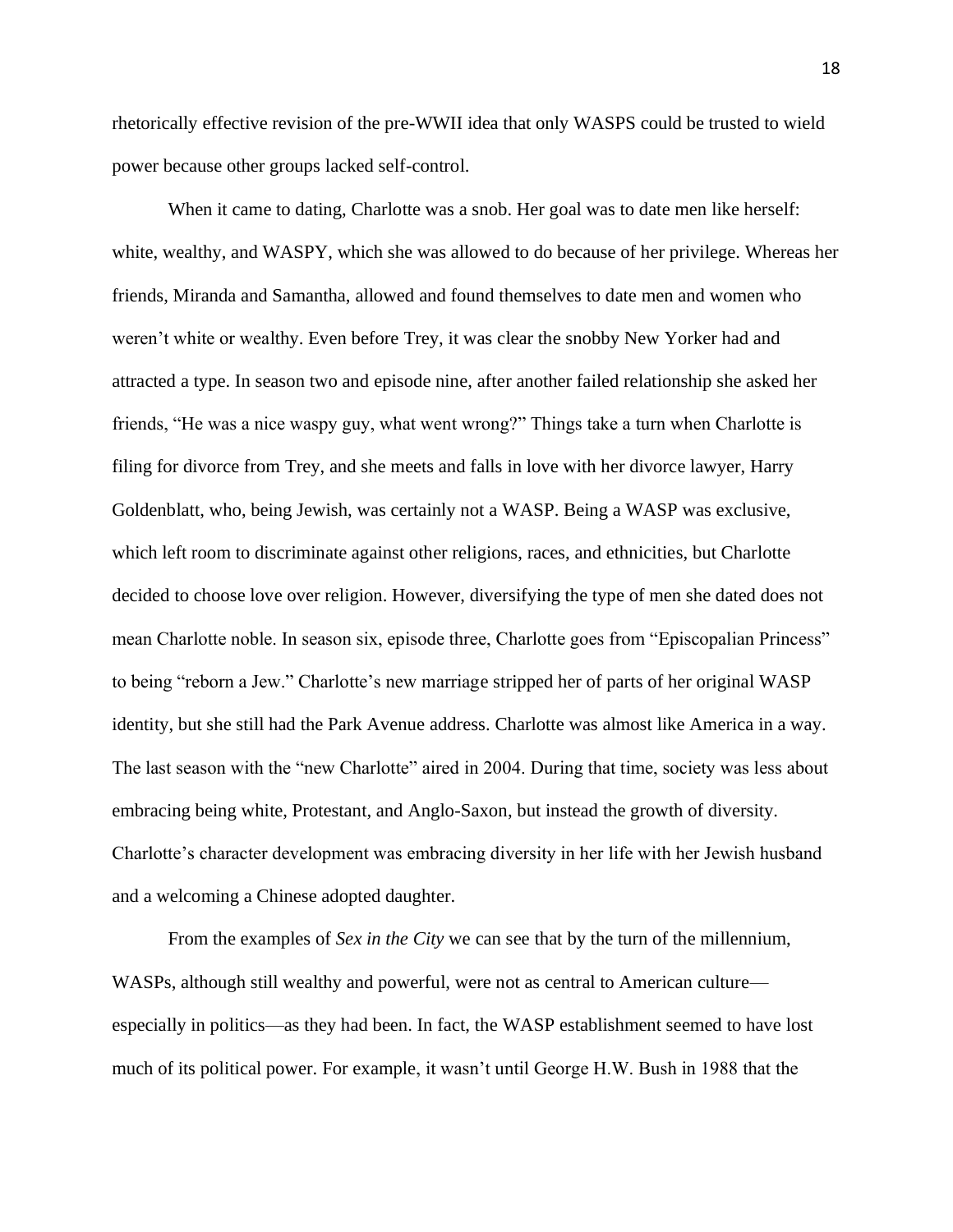WASP establishment was brought back to the Presidency, which had not been controlled by an obvious WASP since Roosevelt. Truman was working class from Missouri, Eisenhower was a soldier and of German descent, Kennedy was descended from Irish immigrants, Johnson was Texas oil money, Nixon came from California and was not born into a wealthy family, Ford was not established, Reagan was an actor from a middle-class family, and Carter was a peanut farmer from Georgia. The last WASP in the Presidency, George Bush, took office in 2000 when Sex in the City was at the height of its popularity.

At the peak of their dominance, WASPs not only dominating politics, but also financial, educational, and religious institutions, not only in America, but beyond. WASPs dominated Canada as well. J.M.S. Careless noted in *Careless at Work*, that British-Canadians that identified as WASPs may not truly have all been Anglo-Saxons or even Protestants; however, the Canadian elites that they followed were Anglo-Saxon and Protestant. WASP elites honored their Anglo-Saxon ancestry through tradition and character (Careless 296). Like American WASPs, British-Canadian WASPs valued uniformity and rejected the "development of multicultural heritage" with it being a threat to the assumed Anglo-Saxon heritage. Charlotte's first husband, Trey MacDougal's mother rejected the idea of multicultural heritage. During their short marriage, Charlotte and Trey struggled with infertility which was in part due to Trey being unable to be intimate with Charlotte. Richard Brookhiser, in his book *The Way of Wasp*, noted that a part ofthe WASP character was anti-sensuality. Brookhiser wrote, ". . .and anti-sensuality setting limits to enjoyment of it; conscience watching over everything — is uniquely WASP" (38). Anti-sensuality was a part of Trey's character, but it affected Charlotte's dream and ability to become a mother. Their lack of intimacy prompted Charlotte to look into adopting a child, a "mandarin child" according to Charlotte. However, Bunny, Trey's mother, did not enjoy the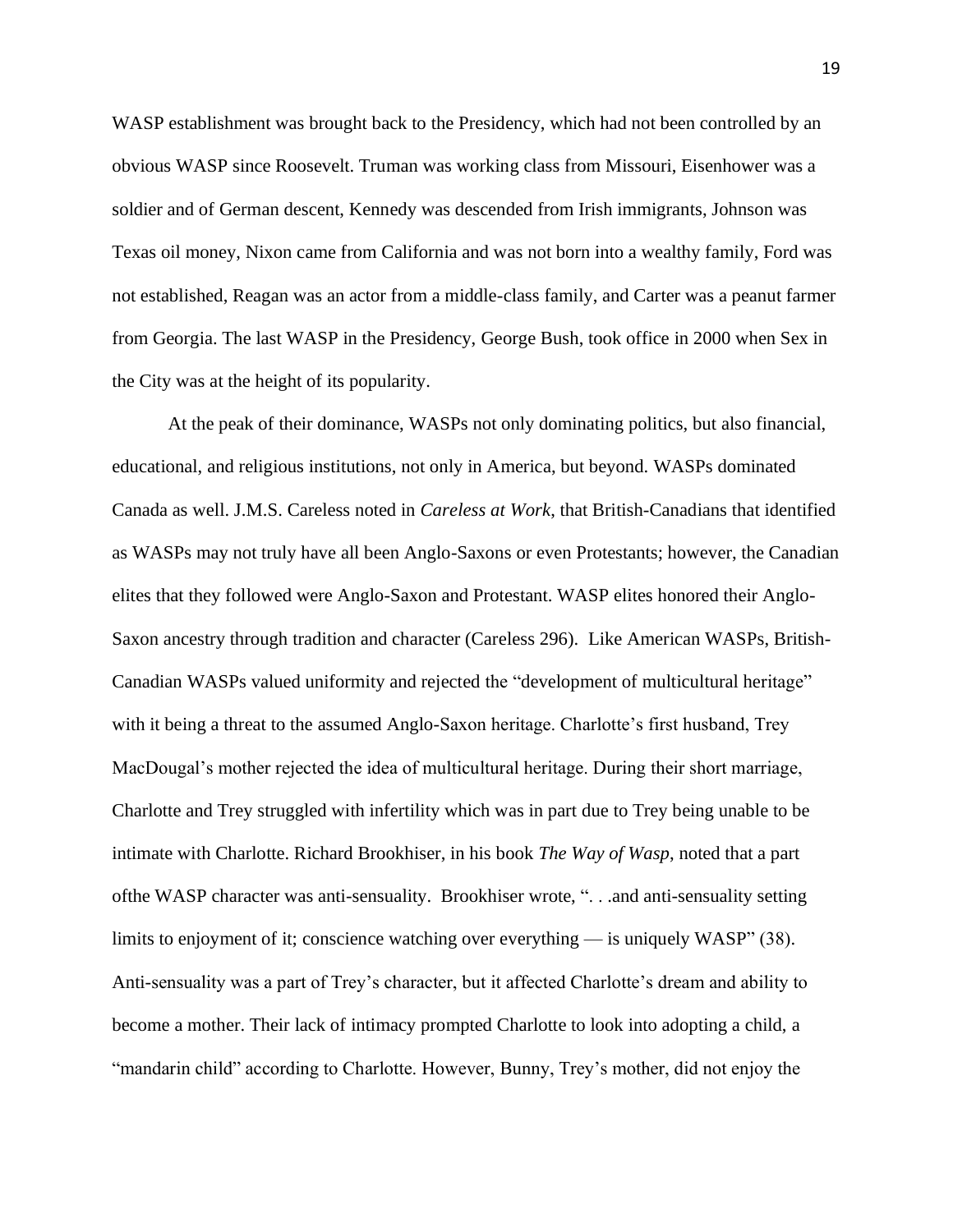thought of her "very proud lineage" being disrupted. When told that it was none of her business, Bunny ends the conversation by saying to Charlotte, "The MacDougal name will be carried on by sons of your own, not the daughters of the South Pacific." Like Bunny, WASPs clung onto their supposed dwindling political dominance, power, and "Anglo-Saxon" by being prejudicial.

Protecting their "Anglo-Saxon" was not only important for superiority in a hierarchy but also a way to continue to distance themselves from association with the British, which began before WASPs had a strong influence in society. Eric Kaufmann in *Rethinking Ethnicity*, uses Reginald Horsman's words while discussing the origins of the once dominant ethnic group:

Romantic Anglo-Saxonism was more important for sections of the Whig Elite in their attempt to narrate the break with British identity. Edmund Burk, John Wilkes and other English Whigs, many of whom supported American Revolutionaries, already tried to differentiate their 'Anglo-Saxon' inheritance from the supposed 'Norman' Hierarchy imposed by their true liberal selves (Haseler 1996:34). American Whigs took this reasoning a step further. By their account, the English of the Old Country represented a tired hierarchical Norman influence, whereas the true Anglo-Saxon spirit migrated to the New World where it achieved its full flower (56).

The romance of the Anglo-Saxon identity was important for Americans in the 19<sup>th</sup> century, specifically ones a part of the Whig Party (which is no longer active, fragments of which became the Republican party at the time of the Civil War"). American Revolutionaries wanted to break away from "England," but they still needed a way to differentiate their identity from immigrants coming from Germany, Russia, France, and other counties. They wanted to distance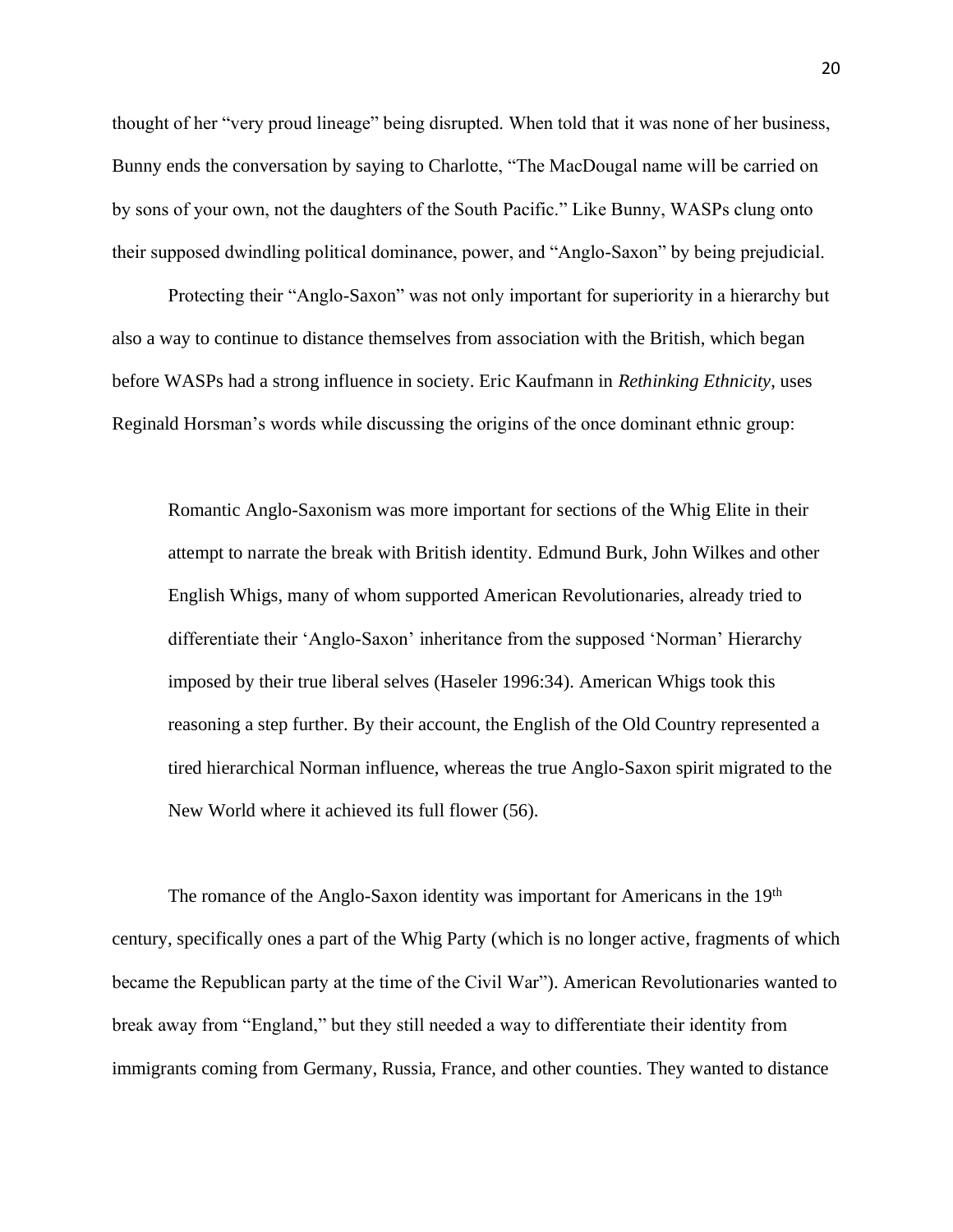themselves from the British and Norman influence, and did so by claiming an Anglo-Saxon identity. Since they were no longer technically "English," they could not call themselves that. Instead, they developed a variation of an argument from Henry VIII's era: they were representing the "true" tradition of England and not as the Norman conquerors, but rather they were the descendants of the "real" English people, those who had come over to the island with Hengist and Horsa, fought the Vikings, and unified under King Alfred. "Anglo-Saxon" began to represent a person living in America who is devoted to America, but of English ancestry.

The romance of Anglo-Saxon England and identity in America was not exclusive to the later  $19<sup>th</sup>$  century revolutionaries. Those in the  $18<sup>th</sup>$  century such as the founding fathers, Benjamin Franklin, George Washington, and Thomas Jefferson praised what they thought Anglo-Saxons to be, in particular, their imagined democracy. Reginald Horsman noted that Franklin appreciated the freedom that the "Anglo-Saxons" had enjoyed once they migrated to England (Kaufmann 64). Franklin, like other Revolutionaries, wanted to engage in what they had considered the "true" tradition of England, and break away from post-Conquest England. Washington had been interested in Catherine Macaulay, a historian's, Saxon history (Kaufmann 64). Thomas Jefferson wanted to shape America after "Anglo-Saxon" England through education and understanding and speaking the "Anglo-Saxon dialect," also known as Old English.

The words "Anglo-Saxon" have had different meanings. However, in general, each of the meanings seemed to be associated with freedom, power, and democracy especially for those who thought that they were descended from the "Anglo-Saxons."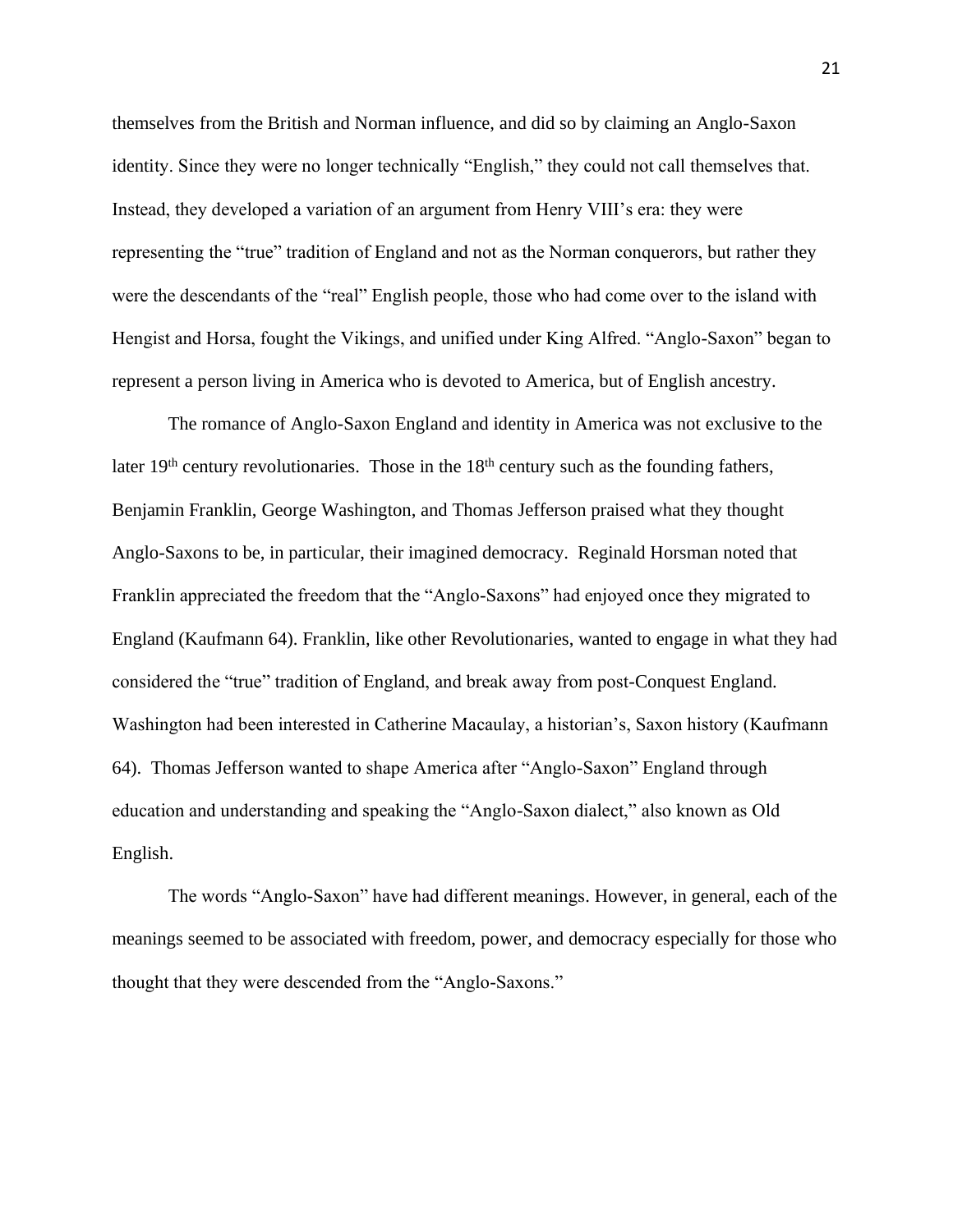#### ANGLO-SAXON/OLD ENGLISH IN THE ENGLISH CURRICULUM

My general understanding of the origins of "Anglo-Saxons'' came from taking Anglo-Saxon Literature as a part of my English requirements. In this class, we read Old English poetry including *The Battle of Brunanbruh*, *The Battle of Maldon*, *Cædmon's Hymn,* and my favorite, *The Wanderer.* Along with learning Old English in order to translate the poems, we also learned about the culture and history of the people writing and living during the time period when Old English was spoken. In *Beowulf*, we solely focused on translating the original Old English *Beowulf* text to Modern English, but I was also able to learn more about the different texts within the *Beowulf* Manuscript, adaptations of the text, and even the dating controversy surrounding the poem. Aside from my initial reservations about taking the course, I've come to realize that this material was essential to learn for several reasons. One reason is that as an English major, it is necessary to understand the origins of Modern English, and learning and translating Old English allowed me to do so. Another reason is that reading texts like *Beowulf,* I was able to see the way stories have been told and changed over time. Lastly, I felt that it was important to learn because a lot of the writers that I admire, such as Toni Morrison, have also read these texts and have been influenced by them.

Anglo-Saxon was not a normal part of the English curriculum in American colleges until the 19th century, despite Thomas Jefferson's insistence that all students in Law School study Old-English. These academic courses were mostly taught and offered in institutions of higher education. However, not all colleges and universities offered Anglo-Saxon and Old English studies. It was commonly found at more European-research style and liberal arts schools. Allen J. Franzen, in *Desire for Origins,* notes that the academic study of "Anglo-Saxons" during the nineteenth century was not just strictly for pure academic reasons, but it was also politicized.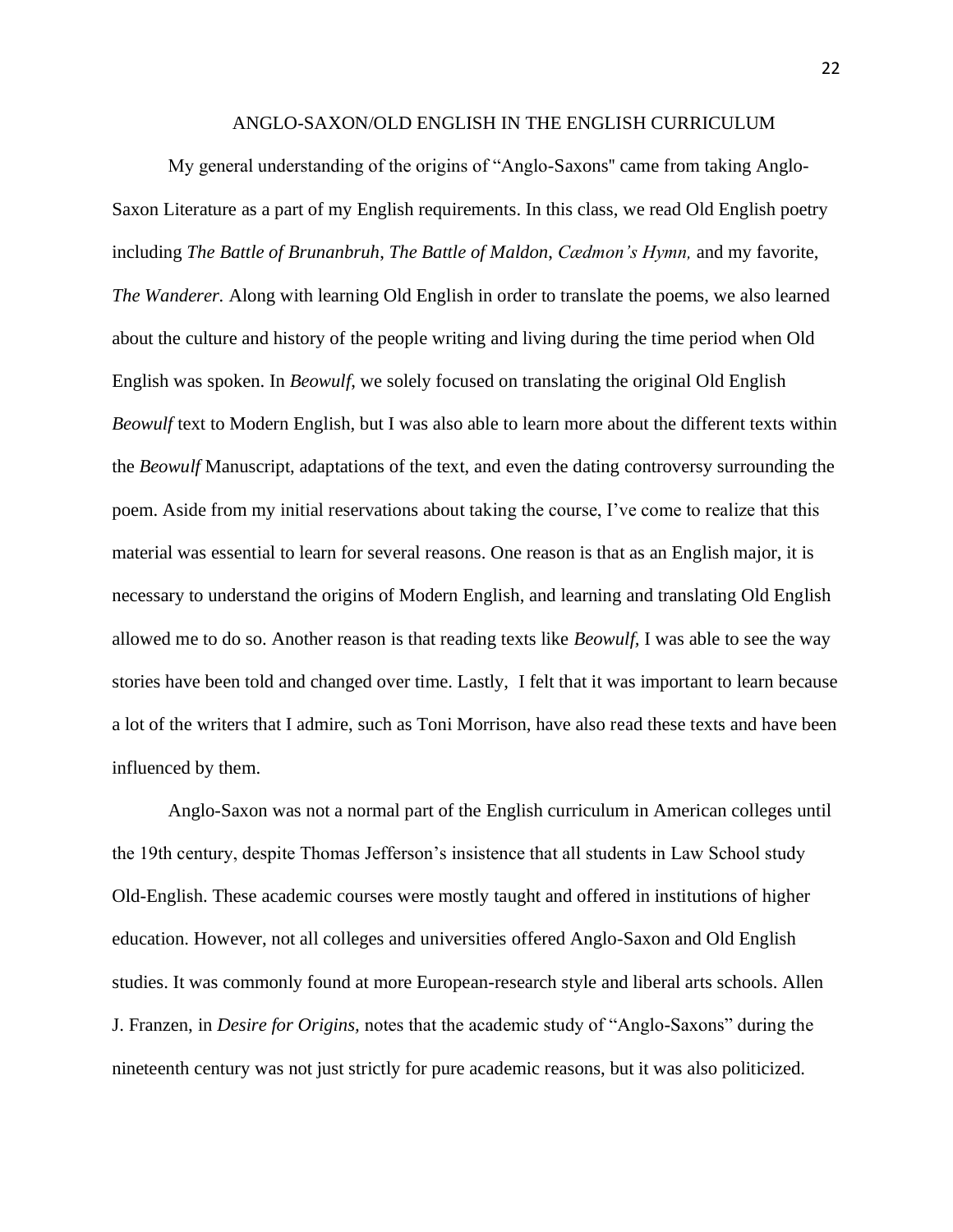Those studying "Anglo-Saxon" studies were heavily motivated by their own self-interests (Frantzen 16). These early scholars, while researching the culture of the "Anglo-Saxons," felt that they could personally identify with the characters and interests of those that they were reading about. This allowed them to feel connected to their "Anglo-Saxon" origins (Frantzen 16). Not only was recognition of their character and interests present throughout their studies, but scholars, like Jefferson, identified with "Anglo-Saxon laws" because of their presumed democracy. Through "Anglo-Saxon" studies, these scholars were able to justify their ideals through their "origins," or their culture a long time ago.

During the early nineteenth century, Anglo-Saxon and Old English studies were popular in and out of universities and colleges. When considering the beginning of Old English studies in higher education, Thomas Jefferson is a name that comes to mind for many scholars. Jefferson was very intrigued by Old English and the "Anglo-Saxon" people and culture In 1779, Jefferson suggested at the College of William and Mary, his alma mater, create room for "the ancient languages and literature of the North" because he believed these were connected with America's history, laws, language, and beliefs (Frantzen 206). Although this plan did not work out in Jefferson's favor, Jefferson's passion for connecting Old English and law in higher education became a reality for him. Courses in Old English and law became a part of the English curriculum at the University of Virginia. These courses began in 1825 and were also the only English courses taught at the University for a number of years (Frantzen 206).

What I've learned in Anglo-Saxon studies and what others are studying today as a part of Anglo-Saxon studies in their curriculum is most likely not what Jefferson had in mind when he wanted to introduce the study into higher education. In Anglo-Saxon Literature, while reading poems like *The Wanderer*, we focused on the literature itself rather than using it to justify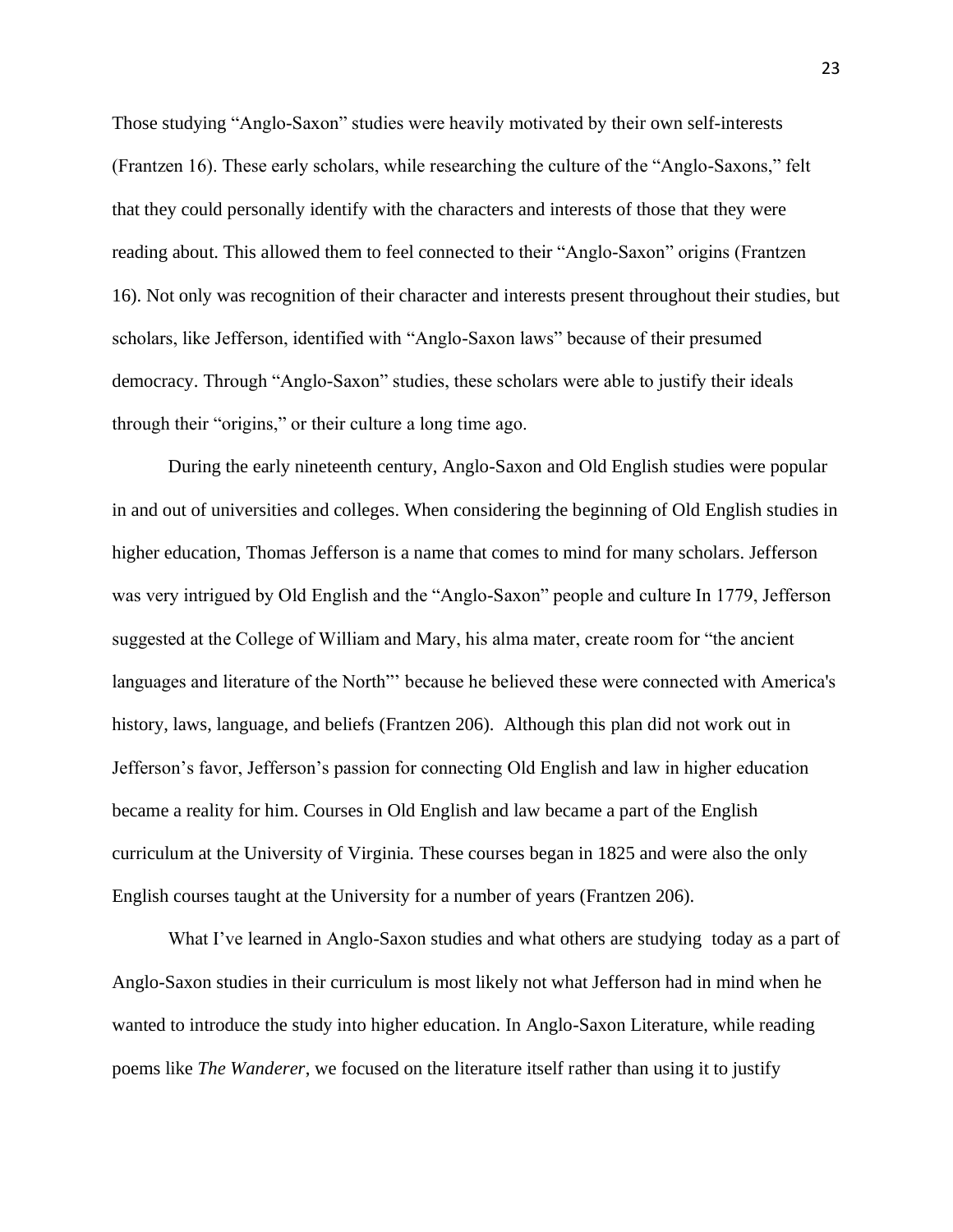religion and politics. The wanderer was a lonely man who had lost everything from possessions to the people that he knew, making him a friendless man. In the class, we dove deep into how the "cruel sorrow" was taking over the Wanderer's life. We read *The Battle of Maldon and Brunnabruh,* to learn about what happened during those battles, but looked at the aesthetics of how the poets recalled and recorded the events during those times. In *Beowulf,* we focused more on the Beowulf's heroism and the battles that he was fighting. Jefferson, on the other hand, wanted to utilize Anglo-Saxon studies for students to learn more about the American government, specifically about democracy.

This study of Anglo-Saxon and Old English piqued the interest of many, which opened the door for many resources to help improve the study of the language. These include texts such as the Bosworth-Toller *Anglo-Saxon Dictionary*, which is still used today, but the American study of Old English was still grounded in the American government. The study of the language, culture, and poetry only began to progress when Philology started to become popular.

Becoming popular in colleges and universities in the middle of the nineteenth century (Frantzen xi), Philology allowed people to study the language within the literature. Henry Wadsworth Longfellow was one of the scholars that studied philology. Like Jefferson, Longfellow was advocating for Anglo-Saxon studies; however, Longfellow's approach to Anglo-Saxon and Old English studies looked a lot like what I was learning in Anglo-Saxon Literature. Longfellow encouraged the study of Old English literature itself rather than in relation to the American government. Maria José Mora and Maria José Gómez-Calderón in their journal article *The Study of Old English in America (1776 – 1850): National Uses of Saxon Past*, noted that Longfellow wanted Americans to read Old English literature because it "is built instead on a curious amalgam of literary topics that combine the atmosphere of Gothic romance with values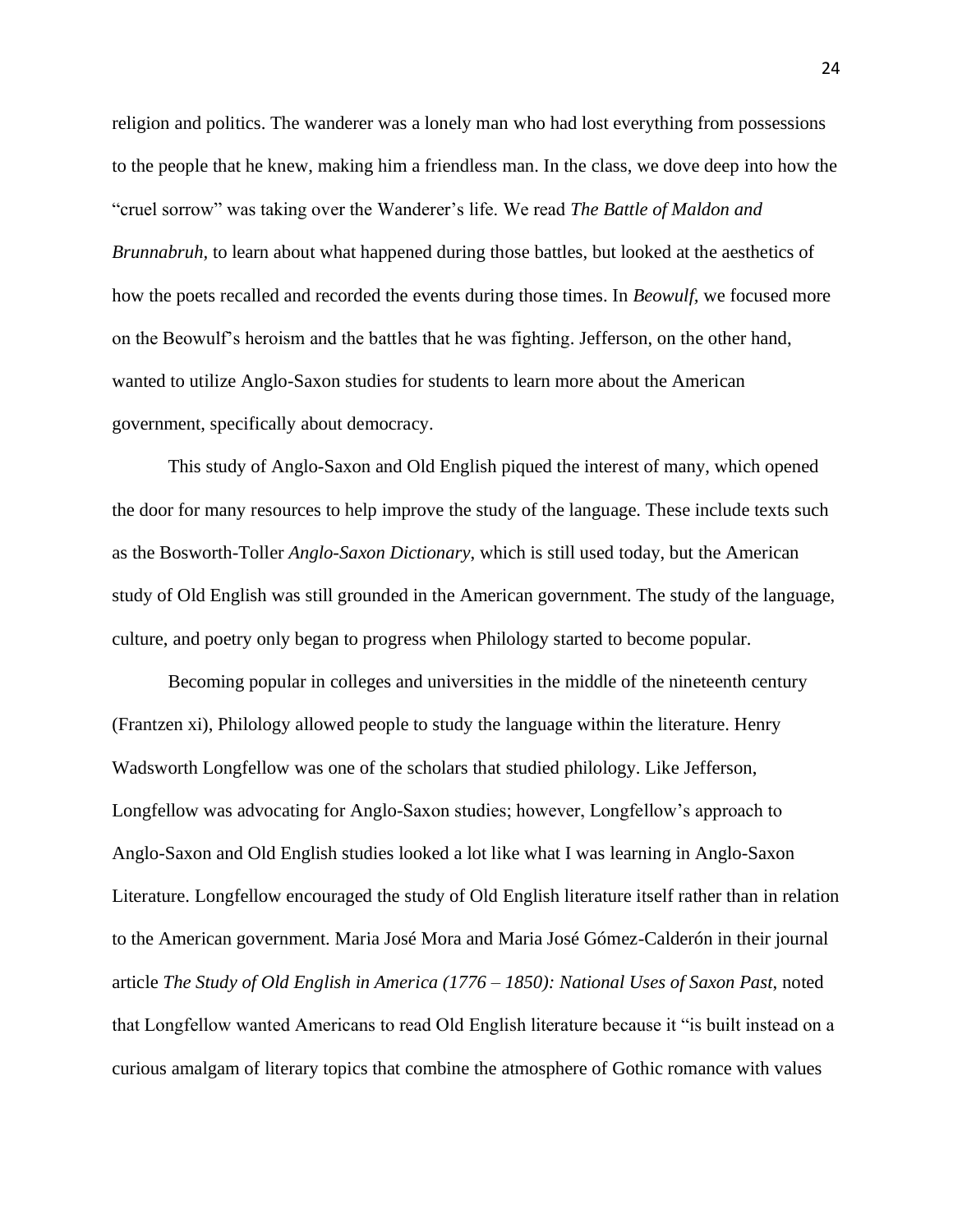of cultural primitivism" (327). Old English was not just a language to Longfellow, but instead literature that had dark or gothic romanticism and incorporated primitivism.

Anglo-Saxon studies also found its way into the lives of many young women who were attending colleges during the  $19<sup>th</sup>$  century.<sup>3</sup> Although these were not the first women to learn about Anglo-Saxon studies, they were the first to be exposed to it in an academic setting. In the late  $19<sup>th</sup>$  century into the  $20<sup>th</sup>$  century, about thirty-two higher educational institutions, or seminaries at the time, for women all over the United States, mostly on the east coast, offered courses in Anglo-Saxon studies as a part of their English Curriculum. Starting with Vassar College, courses began being offered, and eventually became a part of other colleges like Wheaton, Spelman, and Bryn Mawr (Dockray-Miller 8). Newly formed women's colleges were trying to provide their students with the best and current forms of education, and Old English studies and philology were very cutting edge during that time period. The hope was to advance over the more tradition-male colleges that were still focusing on Latin and Greek texts. The women taking Anglo-Saxon studies would have had previous exposure to Latin and understood the Modern English Language well, which made them great candidates for studying Anglo-Saxon studies (Dockray-Miller 10).

These women that were now learning Anglo-Saxon studies in college during that 19<sup>th</sup> century were embarking on a journey through a very male dominated education system as well as a male dominated academic field. Unfortunately, this did mean some changes in certain aspects of the women's curriculum. Specifically for Anglo-Saxon studies, the women had a slight change in the literature that they were reading. They tended to read more poems that were

<sup>&</sup>lt;sup>3</sup> Elizabeth Elstob also might be the first woman to learn Old English in the Renaissance, but she did so on her own and in private study with her brother, not at an institution of higher education.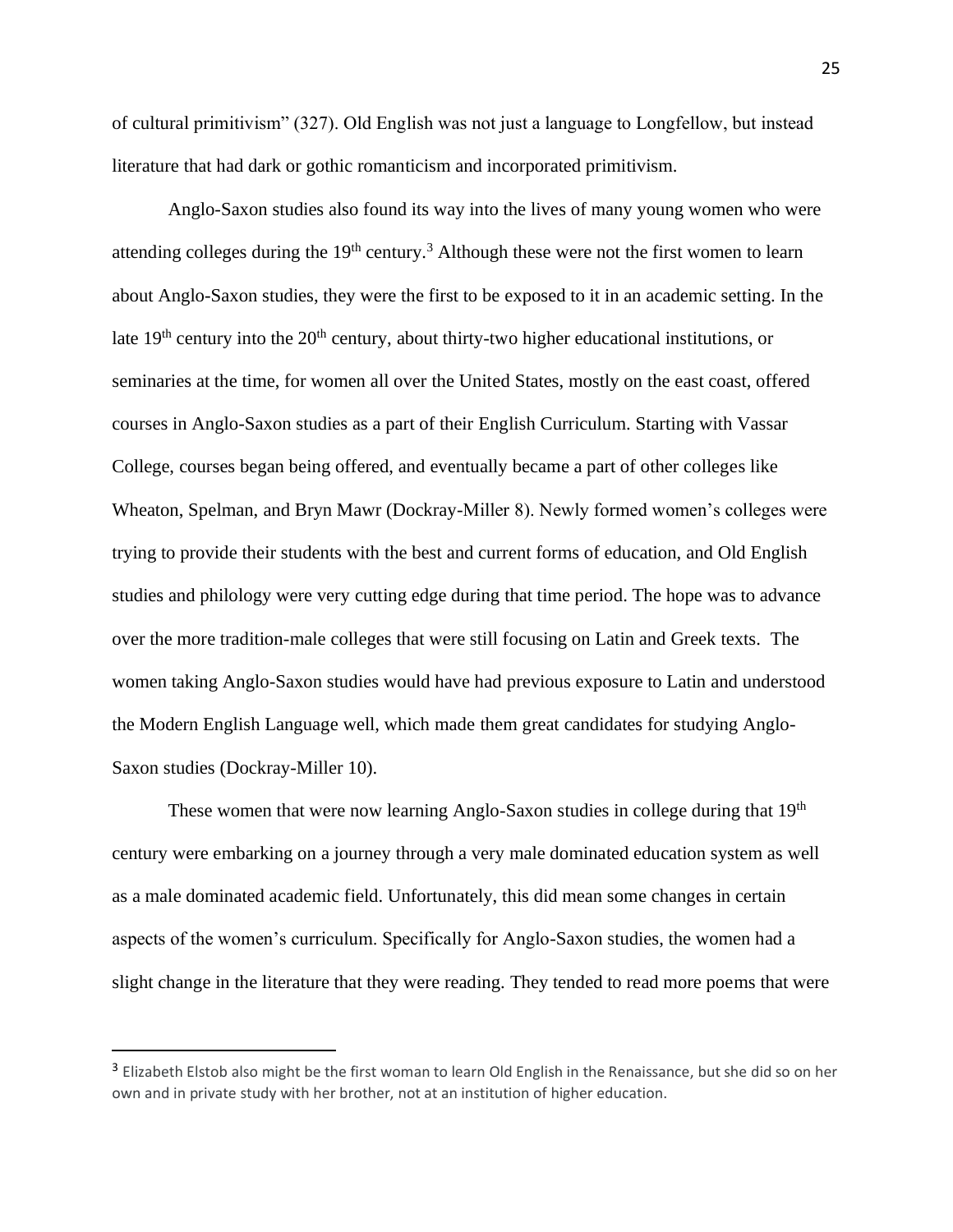thought to be more "geared" towards women, or that included main characters that were women like the poem *Judith* (Dockray-Miller 10). In other words, it was more important for the women than for men studying Anglo-Saxon to learn about women. While I was learning more about Anglo-Saxon literature in my courses, we explored the experiences of women in the texts; however, we did not look at women such as Judith and Juliana. I learned more about the poem *Judith* while doing research for a presentation that focused on other texts within the *Beowulf* Manuscript, in which *Judith* is contained. Included with curriculum changes, Anglo-Saxon studies within women's seminaries in the late 19<sup>th</sup> century did not necessarily offer an ample number of courses within the field; more like one or two. These courses were electives and not required of the students. However, as the seminaries became more established and became recognized as colleges, Anglo-Saxon studies became a requirement once again (Dockray-Miller 21). Whether or not it was required, having Anglo-Saxon studies as a part of the curriculum was important to colleges, especially women's colleges, because it was seen as prestigious.

Wheaton is one of the women's seminaries turned colleges to have Anglo-Saxon studies as a part of its curriculum in the early twentieth century. Although the school is no longer just for women, courses in Anglo-Saxons studies are obviously still being taught. One of the first professors to teach Anglo-Saxon studies at Wheaton was Ida Josephine Everett. Before teaching at Wheaton, Everett taught at Mills College in Oakland, California. Everett came to Wheaton to teach from 1905 – 1934 (Dockray-Miller 24). Everett's impact at the college was major. Today, she even has a dorm hall named after her. Her knowledge of Anglo-Saxon studies put her at an advantage for teaching college level rather than grade school. Many women were going off to different colleges and universities to teach Anglo-Saxon studies and then eventually receiving their PhDs in Anglo-Saxon studies (Dockray-Miller 24). The once male dominated field was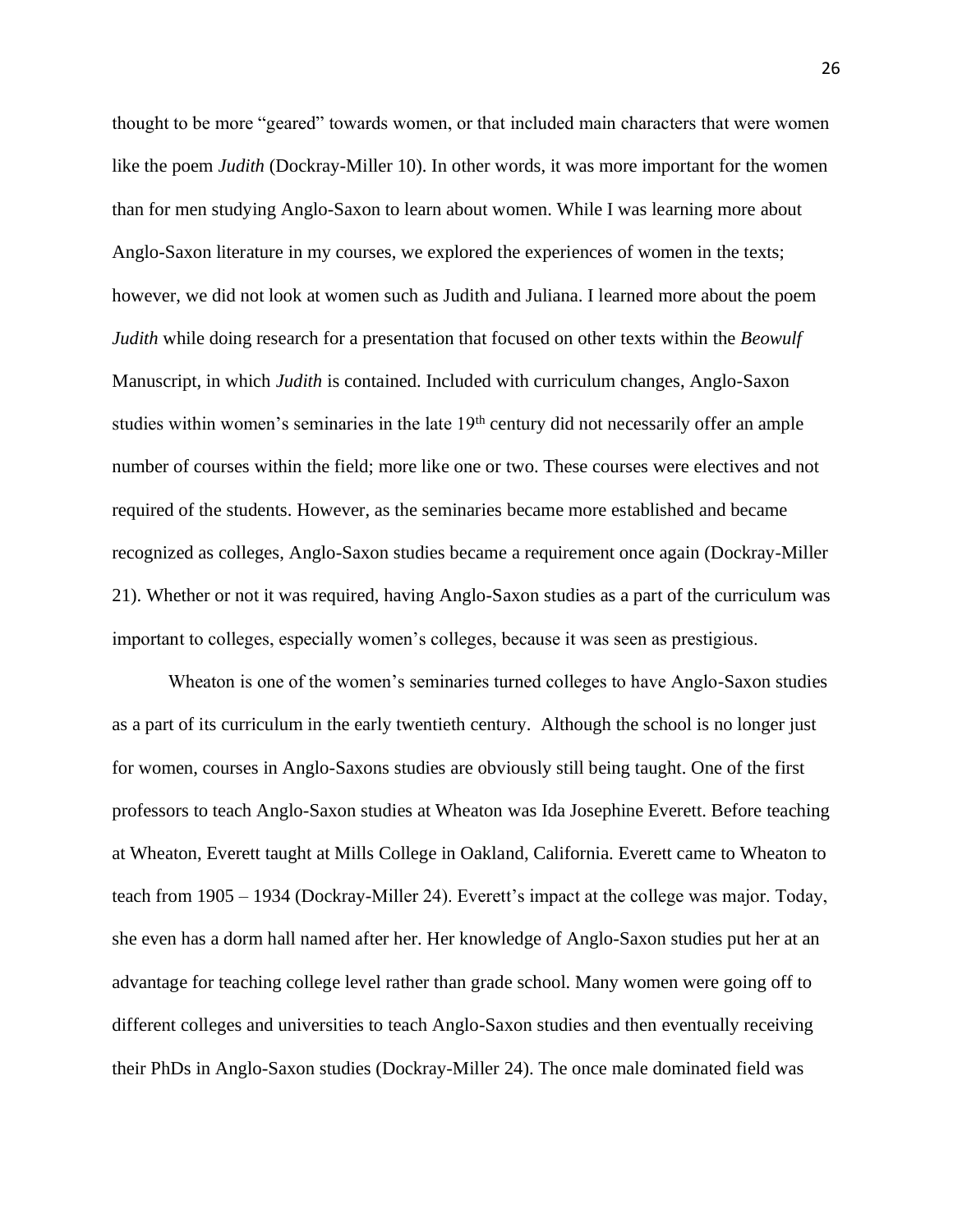opening its doors to women all over. Anglo-Saxon studies were ultimately an important step in the advancement of women in the professional world. Not only were women making strides professionally, but women like Everett were also helping incorporate and develop the Anglo-Saxon studies into the curriculums as well as adding to the field itself.

While it is important to mention the women that helped the development of Anglo-Saxon studies in the English curriculum, it is also important to acknowledge others who have taught it as well. We could argue about how male-dominated Anglo-Saxon studies has been since the 1980s, but there is absolutely no question that the field was not just white-dominated, but nearly white-exclusive (with a few exceptions I will discuss below). The dean and Anglo-Saxon professor at Bryn Mawr, M. Carey Thomas, even reiterated during an address to the college. In the article, Anglo-Saxon Thomas said during the address, "If present intellectual supremacy of White races is maintained, as I hope that it will be for centuries to come, I believe it will be because they are the only race that have seriously begun to educate their women. . ." (Dockray-Miller). Thomas believed that white intellectualism should be maintained, and Bryn Mawr was one college that was doing exactly that. It seems reasonable to conclude that with beliefs like this being spoke openly, Black scholars would be unlikely to become part of the discipline, and indeed, despite exhaustive research, scholars have only been able to identify a single Black professor who taught Old English in the early 20<sup>th</sup>-century.

In the early 20<sup>th</sup> century, Gordon Davis Houston was a professor of English at Howard University that taught Old English studies. There is not much written on Houston teaching Old English studies at Howard, but Dockray-Miller and Rambaran-Olm have together found out more information on Professor Houston at Howard which Rambaran-Olm mentions in a recent blog post from 2020. At the end of "Houston, We Have a Problem: Erasing Black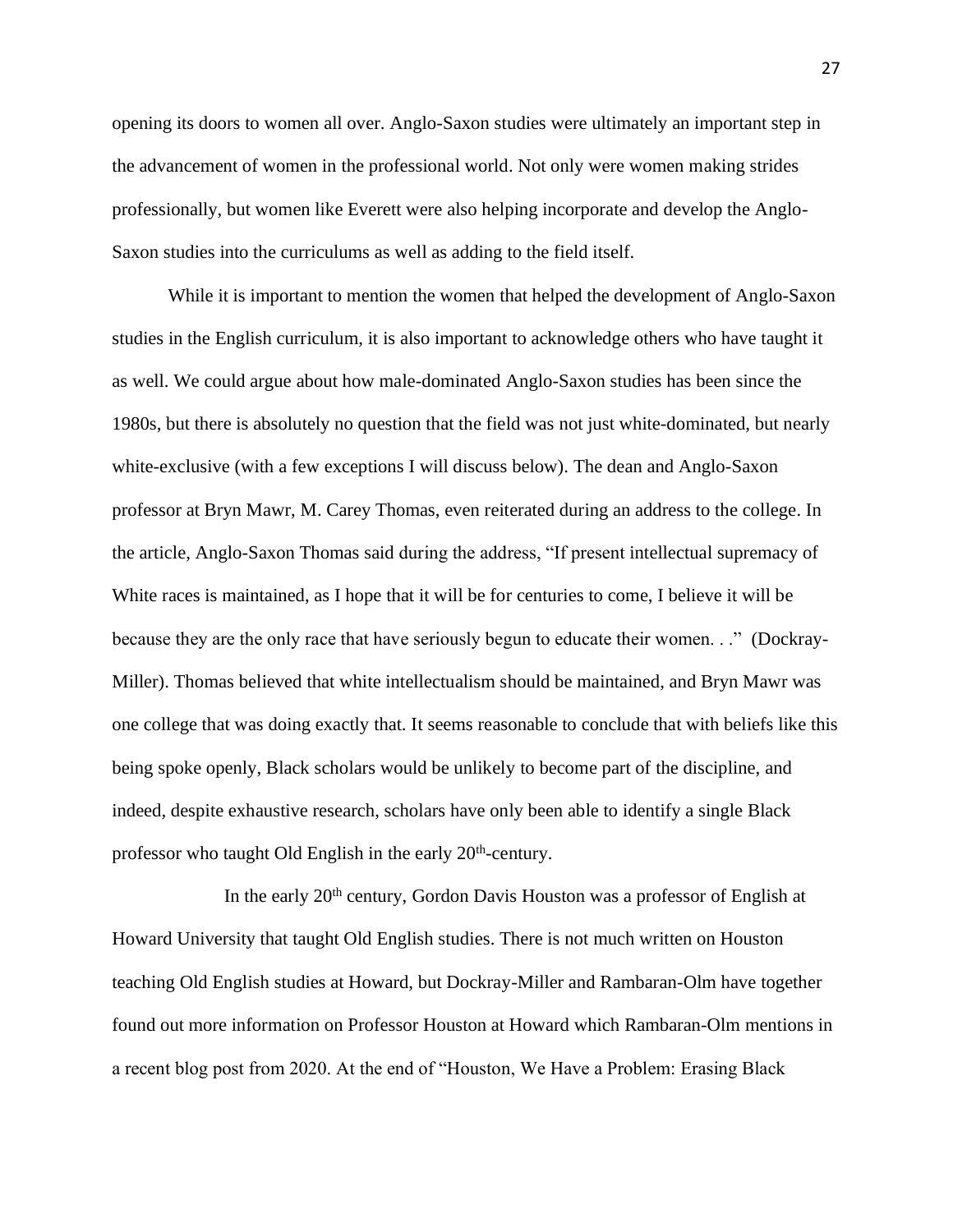Scholars in Old English," she notes that she and Dockray-Miller were simply just looking for professors that taught Old English at Howard and happened to come across Professor Houston. Dockray-Miller was able to discover a syllabus from 1918 -1919 that described what Professor Houston was teaching a course called Anglo-Saxon poetry and there would be a strong focus on reading the poetry along with metre. It seems that the course was not required for all students; however, there was a prerequisite in order to take the class, which was common.

Houston was also so knowledgeable about and experienced in Old English he was even able to include it within this book, *Basic English Grammar* which was published in 1936 (Rambaran-Olm). But one Black scholar -- no matter how effective or sophisticated he might have been -- does not change the fact that, to the best of our knowledge, the field was almost entirely white in both students and teachers. Since Frantzen in the 1990s, Anglo-Saxonists have celebrated Elizabeth Elstob, the first woman to write an Old English grammar, but they were entirely unaware of Professor Houston, who is possibly the first Black scholar to publish on Old English.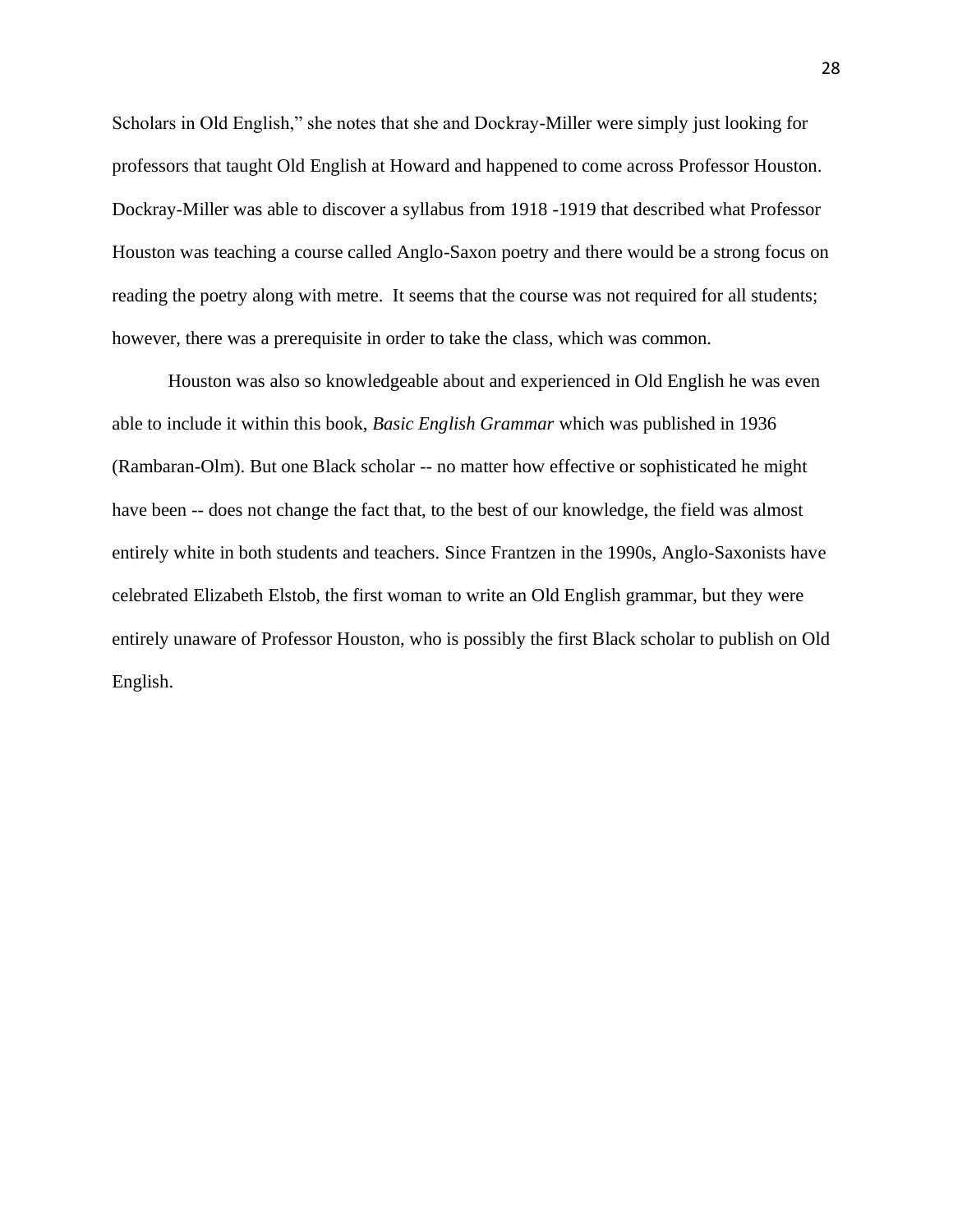#### WHY NAMING MATTERS

"Anglo-Saxon" studies have demonstrated historically and presently white, and white nationalism and supremacy becoming increasingly more visible within the last six years, rethinking the use of "Anglo-Saxon" matters. In 2019, Rambaran-Olm delivered a very public resignation at the Race before Race conference in Washington, which triggered a wider conversation about the problematic use of the term "Anglo-Saxon" to indicate an academic field. Rambaran-Olm argued that The International Society of Anglo-Saxonist's (ISAS)continual use of the term "Anglo-Saxon" was emboldening white supremacists (Natanson). A conversation was not the only thing that followed but noted in the Statement of Support for Rambaran-Olm by the Medievalist of Color, it also triggered threats of "bodily harm" against Rambaran-Olm from white supremacists. The statement from the group stated, "White supremacists have threatened Dr. Rambaran-Olm with bodily harm in response to her recent talk . . ." (Medievalist of Color). Despite all the threats, Rambaran-Olm also received lots of support from her colleagues within the field that are a part of groups such as the Medievalist of Color, Society for Medievalist Feminist Scholarship, and Queerdievalists. However, the threats for calling for a name change, and the slow action taken by ISAS exhibits how the name "Anglo-Saxon" can be troubling not only for Black and POC scholars, but for the future of "Anglo-Saxon" studies. Not only does it display that people are very proud of their "heritage" and will obviously go to extreme lengths to "protect" it even if that means at the expense of other people, but it also shows that white scholars, who know the historical inaccuracies that are associated with the term, will not go the lengths necessary to denounce how the term is being weaponized to incite violence and racism.

The use of "Anglo-Saxon" within and outside of academia and the field of "Anglo-Saxon" studies, has been used as a weapon to exclude people racially and ethnically for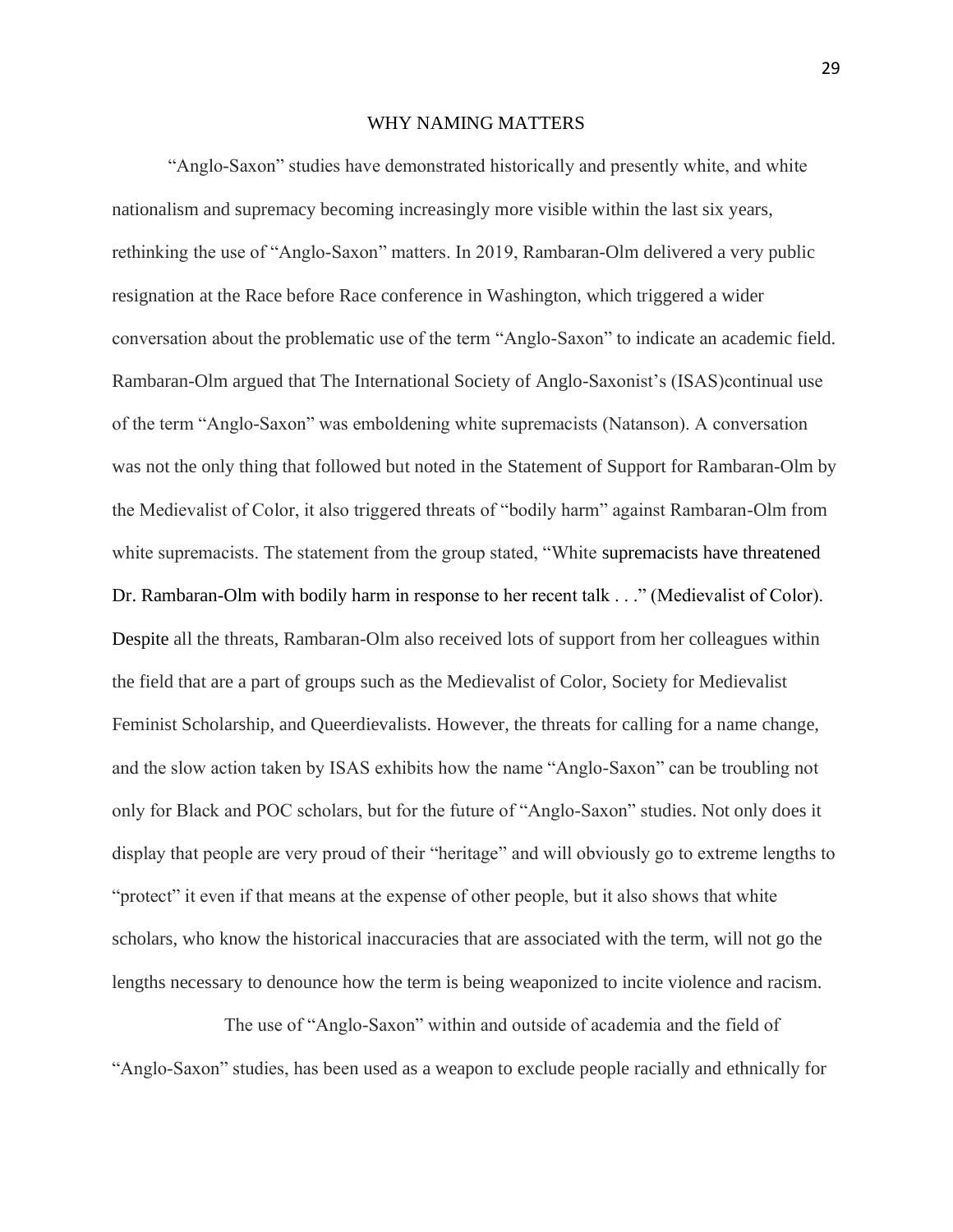over a century. We've seen it outside of academia in the 19th through 20th century through the term WASP, and inside academia through excluding Black scholars from being remembered and acknowledged within the field and the racist narratives professors pushed. Today, the weaponization of "Anglo-Saxon" is still heavily present, but through different groups and ways academically which have been increasingly more dangerous.

The Alternative Right or Alt-Right is an example of a group that has contributed to the term's negative connotations and have used it as a weapon. While white supremacy and nationalism have been present for a very long time, there seemed to be a large resurgence of supremacists and nationalists during and following the 2016 election through the Alt-Right movement. The Alt-Right have utilized the internet, including social media and online forums to spread their racist and anti-Semitic views. In a short documentary from *The Atlantic* titled *Rebranding White Nationalism: Inside the Alt-Right,* Nathan Damigo, an attendant of the Alt-Right conference in Washington D.C. held by Richard Spencer in 2016, said "We're trying to break through the largest taboo of our times: identity for people of European heritage." Although not explicitly using "Anglo-Saxon," Damigo and all of his peers attending the conference were not referring to Europe today, but the "Anglo-Saxon" England that those like Jefferson and WASPs of the 19th and 20th century have connected themselves to. Over time, people including those of the Alt-Right community have been using "European heritage," "European, "and especially "Anglo-Saxon" interchangeably with "white" which creates a false impression of what the term "Anglo-Saxon" actually refers to.

I took Anglo-Saxon Literature in the fall of 2019, which was in the middle of the controversy surrounding the name change. By 2019, I was very aware of the Alt-Right agenda, and a lot of what I had associated with the term came from what I had seen on Alt-Right Twitter.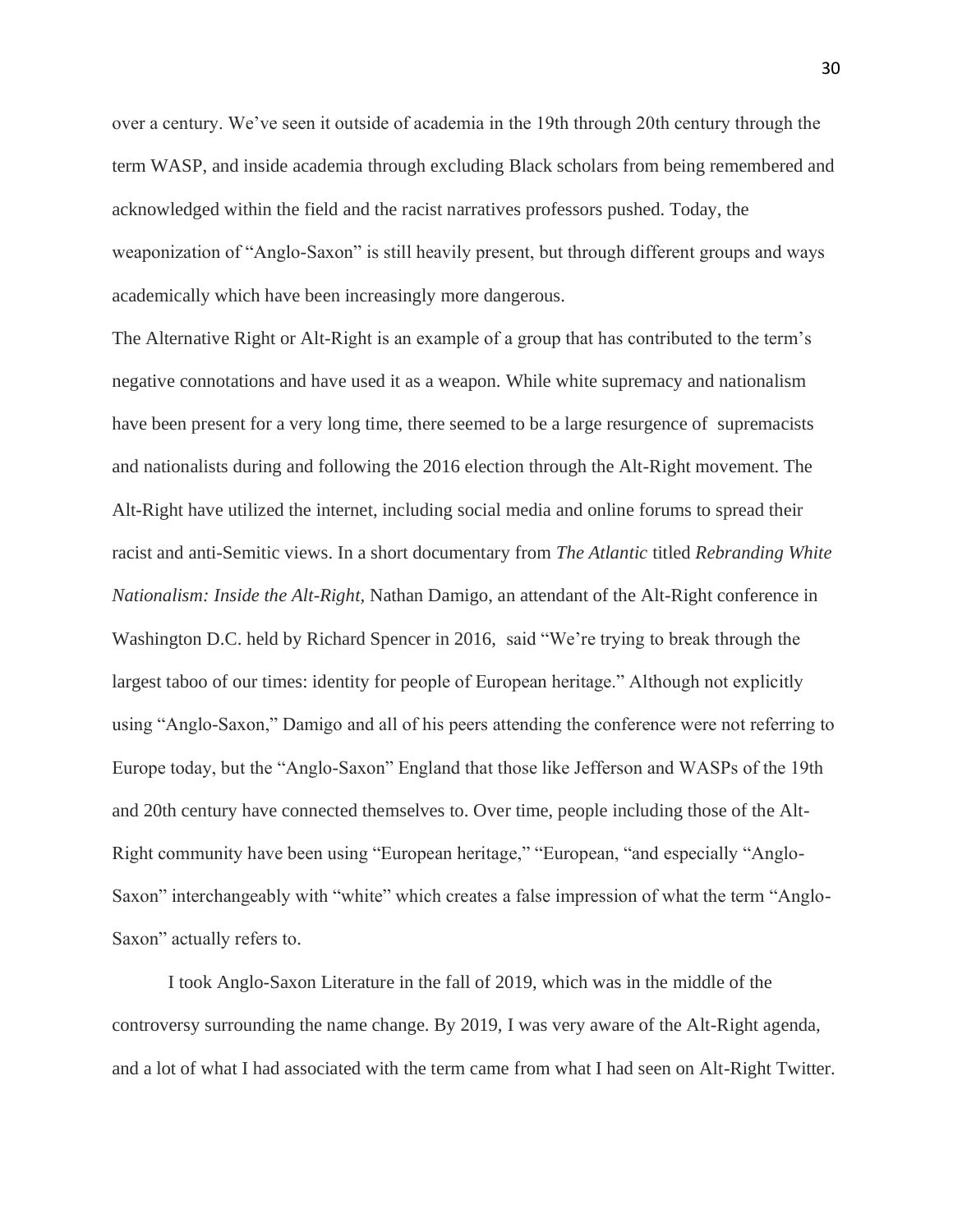It was, of course, mostly white men using the term to show they were in support of Trump's immigration policies or defending themselves against people that were denouncing them. In a 2020 blog post by Rambaran-Olm titled History Bites: Resources on the Problematic Term "Anglo-Saxon". Part 1," she gave multiple examples of people sharing their opinions online using the term "Anglo-Saxon" to indicate white. One person wrote, "If these people hate whites so much why did they decide to study medieval Europe in the first place?" and another wrote "Anglo Saxons are white. How the fuck is this offensive?" These posts make it clear that there is the misconception that Anglo-Saxon means white, and that calling for a change in use of "Anglo-Saxon" means white hate. The idea of white hate fuels the Alt-Right and their motives to protect their white identity. An example this type defense is seen in the comments of a YouTube video "Ban Anglo-Saxon? The woke left try to remove "Anglo-Saxon" from academia" by Survive the Jive following Rambaran-Olm's (who he calls a grievance monger) resignation. Survive the Jive, or Tom Rowsell, received a master's degree from University College London in Medieval History. As he explained in another YouTube video, Roswell's main interest while obtaining his masters was the paganism of "Anglo-Saxons" and Norse peoples. Rowsell goes on a one hour and ten-minute rant on the "terrible new development in Medievalism '' sparked by Rambaran-Olm, and how she uses her platform to incite "racial hatred" against white Europeans and those of European descent. @PoliticHistoric commented, "We must protect the legacy and memory of our ancestors, whatever the cost." This comment was also liked by Survive the Jive. Comments like these demonstrate that this is where the use of "Anglo-Saxon" by white supremacists and nationalists is dangerous. When white supremacists feel that are under attack for identifying as "Anglo-Saxon," they feel the need to incite violence in order to protect their "white European" identity.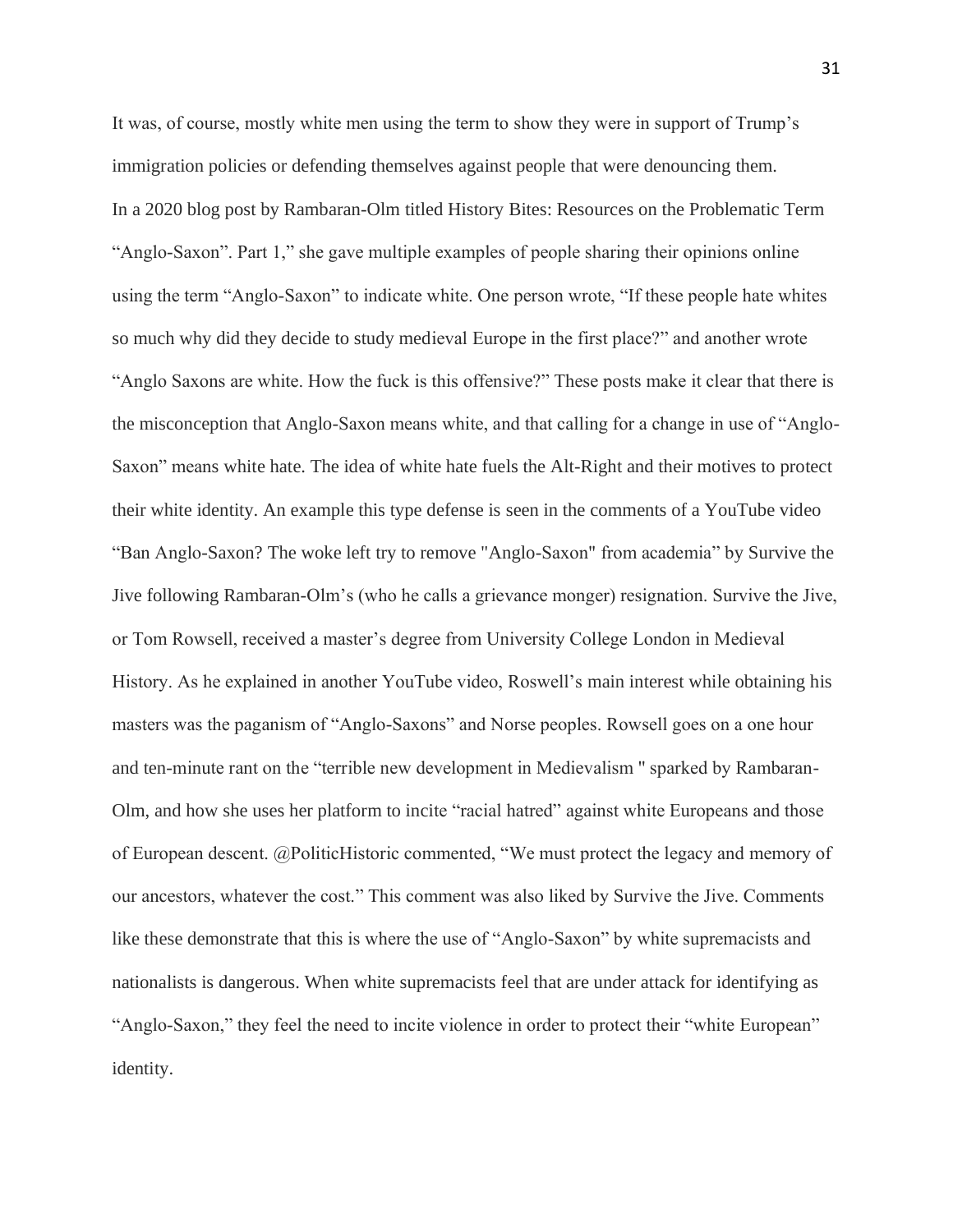Events within 2020 have shown that when white supremacists and nationalists feel threatened and feel like they are hated, they take matters into their own hands. Kyle Rittenhouse, who was seventeen years old at the time, decided to shoot and kill two protesters at Black Lives Matter protests that were taking place following the shooting of Jacob Black in Kenosha, Wisconsin. Rittenhouse is just one example taking action proving that the threats made by white supremacists and nationalist are not always empty.

Former President Donald J. Trump has indirectly (and directly at times) encouraged the efforts of white supremacists a part of the Alt-Right group to go out and protect what's theirs. Along with the awakening of the Alt-Right, groups like the Proud Boys (a far-right, all-male group) and Q-Anon (a far-right conspiracy group) were born. A lot of the members of the groups resonated with Trump's policies, especially ones that rejected the ideas of multicultural America and the protection of their idea of democracy. The members of all far-right groups were present at the insurrection at the United States Capitol on January 6th, 2021. The insurrection injured many and even led to the death of five people. Although the white supremacists and nationalists present did not explicitly use the term "Anglo-Saxon" to describe themselves, their actions show the lengths that they will go in order to protect their beliefs when encouraged by people who hold high positions in society such as the President and members of congress and senate. Watching all of this unfold within the last year has been scary and concerning to see not only just as an American citizen, but also as a Black woman.

We have recently seen the direct use of "Anglo-Saxon" being used by American politicians again. Georgia Republican Congresswoman, Marjorie Taylor Greene, and Arizona Republican Congressman, Paul Gosar, have decided to launch a new caucus called America First Caucus. Both Greene, a known Q-Anon supporter, and Gosar, are supporters of Donald Trump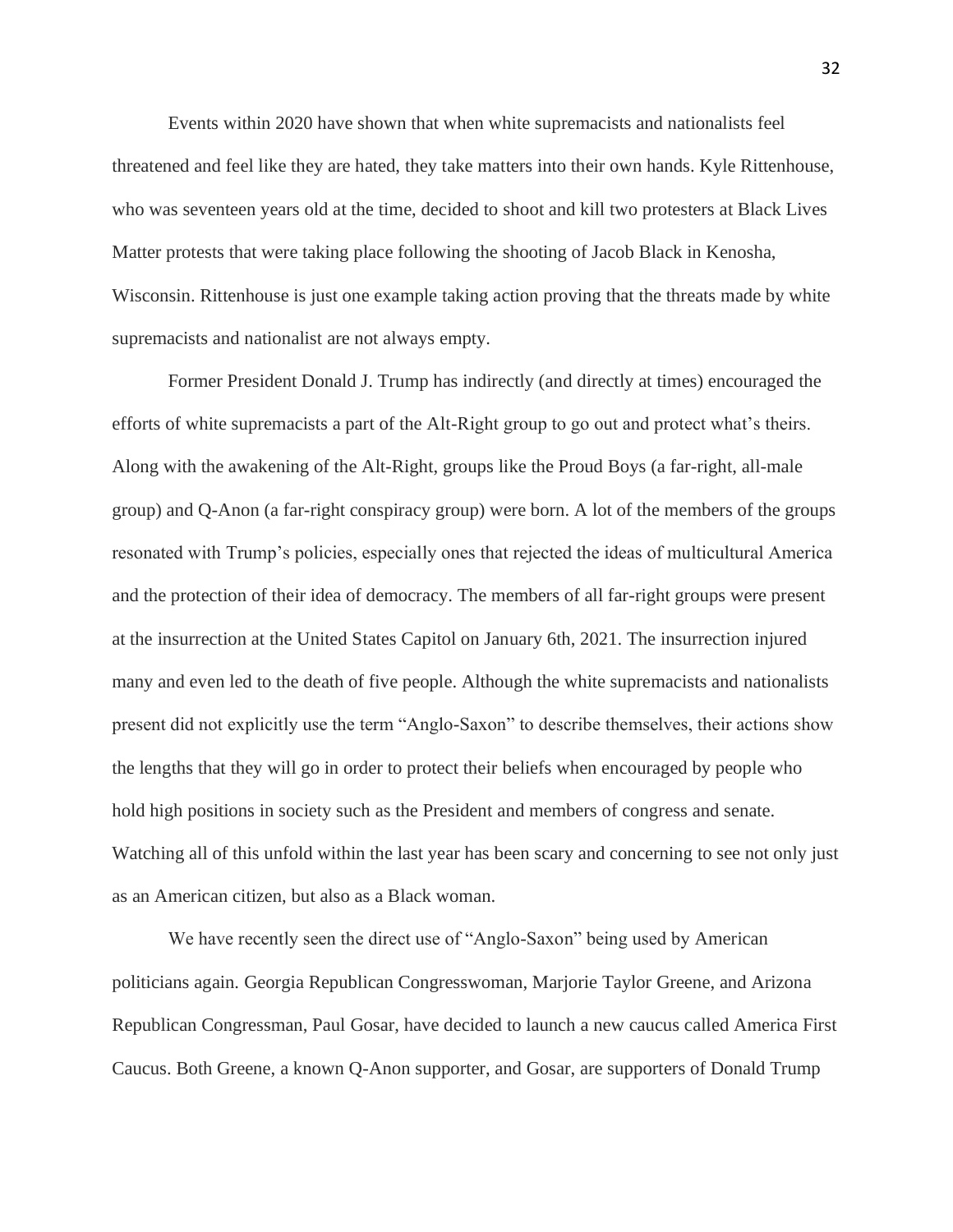and his policies. A recent document, obtained by Punchbowl News in mid-April of 2021, which appeared to be the America First Caucus' policies was released using the term "Anglo-Saxon." Under the section stating the caucus' thoughts on immigration, it says:

The America First Caucus recognizes that our country is more than a mass of consumers or a series of abstract ideas. America is a nation with a border, and a culture, strengthened by a common respect for uniquely Anglo-Saxon political traditions. History has shown that societal trust and political unity are threatened when foreign citizens are imported *enmasse* into a country, particularly without institutional support for assimilation and an expansive welfare state to bail them out should they fail to contribute positively to the country. While certain economic and financial interest groups benefit immensely from mass immigration, legal as well as illegal, and the aggregate output of the country increases, the reality of large segments of our society as well as the long-term existential future of America as a unique country with a unique culture and a unique identity being put at unnecessary risk is something our leaders can afford to ignore no longer.

 The document emphasizes that America's policies have become stronger because of the respect for "Anglo-Saxon political traditions;" however, this is another way of saying that they want to reject multicultural and ethnic America. Like Jefferson and early scholars of "Anglo-Saxon" studies, the authors of the document are justifying their ideals for American democracy through the "Anglo-Saxons" and their politics. And like WASPs or the "old immigrants," the authors of the document do not like the idea of "others," specifically non-whites, immigrating to America. Rather than embracing a diverse America, they are trying to find ways to differentiate themselves from those immigrants threatening their culture and identity and are doing so through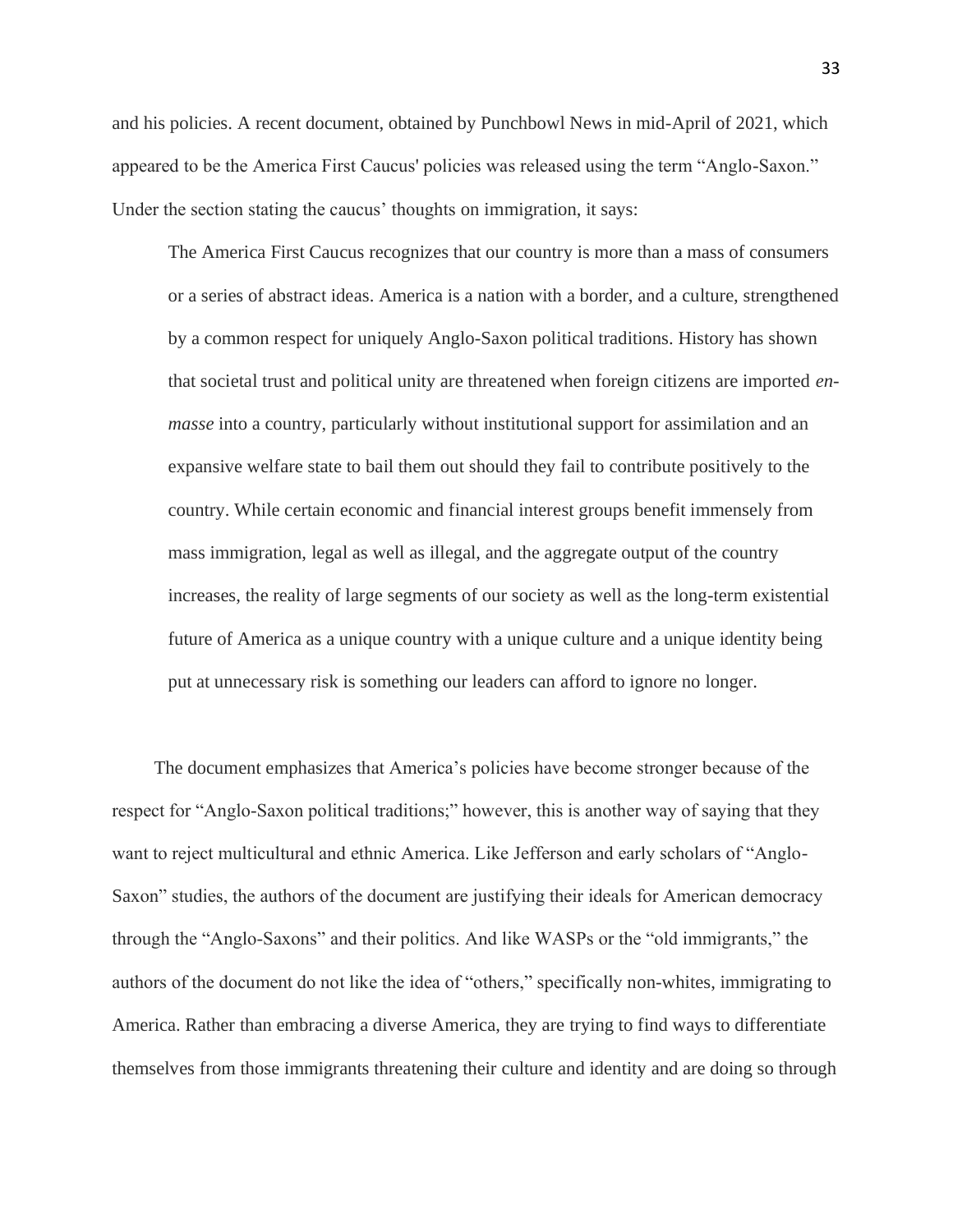the formation of the America First Caucus. When the document was released, the use of the term "Anglo-Saxon" caught the attention of many. Following this, people have criticized Greene and Gosar's use of the word calling them racist, which was apparent through the praise of "Anglo-Saxon political traditions." Both Greene and Gosar have been advocates for stronger boarder security and anti-immigration. This implies that their supposed choice of words indicates, especially for immigration, they are indicating racial domination rather than just the political tradition of the "Anglo-Saxons." However, Greene and Gosar have denied any relation to the document.

 Through recent events and online commentary, white supremacists have shown that they believe they must and are willing to protect their white identity. They have also shown that they are unable to separate white from "Anglo-Saxon." And rather than putting out clear statements that denounce the use of "Anglo-Saxon" by white supremacists at the height of the term's use by the Alt-Right from 2016 through 2019, ISAS seemed to remain rather silent on such matters. The silence also left it up Black and POC within the field to visibly fight those battles with white supremacists and address the issues that the organization as a whole was unwilling to do. The scholars on the Advisory Board of ISAS failed to use their platform publicly to educate and correct, which like Rambaran-Olm said, emboldens white supremacists and nationalist.

In a letter from the Advisory Board on September 19, 2019, they note that a name change has been a topic of discussion for multiple years, but it was not until May 2019 that someone had put in a proposal to change the name. According to the letter, there was a discussion about the name change at a conference between July 29 - August 2, 2019, that included the Executive Committee and other members of ISAS. Following the conference, there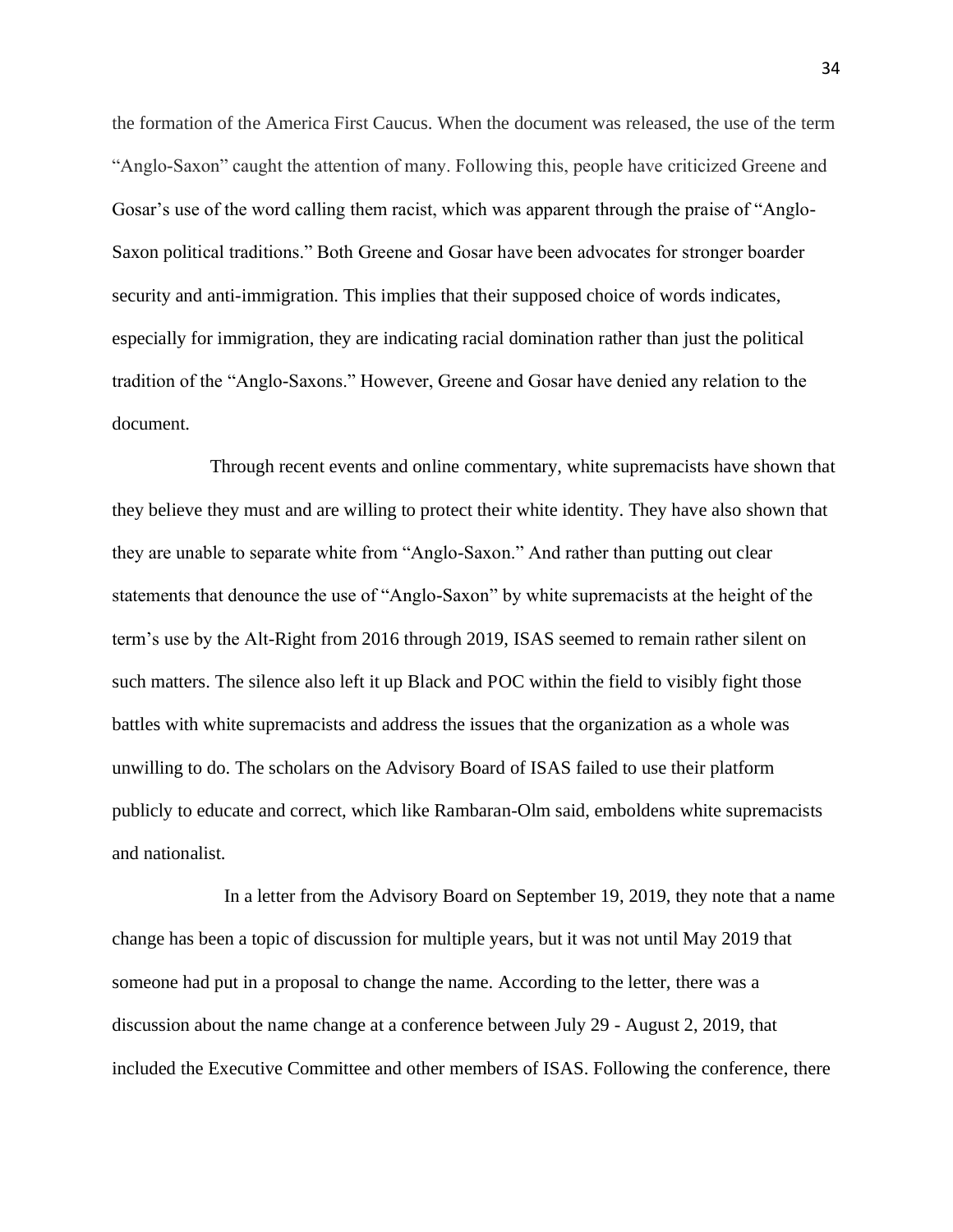was going to be an electronic vote for the name; however, the process was expedited due to pressure from members, social media, and the resignation of Rambaran-Olm. The letter signals that while it was being discussed, there was not a sense of urgency until they received pressure. While many were in favor of the name change, some were not. In an essay on Aeon.com, Howard Williams, Professor of archaeology at The University of Chester, shared his thoughts on the name change. Williams wrote, "However, I think that the term's continuance and coherence in scholarly discourse and public engagement and education is the best way to guard against its misappropriation and abuse by racist and supremacists." Howard is one of many people that have argued that changing the name would give into white supremacists. However, a name change is essentially the smallest way ISAS could have "given into" racists. They have done more "giving into" white supremacists by not being more vocal about their incorrect use of the name and creating a hostile environment for Black and POC scholars causing them to not feel welcomed within the field.

The idea of "giving into" white supremacist through a name change also shifts all of the blame onto white supremacists and their use of the term. In the beginning of the letter from the Advisory Board, ISAS does shift a lot of the blame onto the use of the term outside of the field. They wrote, "It has sometimes been used outside the field to describe those holding repugnant and racist views and has contributed to a lack of diversity among those working on early medieval England and its intellectual and literary culture." However, ISAS plays a role in why there is a lack of diversity, which they do acknowledge. Towards the end of the letter, the Advisory board writes, "At the same time, we recognise that many of our colleagues have felt marginalized and unwelcome within ISAS, and pledge to effect changes to the way the Society is run. Both of these acknowledgements especially how the use of "Anglo-Saxon" by white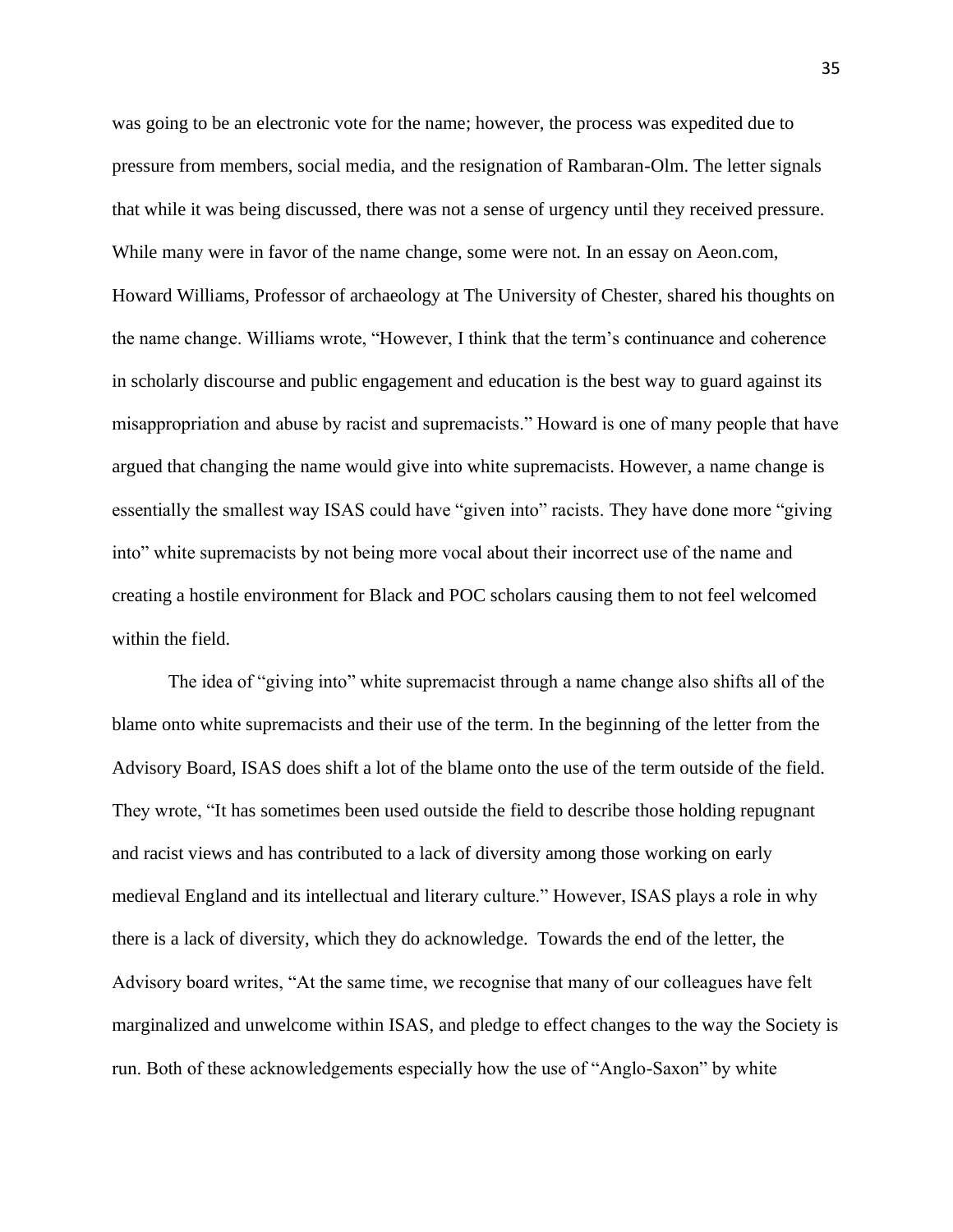supremacists has played a part in the lack of the diversity within the field proves that naming does not only matter outside of the field. It also matters when it comes to attracting people who may want to do scholarship in early medieval studies.

### WHY NAMING MATTERS IN ACADEMIA

Attending a predominantly white institution can already be challenging for Black and POC students. A lot of curricula feature mostly literature and the histories of white people. The majority of the professors teaching these curriculums are white as well, and the majority of the students in those classes will more than likely be white. These factors contribute to the feelings of isolation and uncomfortableness Black and POC students may feel generally while taking a class. And at first glance, when looking at a course catalogue and seeing title of a course that includes "Anglo-Saxon," a Black or POC student may dismiss the class strictly because of its name, which is unfortunate because the actual content that is being taught is not necessarily exclusionary. All of these factors, but more specifically the course name played a part in why I would have rather taken a course containing literature by Shakespeare (which has its own issues surrounding race) than one featuring "Anglo-Saxon" literature; however, because of the recommendation from my advisor, I decided to reluctantly take the course and discovered that I actually enjoyed the content. Using the term "Anglo-Saxon" matters in general because it has been used incorrectly and even weaponized by white supremacists, but it also matters within academia too. One reason why naming matters within academia is because using a name like "Anglo-Saxon" to name the course may cause students to associate professors teaching it with white supremacy. Another reason why it matters is because it may attract certain students, and turn away others as well, especially those who can contribute new and fresh perspectives to the field.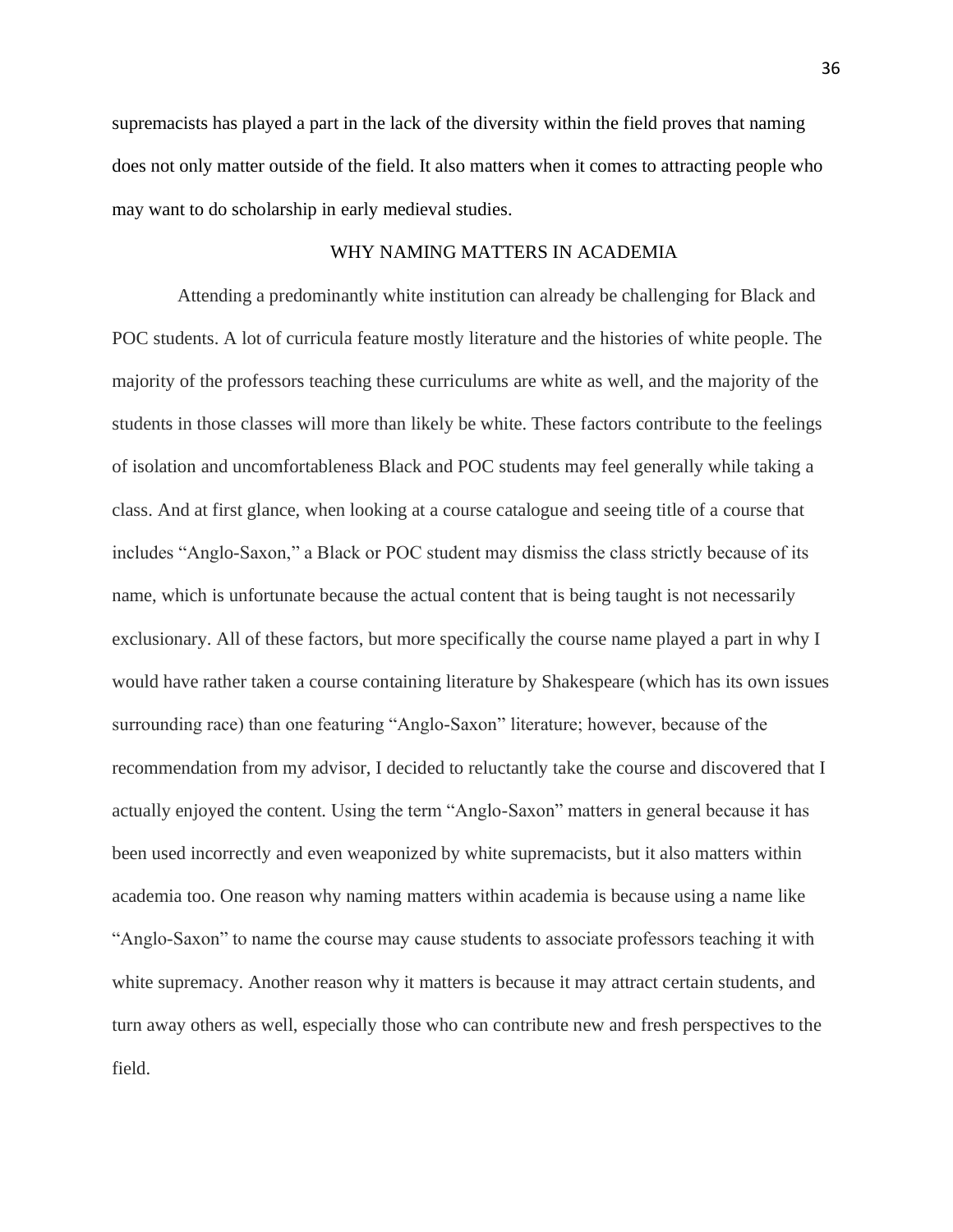Dorothy Kim, in her article for In the Middle, "Teaching Medieval Studies in a Time of White Supremacy," discusses how professors who teach medieval studies may be perceived by students. Kim writes, "Today, -medievalists have to understand that the public and our students will see us as potential white supremacists or white supremacist sympathizers because we are medievalists." Because of the use of the term "Anglo-Saxon" and identifying with medieval England by white supremacists, students who do not know much about medieval studies may associate the people teaching with white supremacists. With students potentially associating their professor with white supremacy, they might not feel safe in these spaces to speak out and even reconsider taking the course. This shows how a name alone of a course can hold so much power because of how one might associate it. It can signal to a student that they might feel powerless and without a voice, and that their professor may not even create a safe environment for them. Thankfully, I did not feel like I was in an unsafe space and felt like I would have been able to share my thoughts in class without the fear of having a white supremacist attack me; however, that is not the reality of every non-white student studying a course in "Anglo-Saxon" or medieval studies.

While Kim focuses on Professors in the classroom, Marcia Chatelain shares insight on students being white supremacists. Chatelain does not focus on medieval or "Anglo-Saxon" studies, but instead colleges and universities as a whole and how these institutions can provide students who are white supremacists with a platform. Aligning with Chatelain's claims, Kim, in her article writes, "The medieval western European Christian past is being weaponized by white supremacist/white nationalist/KKK/Nazi extremist groups who also frequently happen to be college students." Kim acknowledges that not only can professors be seen as white supremacists, but the students taking the course can actually be white supremacists. Utilizing the name like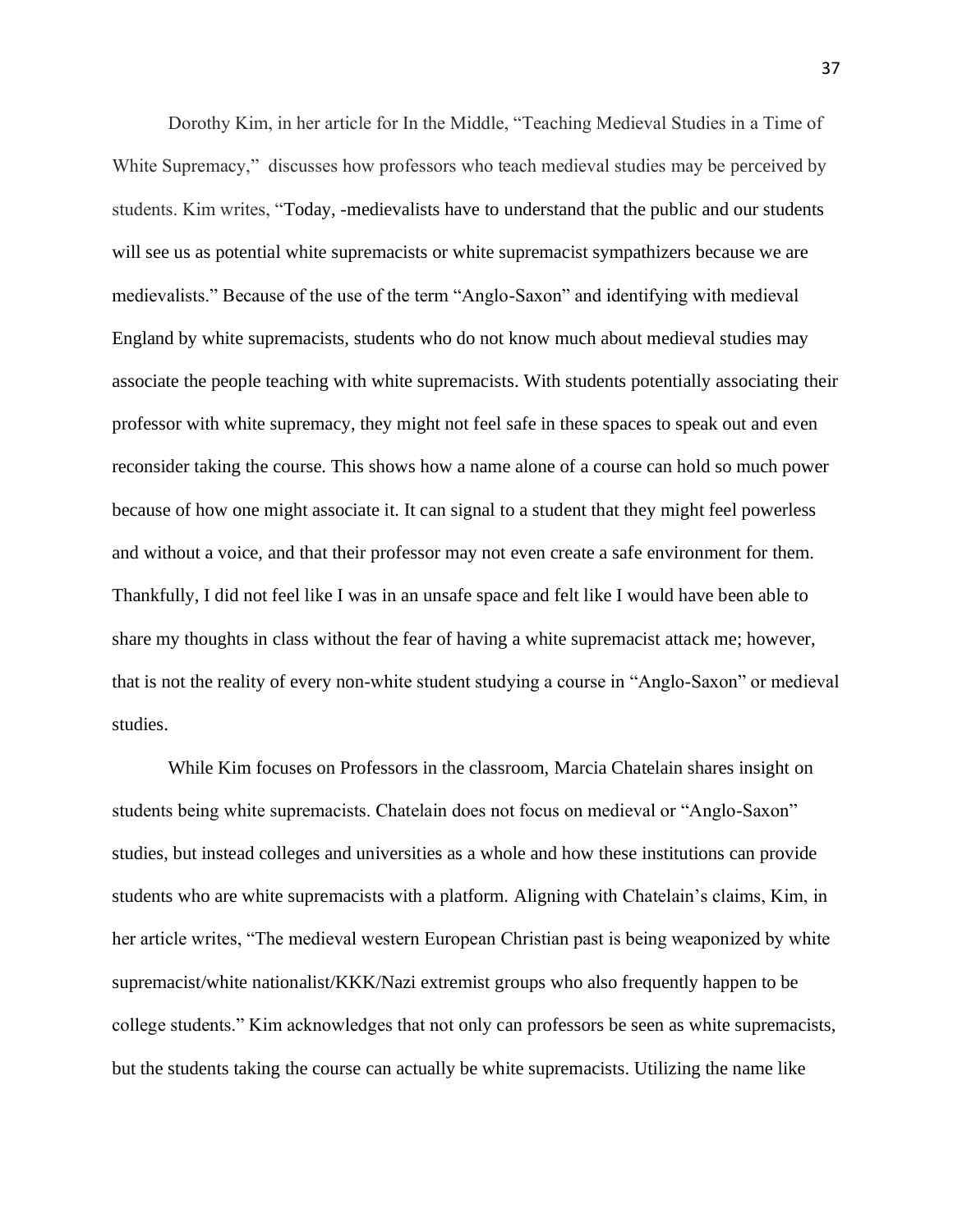"Anglo-Saxon" for a course name can attract students who are white supremacists. They may be seeking ways to assert their views into the classroom or look for ways to justify their views. However, if a professor does not establish boundaries early on and address the incorrect use of the term "Anglo-Saxon," they will be giving those students the platform to incite verbal violence against non-whites in the classroom (Kim). The use of the term does not only matter outside of classroom, but inside of it too. Online is not the only place where white supremacists take their views, but they can take it to the classroom too. This proves that the use of names like "Anglo-Saxon" do not only matter in outside of academia but outside of it as well.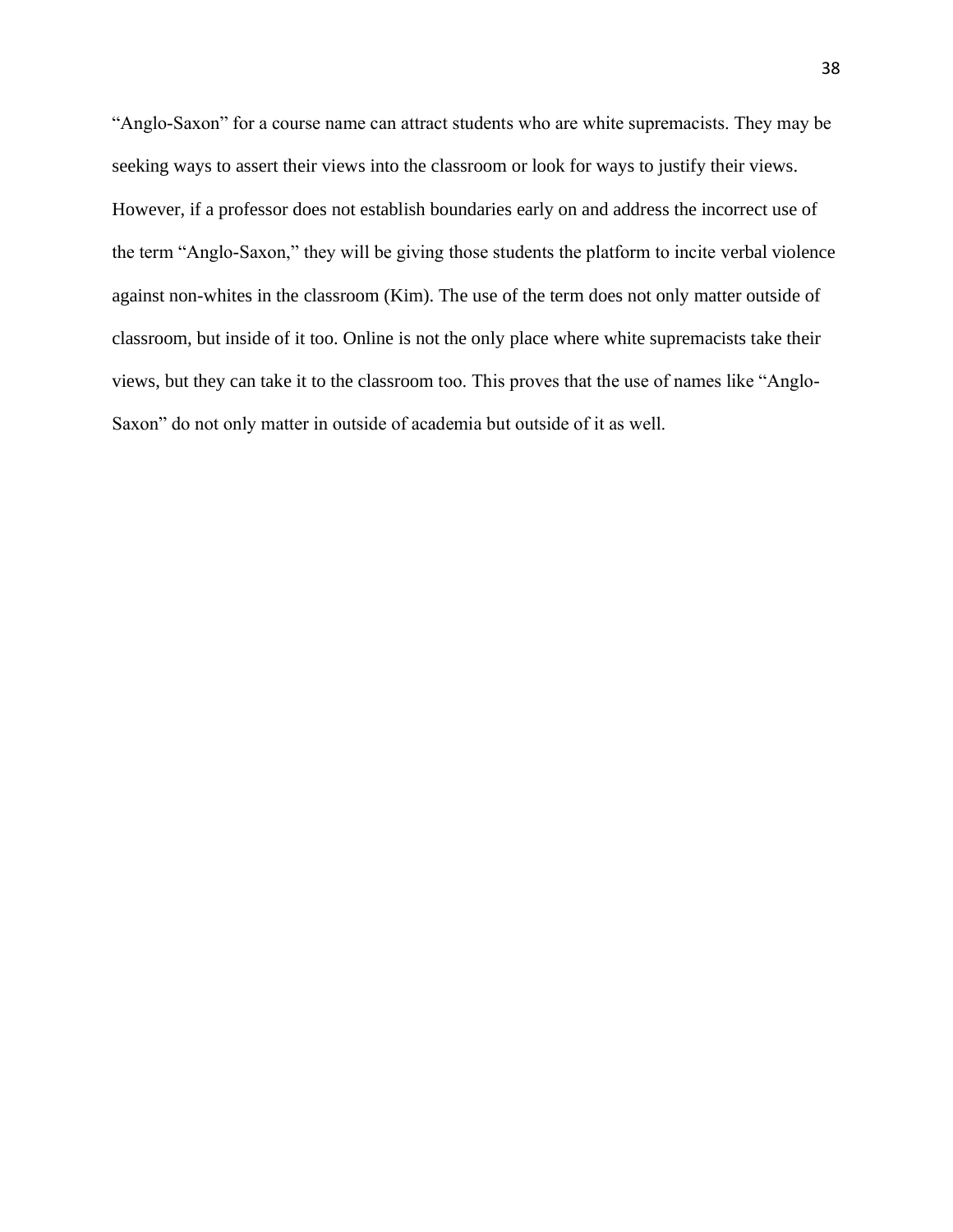#### My Recommendation

A name change is one of the first steps in the right direction for "Anglo-Saxon" or early medieval studies, but it is minimal. Acknowledging how both white supremacists and the leadership of ISAS, have played a role in the lack of diversity and creating an uninviting space is an even greater step. However, words can only do so much, and words do not always have meaning behind them. But now that those faults have been addressed, it is time to take action. The field cannot successfully survive on its own without diversifying itself and doing more to educate people on the term. With those efforts being taken, the field will continue to be something that scholars would want to join and continue to be a part of. Overall, based on my personal learning experiences and the research I have done for this paper, I think there are two main ways that can help the field be more inviting to people of different races and ethnicities which would help move the field forward rather than backwards.

It is important to acknowledge and amplify the voices of Black and POC within the field. This can be carried out in many ways especially within the classroom when teaching new generations of medieval scholars. In Anglo-Saxon literature, we mainly focused on the literature rather than the history of the "Anglo-Saxons." However, learning about the culture and important historical event was not neglected at all, and I think that's where voices from non-whites can be amplified, especially for an introductory class. It was during Anglo-Saxon literature that I learned that "Anglo-Saxon" was not the name they called themselves. When discussing the origins of the name, it could be a perfect opportunity to share works from Black and POC that have written about the name. An example of this would be sharing Rambaran-Olm's written work, like "Misnaming the Medieval," which discusses how "Anglo-Saxon" is an inaccurate way to describe the ancient Germanic peoples that migrated. It also acknowledges the use of the term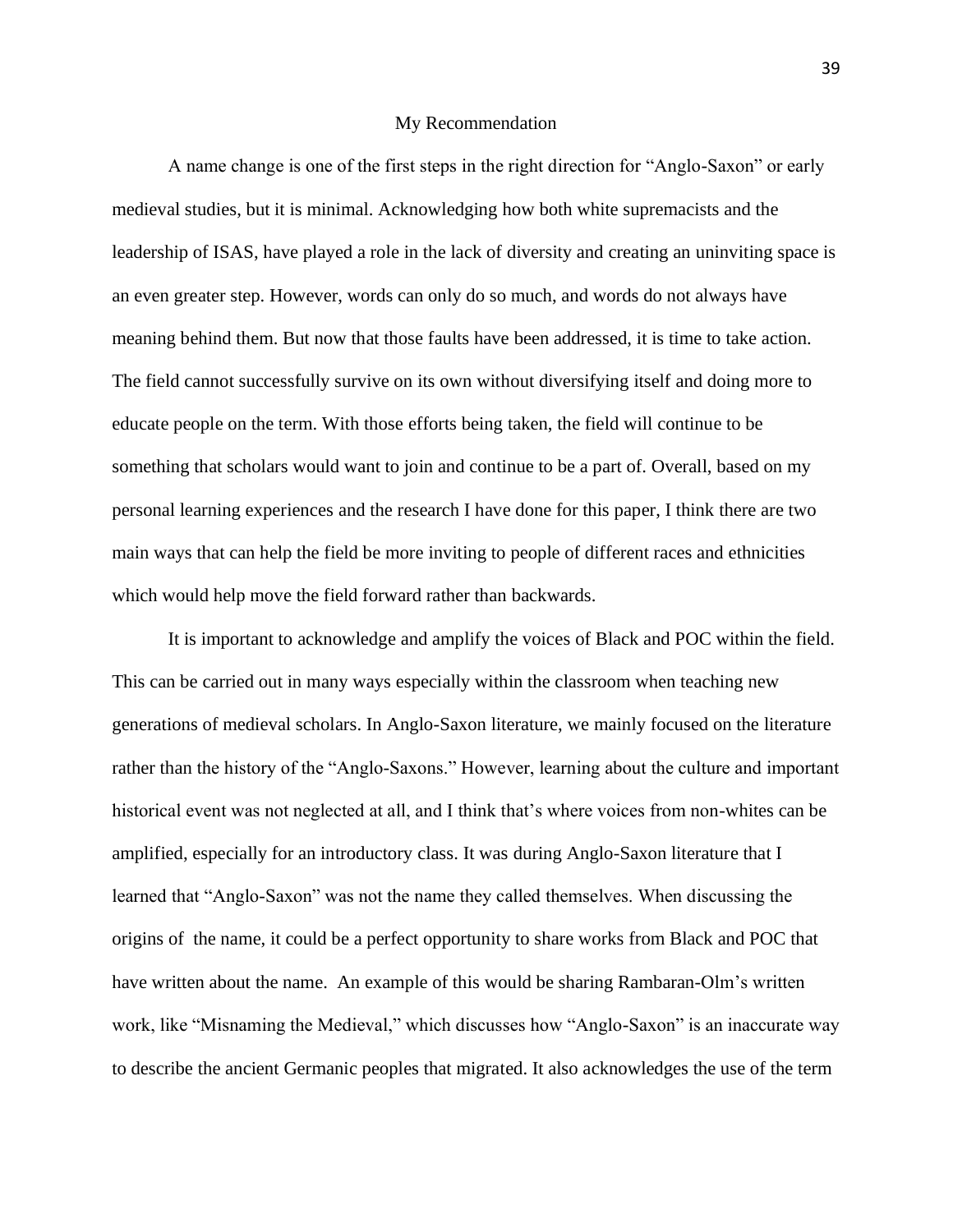by white supremacists, which is also important to understand especially from the perspective of a woman of color. Dorothy Kim is also another scholar of color whose work could also be shared in the classroom. Kim wrote "The Question of Race in *Beowulf*" which discusses the Tolkien and Toni Morrison's thoughts and work on *Beowulf*, and even highlights that there are very few Black people that have published work on *Beowulf*. I also think it would be worthwhile to read Toni Morrison's essay "Grendel and His Mother." I think reading works like Morrison's essay would have made reading *Beowulf* a more enjoyable for me. Reading scholarship from Black and People of Color probably would have also made me a little more interested in what I was reading.

Amplifying non-white voices is not exclusive to the classroom, but at conferences that are held by ISMEE going forward. Many scholars of color, like Seeta Changanti, have felt that past conferences have not been as diverse as they should have been. After learning about Gordon Davis Houston, I realized why it is important to support non-white voices within the field. If they are not supported and given the platform to share their work, they may go unnoticed and eventually be forgoten just as Houston was. Allowing more Black and POC scholars to have their voices heard will attract other Black and POC scholars that will continue to contribute to the field. There will hopefully be a day where no one will point out that there are very few Black people that have studied literature such as *Beowulf*.

Although ISAS is now ISMEE, I think that it is important to still acknowledge the inaccuracies in the way some people use "Anglo-Saxon" especially if it is being used in a class. Not only should the inaccuracies be addressed, but the negative connotations of the term should be as well. What made me feel lot more comfortable taking Anglo-Saxon literature was hearing Professor Drout discuss how people outside of the field have used the term. As I mentioned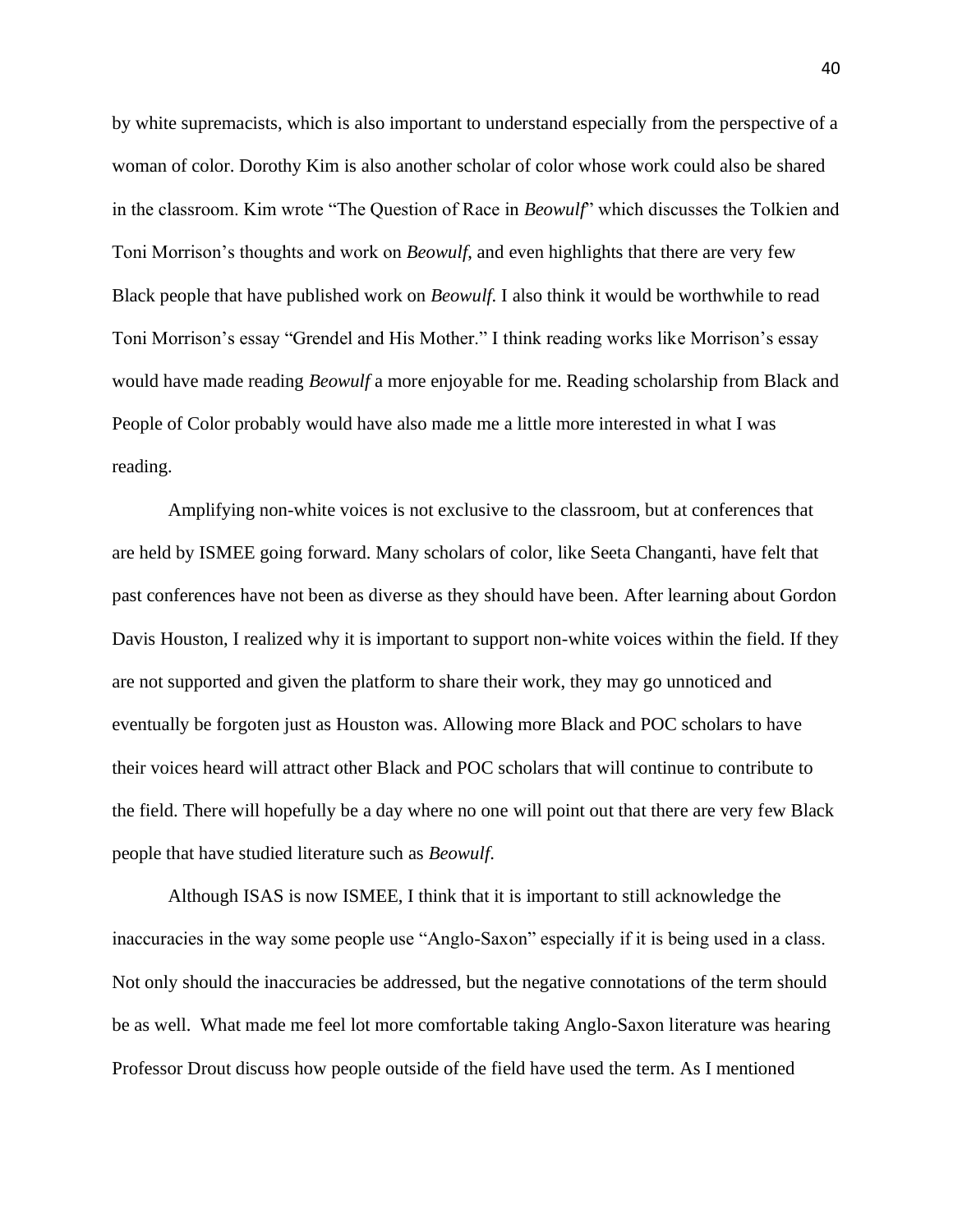before, I had taken the class in Fall of 2019 which was right around the time that Rambaran-Olm resigned and ISAS decided to change its name to ISMEE. Therefore, Professor Drout had shared information surrounding the controversy behind the name change of the group during class. This may seem like a small thing, but in reality, it was really big to me. It gave me a little comfort knowing that I was not completely wrong for associating white supremacists with the class strictly because of its name. Because I felt more comfortable, I was able to fully allow myself to actually enjoy reading the literature.

Explaining the inaccuracies and negative uses of the term at the beginning of the course or throughout the course, might make someone feel more comfortable with taking the class. However, it also can encourage the right use of the term in the future. This can be helpful because white supremacists are not just middle-aged white men. They can also be sitting in college classes and taking a course like Anglo-Saxon literature. Educating people early about the term may not completely eliminate all of the improper uses of "Anglo-Saxon," but it can definitely help. Understanding that "Anglo-Saxon" does not mean white and should not be used interchangeably with white will encourage people to not use it that way and to educate other people who may use the term negatively.

Informing people at the start of their journey through "Anglo-Saxon" studies about the inaccuracies surrounding the term will also take the pressure off of other Black and POC scholars to do most of the educating, especially online. Following Punchbowl News sharing the alleged America First Caucus document and the term "Anglo-Saxon" being used, many articles were released addressing the use of it. Of course, Rambaran-Olm was a scholar who helped explain more on the term "Anglo-Saxon" in an article with Time.com. While Rambaran-Olm has done a lot of notable work within the field to tackle the racism and inequality, she should not be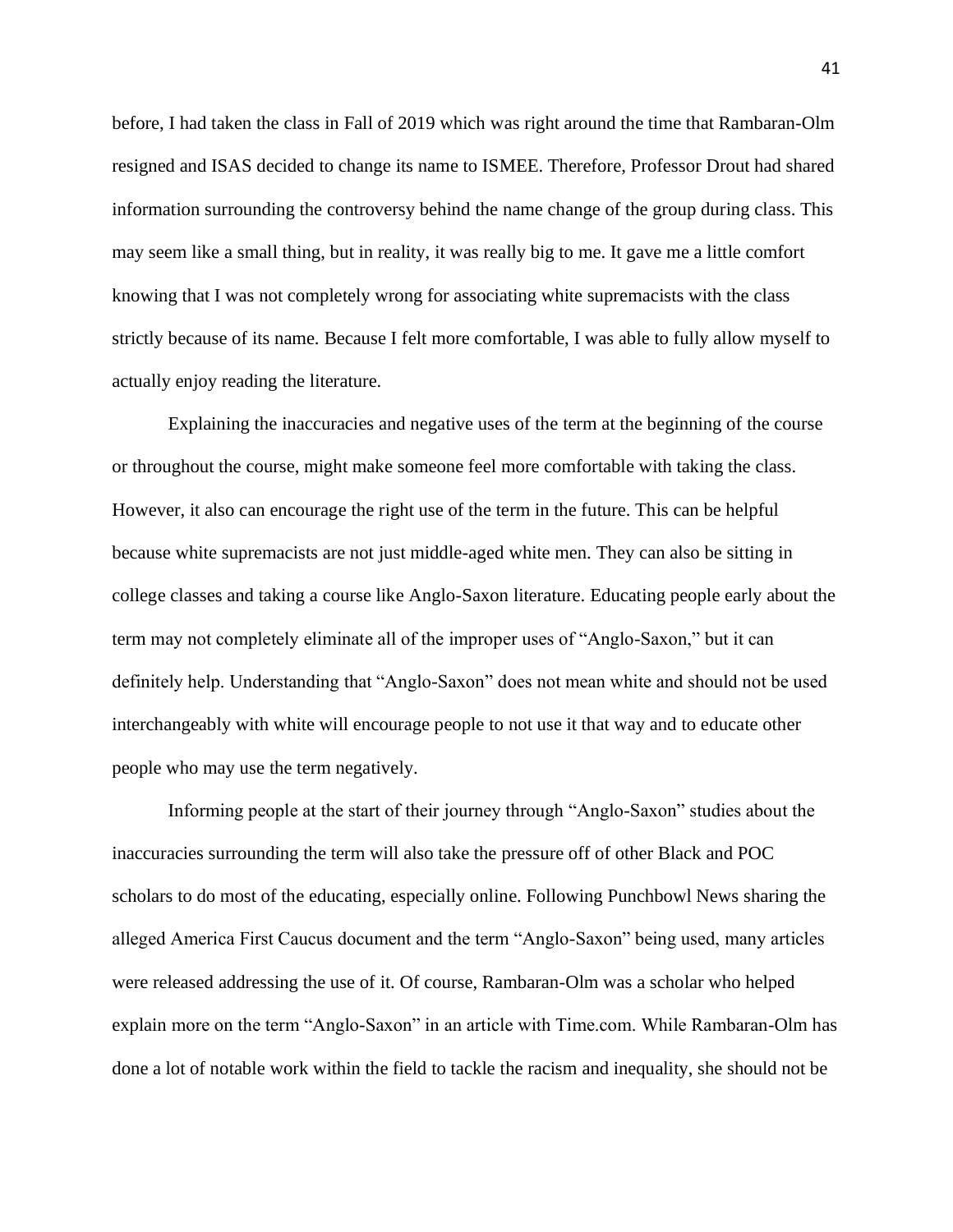alone in educating the masses. It's something that a lot of scholars within medieval studies should do and want to do, especially to protect the field from people who are tarnishing and using the name to promote racist ideas.

While the term "Anglo-Saxon" has been used to racist towards non-whites and even certain ethnic whites for many years, it does not have to continue that way especially for people who want to continue to use the term properly. Recognizing the problem and why the name matters, will help keep the actual meanings of the term alive rather than taken over by the false and dangerous narratives that people have giving the term. With that, it would be more welcoming to Black and POC scholars allowing for new and diverse perspectives within the field. And as the poet who wrote *Doer* said, "Þæs ofereode, þisses swa mæg." <sup>4</sup>

<sup>4</sup> "Þæs ofereode, þisses swa mæg" translates to "That was overcome, so may this be, also"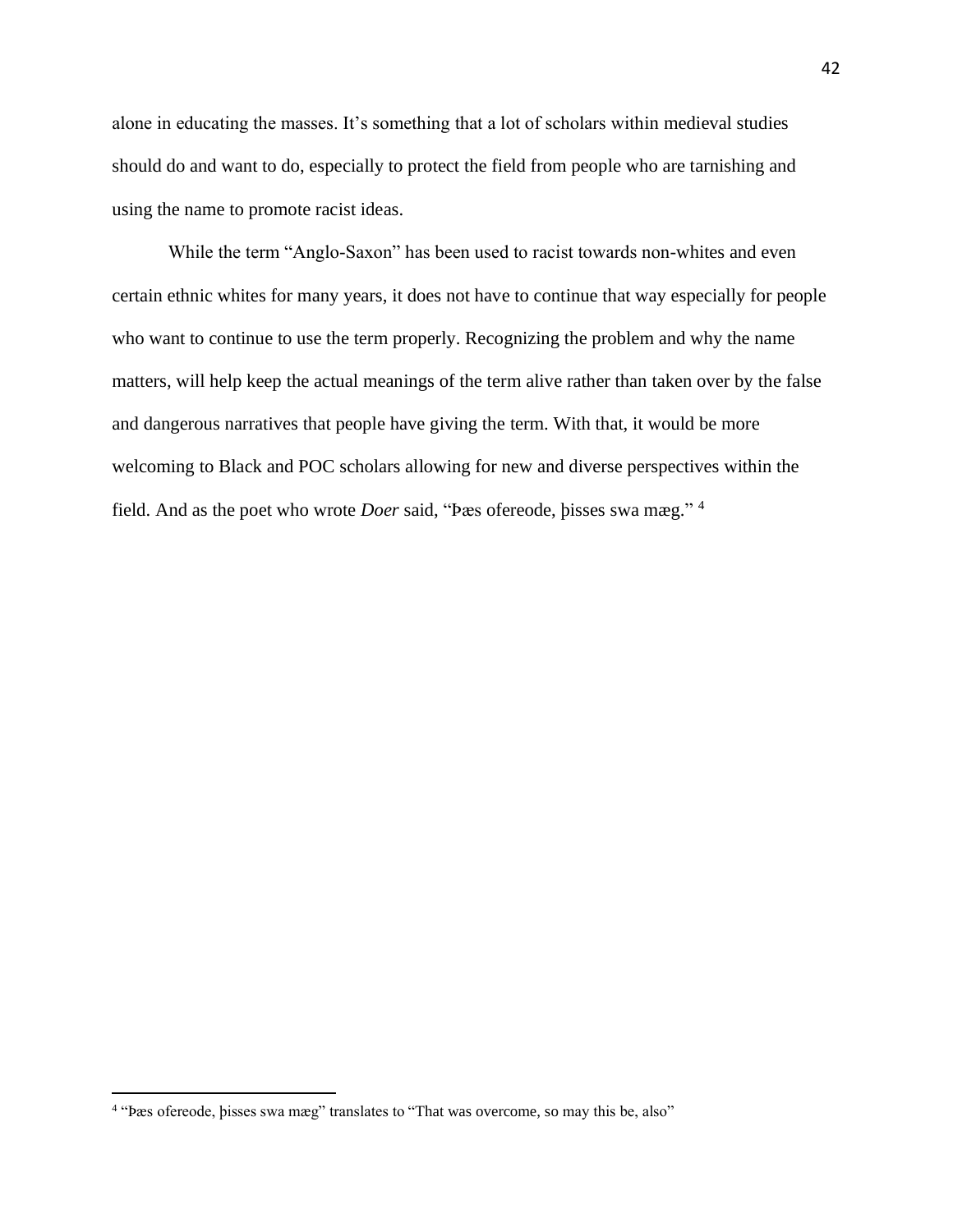#### Bibliography

- Algrant, Daniel, director. "Shortcomings." *Sex and the City*, season 2, episode 15, HBO Entertainment, 1999.
- Anglo-Saxons.net. "Deor." *Anglo-Saxons.net*, http://www.anglosaxons.net/hwaet/?do=get&type=text&id=Deor.
- Asser, John. *Asser's Life of Alfred*. Translated by Albert S. Cook, The Project Gutenberg E-Book, 2020. *Gutenburg.org*, https://www.gutenberg.org/files/63384/63384-h/63384-h.htm#sec\_1.
- Bede. *Ecclesiastical History of the English People (Classics S)*. Edited by Ronald D.H. Farmer, translated by Leo Shirley-Prince, Penguin Classics; Revised edition, 1991.
- Brookhiser, Richard. *The Way of the WASP: How it Made America, and how it Can Save It, So to Speak*. Free Press, 1991.
- Careless, J.M.S. *Careless at Work Selected Canadian Historical Studies*. Dundurn, 1996.
- Charles McDougall, Charles, director. "The Good Fight." *Sex and the City*, season 4, episode 13, HBO Entertainment, 06 01 2002.
- Chatelain, Marcia. "How Universities Embolden White Nationalists." *The Chronicle*, 17 August 2017, https://www.chronicle.com/article/how-universities-embolden-whitenationalists/?cid2=gen\_login\_refresh&cid=gen\_sign\_in.
- David Frankel, David, director. "The Perfect Present." *Sex and the City*, season 6, episode 3, HBO Entertainment, 06 07 2003.
- Dockray-Miller, Mary. "Old English Has a Serious Image Problem." *Jstor Daily*, 3 May 2017, https://daily.jstor.org/old-english-serious-image-problem/.
- Dockray-Miller, Mary. *Public Medievalists, Racism, and Suffrage in the American Women's College*. Springer International Publishing, 2017.
- Epstein, Joseph. *Snobbery: The American Version*. Houghton Mifflin Harcourt, 2003.
- Frantzen, Allen J. *Desire for Origins: New Language, Old English, and Teaching the Tradition*. Rutgers University Press, 1990.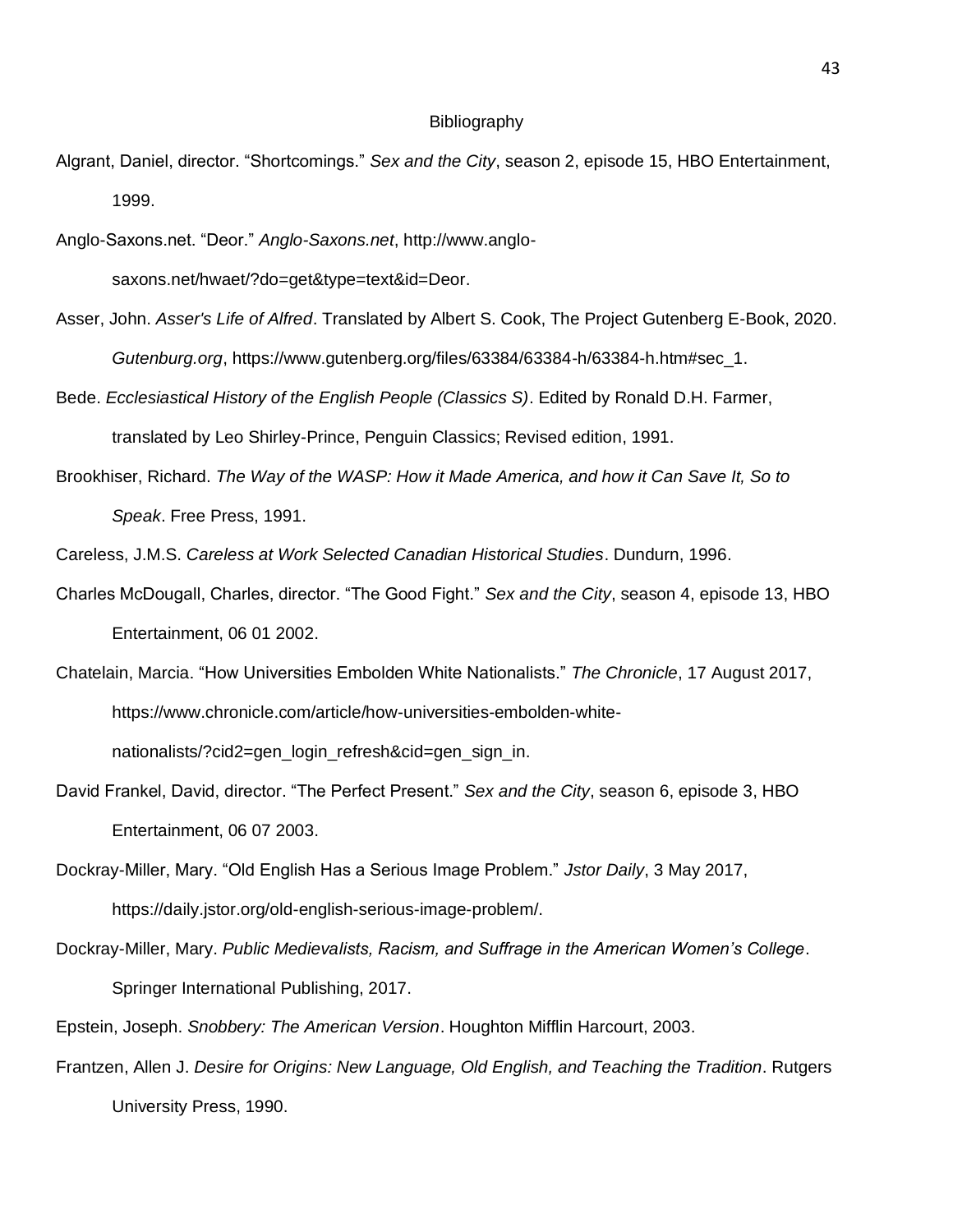- Hacker, Andrew. "Liberal Democracy and Social Control." *The American Political Science Review*, vol. Vol. 51, no. No. 4, 1957, pp. 1009-1026. *Jstor.org*, https://doi.org/10.2307/1952449.
- Horsman, Reginald. *Race and Manifest Destiny: The Origins of American Racial Anglo-Saxonism*. Harvard University Press, 1981.

Kaufmann, Eric P. *Rethinking Ethnicity: Majority Groups and Dominant Minorities*. Routledge, 2004.

Kim, Dorothy. "Teaching Medieval Studies in a Time of White Supremacy." *In the Middle*, 28 August

2017, https://www.inthemedievalmiddle.com/2017/08/teaching-medieval-studies-in-time-of.html. MEDIEVALISTS OF COLOR. "Statement of Support for Dr. Mary Rambaran-Olm."

*medievalistofcolor.com*, 10 September 2019, https://medievalistsofcolor.com/race-in-theprofession/statement-of-support-for-dr-mary-rambaran-olm/.

- Mora, María José, and María José Gómez-Calderón. "The Study of Old English in America (1776- 1850): National Uses of the Saxon Past." *The Journal of English and Germanic Philology*, vol. Vol. 97, no. No. 3, 1998, pp. 322 -336. *Jstor.org*, https://www.jstor.org/stable/27711681.
- Natanson, Hannah. "'It's all white people': Allegations of white supremacy are tearing apart a prestigious medieval studies group." *The Washington Post*, 19 September 2019, https://www.washingtonpost.com/education/2019/09/19/its-all-white-people-allegations-whitesupremacy-are-tearing-apart-prestigious-medieval-studies-group/.
- Rambaran-Olm, Mary. ""Houston, we have a problem:" Erasing Black Scholars in Old English." *Medium.com - M. Rambaran-Olm*, 3 March 2020, https://mrambaranolm.medium.com.
- Rambaran-Olm, Mary. "https://www.historyworkshop.org.uk/misnaming-the-medieval-rejecting-anglosaxon-studies/." *History Workshop*, 4 November 2019,

https://www.historyworkshop.org.uk/misnaming-the-medieval-rejecting-anglo-saxon-studies/.

Reynolds, Susan. "What Do We Mean by "Anglo-Saxon" and "Anglo-Saxons"?" *Journal of British Studies*, vol. Vol. 24, no. No. 4, 1985, pp. 395 - 414. *Jstor.org*.

Star, Darren, creator. *Sex and the City*. Darren Star Productions, HBO Entertainment, 1999.